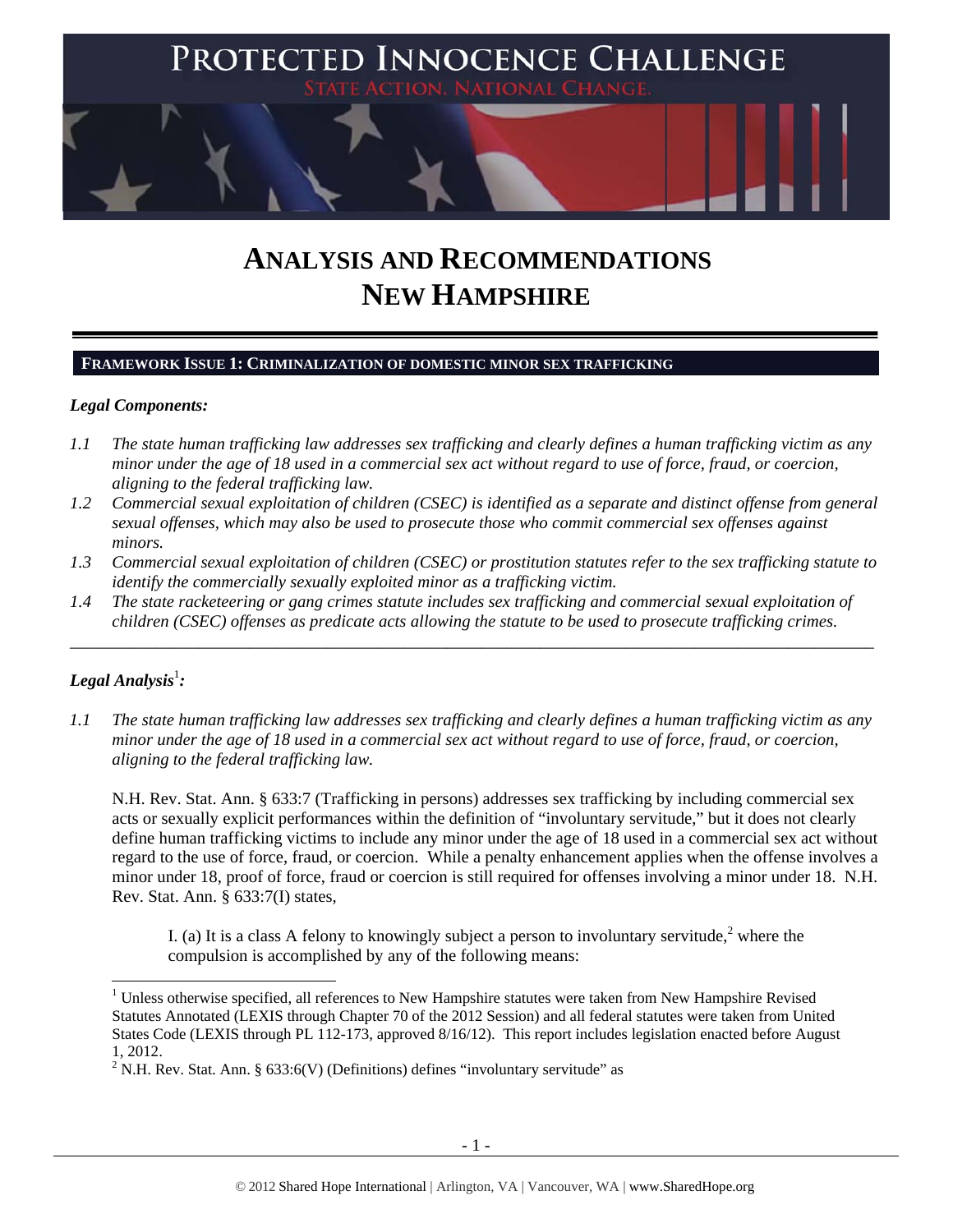(1) Causing or threatening to cause serious harm to any person.

(2) Confining the person unlawfully as defined in RSA 633:2, II [Criminal restraint], or threatening to so confine the person.

(3) Abusing legal process or threatening to bring legal action against the person relating to the person's legal status or potential criminal liability.

(4) Destroying, concealing, removing, confiscating, or otherwise making unavailable to that person any actual or purported passport or other immigration document, or any other actual or purported government identification document.

(5) Threatening to commit a crime against the person.

(6) False promise relating to the terms and conditions of employment, education, marriage, or financial support.

(7) Threatening to reveal any information sought to be kept concealed by the person which relates to the person's legal status or which would expose the person to criminal liability.

(8) Facilitating or controlling the person's access to an addictive controlled substance.

(9) Engaging in any scheme, plan, or pattern, whether overt or subtle, intended to cause the person to believe that, if he or she did not perform such labor, services, commercial sex acts, $3$  or

a condition of compulsory service or labor, including commercial sex acts or sexually explicit performances, performed by one person, against his or her will, for the benefit of another. If a person willingly begins to perform the labor or service but later attempts to withdraw and is forced to remain and perform against his or her will, the service becomes involuntary. The payment of a wage or salary is not determinative of the question as to whether that person has been held in involuntary servitude.

<sup>3</sup> N.H. Rev. Stat. Ann. § 633:6(I) defines "commercial sex act" as "any sex act because of which anything of value is given, promised to, or received, directly or indirectly, by any person." N.H. Rev. Stat. Ann. § 633:6(II) defines "sex act" as "any act of sexual contact as defined in RSA 632-A:1, IV [Definitions], any act of sexual penetration as defined in RSA 632-A:1, V, or any other sexually explicit conduct as defined in RSA 649-A:2 [Definitions]." N.H. Rev. Stat. Ann. § 632-A:1(IV) defines "sexual contact" as "the intentional touching whether directly, through clothing, or otherwise, of the victim's or actor's sexual or intimate parts . . . . Sexual contact includes only that aforementioned conduct which can be reasonably construed as being for the purpose of sexual arousal or gratification." N.H. Rev. Stat. Ann. § 632-A:1(V) states,

(a) "Sexual penetration" means:

(1) Sexual intercourse; or

(2) Cunnilingus; or

(3) Fellatio; or

1

(4) Anal intercourse; or

(5) Any intrusion, however slight, of any part of the actor's body, including emissions, or any object manipulated by the actor into genital or anal openings of the victim's body; or

(6) Any intrusion, however slight, of any part of the victim's body, including emissions, or any object manipulated by the victim into the oral, genital, or anal openings of the actor's body; or

(7) Any act which forces, coerces, or intimidates the victim to perform any sexual penetration as defined in subparagraphs (1)–(6) on the actor, on another person, or on himself.

(b) Emissions include semen, urine, and feces. Emission is not required as an element of any form of sexual penetration.

(c) "Objects" include animals as defined in RSA 644:8, II [Cruelty to animals].

N.H. Rev. Stat. Ann. § 649-A:2(III) defines "sexually explicit conduct" as

human masturbation, the touching of the actor's or other person's sexual organs in the context of a sexual relationship, sexual intercourse actual or simulated, normal or perverted, whether alone or between members of the same or opposite sex or between humans and animals, or any lewd exhibitions of the buttocks, genitals, flagellation, bondage, or torture. Sexual intercourse is simulated when it depicts explicit sexual intercourse that gives the appearance of the consummation of sexual intercourse, normal or perverted.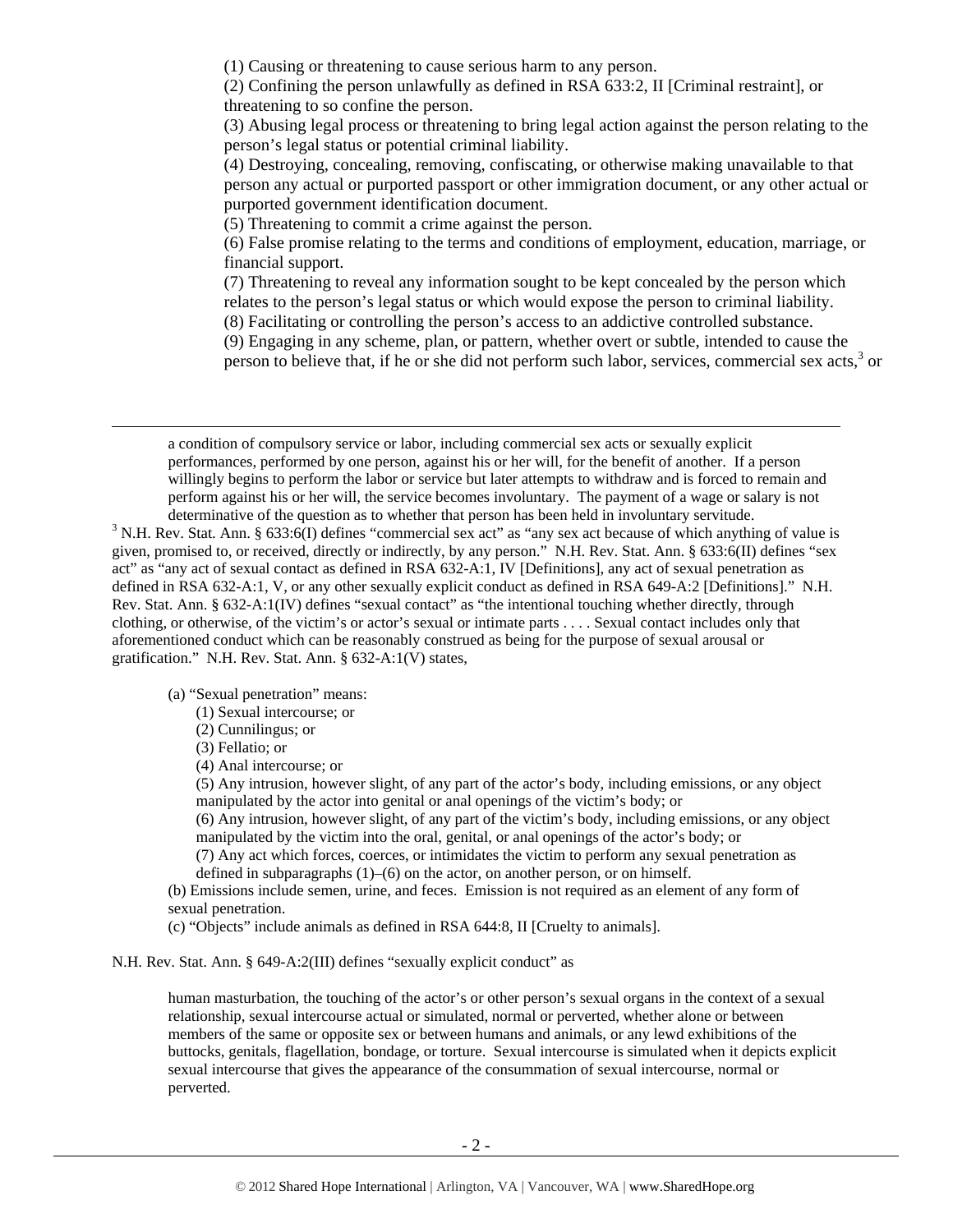sexually explicit performances,<sup>4</sup> that such person or any person would suffer serious harm or physical restraint.

(10) Withholding or threatening to withhold food or medication that the actor has an obligation or has promised to provide to the person.

(11) Coercing a person to engage in any of the foregoing acts by requiring such in satisfaction of a debt owed to the actor.

A conviction under N.H. Rev. Stat. Ann. § 633:7(I) is punishable as a Class A felony by imprisonment up to 15 years, a fine not to exceed \$4,000, or both,<sup>5</sup> but if the offense involves "a commercial sex act or sexually explicit performance by a victim under the age of 18," a conviction is punishable as a Class A felony by imprisonment for 10–30 years,<sup>6</sup> a fine not to exceed \$4,000,<sup>7</sup> or both. N.H. Rev. Stat. Ann. §§ 633:7(I)(a), (c),

 $6$  Extended terms of imprisonment may apply under certain circumstances. N.H. Rev. Stat. Ann. § 651:6(I)–(IV) (Extended term of imprisonment) states,

I. A convicted person may be sentenced according to paragraph III if the jury also finds beyond a reasonable doubt that such person:

(a) Based on the circumstances for which he or she is to be sentenced, has knowingly devoted himself or herself to criminal activity as a major source of livelihood;

(c) Has manifested exceptional cruelty or depravity in inflicting death or serious bodily injury on the victim of the crime;

(d) Has committed an offense involving the use of force against a person with the intention of taking advantage of the victim's age or physical disability;

(e) Has committed or attempted to commit any of the crimes defined in RSA 631 [Assault and related offenses] or 632-A [Sexual assault and related offenses] against a person under 13 years of age; . . .

(m) Has committed or attempted to commit aggravated felonious sexual assault in violation of RSA 632-A:2, I(l) or RSA 632-A:2, II where the defendant was 18 years of age or older at the time of the offense;

(n) Has committed or attempted to commit aggravated felonious sexual assault in violation of RSA 632-A:2, III, and one or more of the acts comprising the pattern of sexual assault was an offense under RSA 632-A:2, I(l) or RSA 632-A:2, II, or both, and the defendant was 18 years of age or older when the pattern of sexual assault began;

. . .

. . . .

. . .

 $\overline{\phantom{a}}$ 

(q) Has knowingly committed any of the following offenses as a criminal street gang member, or for the benefit of, at the direction of, or in association with any criminal street gang, with the purpose to promote, further, or assist in any such criminal conduct by criminal street gang members:

(1) Violent crime as defined in RSA 651:5, XIII [includes "[a]ny felonious child pornography offense under [N.H. Rev. Stat. Ann. §] 649-A"].

(6) Criminal street gang solicitation as defined in RSA 644:20 [Criminal street gang; solicitation]; or

. . . . . . . .

II. A convicted person may be sentenced according to the terms of paragraph III if the court finds, and includes such findings in the record, that such person:

(a) Has twice previously been convicted in this state, or in another jurisdiction, on sentences in excess of one year;

<sup>&</sup>lt;sup>4</sup> N.H. Rev. Stat. Ann. § 633:6(III) defines "sexually-explicit performance" as "an act or show involving one or more sex acts, intended to arouse, satisfy the sexual desires of, or appeal to the prurient interests of patrons or viewers, whether public or private, live, photographed, recorded, or videotaped."

<sup>&</sup>lt;sup>5</sup> N.H. Rev. Stat. Ann. § 651:2(I) (Sentences and limitations) states, "A person convicted of a felony or a Class A misdemeanor may be sentenced to imprisonment, probation, conditional or unconditional discharge, or a fine." N.H. Rev. Stat. Ann. § 651:2(IV) states in part, "A fine may be imposed in addition to any sentence of imprisonment, probation, or conditional discharge."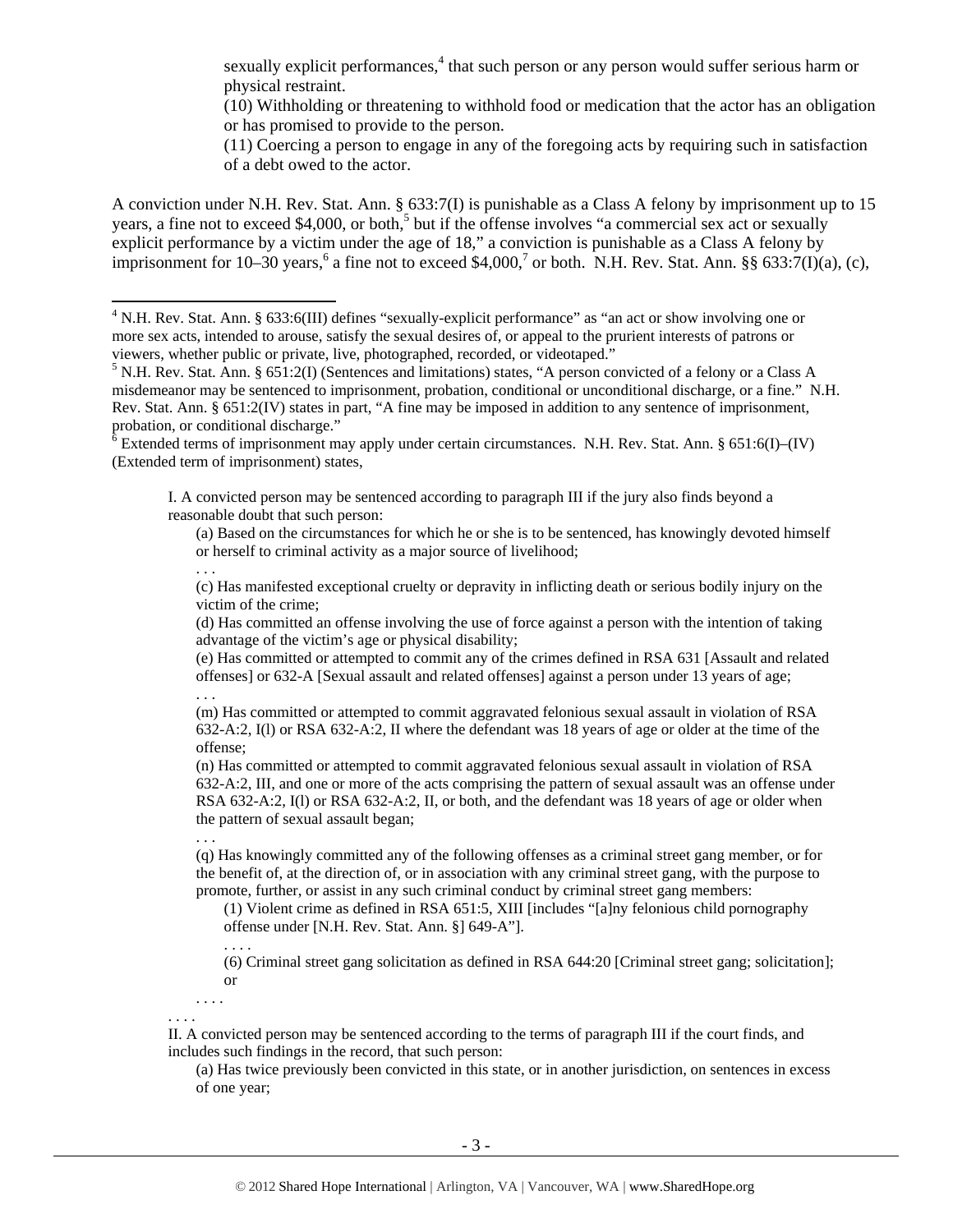651:2(I), (II)(a), (IV)(a). Similarly, N.H. Rev. Stat. Ann. § 633:7(II) states in part, "It is a class A felony to recruit, harbor, transport, provide, obtain, or otherwise make available a person, knowing or believing it likely that the person will be subjected to trafficking as defined in paragraph I." A conviction under this statute is punishable as a Class A felony by imprisonment up to 15 years, a fine not to exceed \$4,000, or both, but if the victim is under the age of 18 and "the offender knew or believed it likely that the victim would be coerced into engaging in a commercial sex act or sexually explicit performance," a conviction is punishable by imprisonment for 10 years to a maximum "fixed by the court," a fine not to exceed \$4,000, or both. N.H. Rev. Stat. Ann. §§ 633:7(II), 651:2(I), (II)(a), (IV)(a).

1.1.1 Recommendation: Amend N.H. Rev. Stat. Ann. § 633:7 (Trafficking in persons) to eliminate the compulsion requirement if the victim is a minor under the age of 18 used in a commercial sex act or sexually explicit performance.8

III. If authorized by paragraph I or II, and if written notice of the possible application of this section is given the defendant at least 21 days prior to the commencement of jury selection for his or her trial, a defendant may be sentenced to an extended term of imprisonment. An extended term is, for a person convicted of:

(a) Any felony, other than murder or manslaughter, a minimum to be fixed by the court of not more than 10 years and a maximum to be fixed by the court of not more than 30 years;

(b) A misdemeanor, a minimum to be fixed by the court of not more than 2 years and a maximum to be fixed by the court of not more than 5 years;

. . . .

. . . .

. . . .

. . . .

1

(e) Two or more offenses under RSA 632-A:2, life imprisonment without parole;

(f) A third offense under RSA 632-A:3 [Felonious sexual assault], life imprisonment; or

IV. If authorized by subparagraphs I(m), (n), or (o) and if notice of the possible application of this section is given to the defendant prior to the commencement of trial:

(a) There is a presumption that a person shall be sentenced to a minimum to be fixed by the court of not less than 25 years and a maximum of life imprisonment unless the court makes a determination that the goals of deterrence, rehabilitation, and punishment would not be served, based on the specific circumstances of the case, by such a sentence and the court makes specific written findings in support of the lesser sentence. . . .

(b) The sentence shall also include, in addition to any other penalties provided by law, a special sentence of lifetime supervision by the department of corrections. . . .

. . . . 7 Under N.H. Rev. Stat. Ann. § 651:2(IV), the fines imposed for a felony violation vary depending on whether the offender is an individual or organization or whether the offender gained property through the illegal violation. N.H. Rev. Stat. Ann. § 651:2(IV) states,

IV. A fine may be imposed in addition to any sentence of imprisonment, probation, or conditional discharge. The limitations on amounts of fines authorized in subparagraphs (a) and (b) shall not include the amount of any civil penalty, the imposition of which is authorized by statute or by a properly adopted local ordinance, code, or regulation. The amount of any fine imposed on:

(a) Any individual may not exceed \$4,000 for a felony, \$2,000 for a class A misdemeanor, \$1,200 for a class B misdemeanor, and \$1,000 for a violation.

(b) A corporation or unincorporated association may not exceed \$100,000 for a felony, \$20,000 for a misdemeanor and \$1,000 for a violation. A writ of execution may be issued by the court against the corporation or unincorporated association to compel payment of the fine, together with costs and interest.

(c) If a defendant has gained property through the commission of any felony, then in lieu of the amounts authorized in paragraphs (a) and (b), the fine may be an amount not to exceed double the

amount of that gain.<br><sup>8</sup> Subsequent recommendations in this report referring to N.H. Rev. Stat. Ann. § 633:7 (Trafficking in persons) are predicated upon the recommendations contained in Section 1.1 being previously or simultaneously implemented.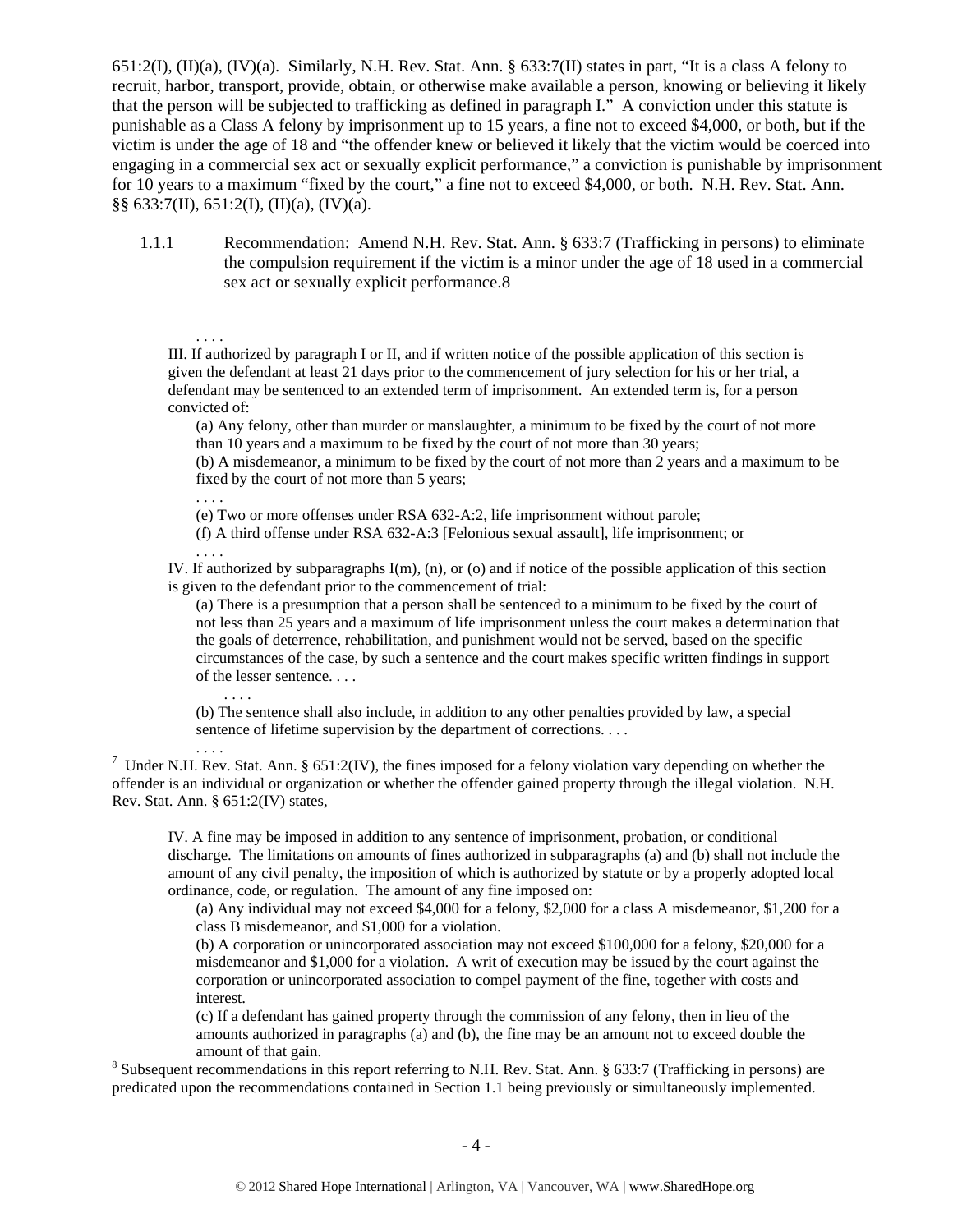*1.2 Commercial sexual exploitation of children (CSEC) is identified as a separate and distinct offense from general sexual offenses, which may also be used to prosecute those who commit commercial sex offenses against minors.* 

The following statutes specifically prohibit CSEC in New Hampshire:

1. N.H. Rev. Stat. Ann. § 645:2(I) (Prostitution and related offenses) makes it a crime if a person

(a) Solicits, agrees to perform, or engages in sexual contact<sup>9</sup> as defined in RSA 632-A:1, IV or sexual penetration<sup>10</sup> as defined in RSA 632-A:1, V, in return for consideration; or

(b) Induces or otherwise purposely causes another to violate subparagraph (a); or

(c) Transports another into or within this state with the purpose of promoting or facilitating such other in engaging in conduct in violation of subparagraph (a); or

(d) Not being a legal dependent incapable of self support, knowingly is supported in whole or in part by the proceeds of violation of subparagraph (a); or

(e) Knowingly permits a place under such person's control to be used for violation of subparagraph (a); or

(f) Pays, agrees to pay, or offers to pay another person to engage in sexual contact as defined in RSA 632-A:1, IV or sexual penetration as defined in RSA 632-A:1, V, with the payor or with another person.

A conviction under this statute is punishable as a Class B misdemeanor by a fine not to exceed \$1,200. N.H. Rev. Stat. Ann. §§ 645:2(I), 625:9(IV)(c), 651:2(IV)(a). If the offense involves a minor under the age of 18, however, a conviction under N.H. Rev. Stat. Ann. § 645:2(I)(b)–(e) is punishable as a Class B felony by imprisonment up to 7 years, a fine not to exceed \$4,000, or both. N.H. Rev. Stat. Ann. §§ 645:2(II)(a),  $651:2(I), (II)(b), (IV)(a).$ 

2. N.H. Rev. Stat. Ann. § 649-B:3(I) (Computer pornography prohibited) states,

I. No person shall knowingly:

(a) Compile, enter into, or transmit by means of computer;

- (b) Make, print, publish, or reproduce by other computerized means;
- (c) Cause or allow to be entered into or transmitted by means of computer; or

(d) Buy, sell, receive, exchange, or disseminate by means of computer, any notice, statement, or advertisement, or any minor's name, telephone number, place of residence, physical characteristics, or other descriptive or identifying information, for purposes of facilitating, encouraging, offering, or soliciting sexual conduct of or with any child, $^{11}$  or the visual depiction of such conduct.

A conviction under N.H. Rev. Stat. Ann. § 649-B:3(I) is punishable as a Class B felony by imprisonment up to 7 years, a fine not to exceed \$4,000, or both. N.H. Rev. Stat. Ann.  $\S$ § 649-B:3(II), 651:2(I), (II)(b),  $(IV)(a)$ .

Several other New Hampshire laws, while not expressly commercial in nature, may also be applicable in cases involving the commercial sexual exploitation of a child. Some of those statutes are as follows:

1. N.H. Rev. Stat. Ann. § 632-A:4(I) (Sexual assault) states,

I. A person is guilty of a class A misdemeanor under any of the following circumstances:

l

<sup>&</sup>lt;sup>9</sup> See supra note 3 for the definition of "sexual contact."<br><sup>10</sup> See supra note 3 for the definition of "sexual penetration."<br><sup>11</sup> "In this chapter, 'child' means any person under the age of 16 years." N.H. Rev. Stat. An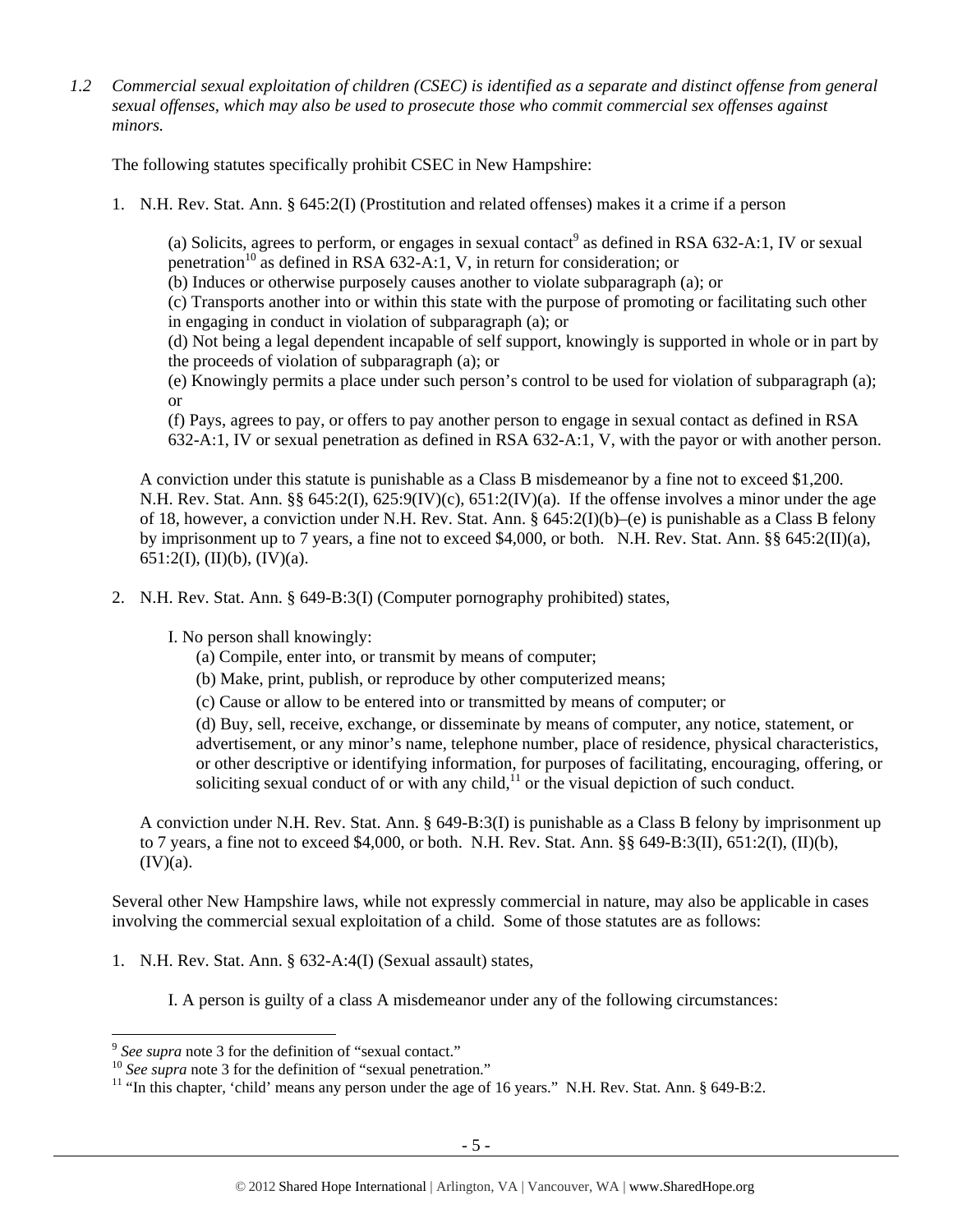(a) When the actor subjects another person who is 13 years of age or older to sexual contact under any of the circumstances named in RSA 632-A:2 [Aggravated felonious sexual assault]. (b) When the actor subjects another person, other than the actor's legal spouse, who is 13 years of

age or older and under 16 years of age to sexual contact where the age difference between the actor and the other person is 5 years or more.

(c) In the absence of any of the circumstances set forth in RSA 632-A:2, when the actor engages in sexual penetration with a person, other than the actor's legal spouse, who is 13 years of age or older and under 16 years of age where the age difference between the actor and the other person is 4 years or less.

A conviction under N.H. Rev. Stat. Ann. § 632-A:4(I) is punishable as a Class A misdemeanor by imprisonment up to 1 year, a fine not to exceed \$2,000, or both. N.H. Rev. Stat. Ann. §§ 632-A:4(I), 651:2(I), (II)(c), (IV)(a).

2. N.H. Rev. Stat. Ann. § 632-A:3(II), (III) (Felonious sexual assault) states,

A person is guilty of a class B felony if such person:

. . . II. Engages in sexual penetration with a person, other than his legal spouse, who is 13 years of age or older and under 16 years of age where the age difference between the actor and the other person is 4 years or more; or

III. Engages in sexual contact with a person other than his legal spouse who is under 13 years of age.

A first or second conviction under this statute is punishable as a Class B felony by imprisonment up to 7 years, a fine not to exceed \$4,000, or both. N.H. Rev. Stat. Ann.  $\S$ § 632-A:3, 651:2(I), (II)(b), (IV)(a). Under certain circumstances, a third conviction is punishable by an extended term of life imprisonment. N.H. Rev. Stat. Ann. § 651:6(I),  $(III)(f).^{12}$ 

3. N.H. Rev. Stat. Ann. § 632-A:2 (Aggravated felonious sexual assault) states,

I. A person is guilty of the felony of aggravated felonious sexual assault if such person engages in sexual penetration with another person under any of the following circumstances:

(l) When the victim is less than 13 years of age.

. . . .

. . . .

II. A person is guilty of aggravated felonious sexual assault without penetration when he intentionally touches whether directly, through clothing, or otherwise, the genitalia of a person under the age of 13 under circumstances that can be reasonably construed as being for the purpose of sexual arousal or gratification.

III. A person is guilty of aggravated felonious sexual assault when such person engages in a pattern of sexual assault<sup>13</sup> against another person, not the actor's legal spouse, who is less than 16 years of age. The mental state applicable to the underlying acts of sexual assault need not be shown with respect to the element of engaging in a pattern of sexual assault.

<sup>&</sup>lt;sup>12</sup> See supra note 6 for the provisions of N.H. Rev. Stat. Ann. § 651:6(I), (III)(f).

<sup>&</sup>lt;sup>13</sup> Pursuant to N.H. Rev. Stat. Ann. § 632-A:1(I-c) (Definitions), "'[p]attern of sexual assault' means committing more than one act under RSA 632-A:2 [Aggravated felonious sexual assault] or RSA 632-A:3 [Felonious sexual assault], or both, upon the same victim over a period of 2 months or more and within a period of 5 years."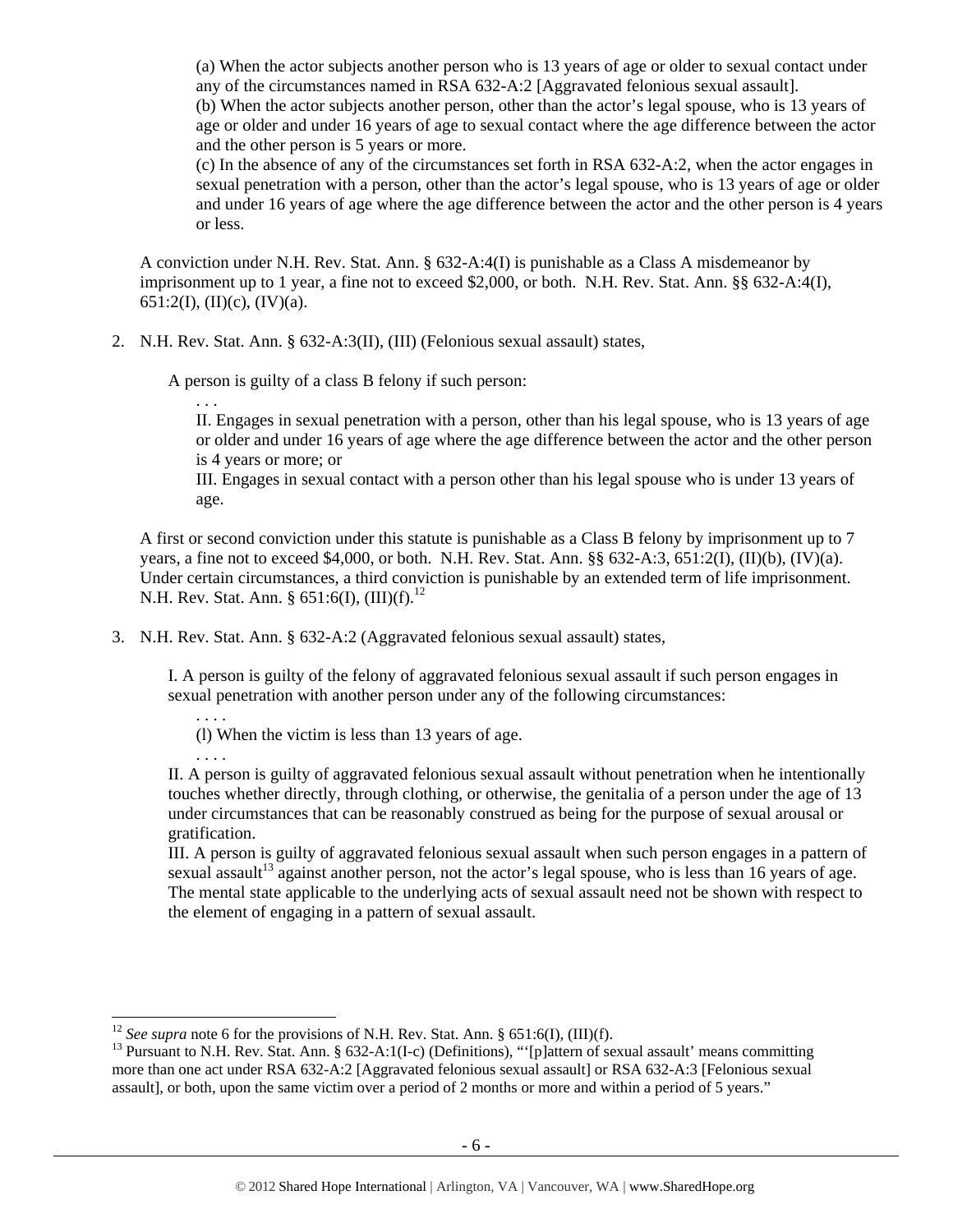First convictions under this statute are punishable by imprisonment for 10–20 years, a fine not to exceed \$4,000, or both; second convictions<sup>14</sup> are punishable by imprisonment for 20–40 years, a fine not to exceed \$4,000, or both, while third and subsequent convictions are punishable by life imprisonment without the possibility of parole. N.H. Rev. Stat. Ann. §§ 632-A:10-a(I)–(III), 651:2(I), (IV)(a). Under certain circumstances, convictions under N.H. Rev. Stat. Ann. § 632-A:2(I)(l) (Aggravated felonious sexual assault when the victim is under the age of 13) are subject to enhanced punishments including 25 years to life imprisonment for a first conviction, life imprisonment for subsequent convictions, and life-time supervision by the department of corrections. N.H. Rev. Stat. Ann. § 651:6(I)(m), (III)(e), (IV)(a), (b).<sup>15</sup>

4. N.H. Rev. Stat. Ann. § 639:3 (Endangering welfare of child or incompetent) states,

I. A person is guilty of endangering the welfare of a child or incompetent if he knowingly endangers the welfare of a child under 18 years of age . . . by purposely violating a duty of care, protection or support he owes to such child . . . , or by inducing such child . . . to engage in conduct that endangers his health or safety.

. . . .

1

III. In the prosecution of any person under this section, the solicitation by any person of a child under the age of 16 to engage in sexual activity as defined by RSA 649-A:2, III [Definitions]<sup>16</sup> for the purpose

VI. A person shall be sentenced [to imprisonment for life without the possibility of parole] if the court finds, and includes such findings in the record, that such person:

 (a) (1) Committed a violation of RSA 632-A:2, I(l), RSA 632-A:2, II, or RSA 632-A:2, III, in which one or more of the acts comprising the pattern of sexual assault was an offense under RSA 632-A:2, I(l) or RSA 632-A:2, II, or both, after having previously been convicted of an offense in violation of one of the aforementioned offenses or any other statute prohibiting the same conduct in another state, territory or possession of the United States, and

(2) The person committed the subsequent offense while released on bail on the earlier offense or the sentence for the earlier conviction involved a term of incarceration, probation, parole, or other supervised release; or

(b) (1) Committed a violation of RSA 631:1 [First degree assault] after having previously been convicted of an offense in violation of RSA 631:1, or any other statute prohibiting the same conduct in another state, territory or possession of the United States, if the earlier offense also involved a victim under 13 years of age where the serious bodily injury resulted in brain damage or physical disability to the child that is likely to be permanent; and

(2) The person committed the subsequent offense while released on bail on the earlier offense or the sentence for the earlier conviction involved a term of incarceration, probation, parole, or other supervised release; or

(c) (1) Committed a violation of RSA 630:1-b [Second degree murder] after having previously been convicted of an offense in violation of RSA 630:1-b, or any other statute prohibiting the same conduct in another state, territory, or possession of the United States; and

(2) The person committed the subsequent offense while released on bail on the earlier offense or the sentence for the earlier conviction involved a term of incarceration, probation, parole, or other supervised release.

VII. If the court has made the findings authorized by RSA 651:6, VI, and if notice of the possible application of this section is given to the defendant prior to the commencement of trial, a person shall be sentenced to an extended term of imprisonment of life without parole. 16 *See supra* note 3 for the definition of "sexually explicit conduct."

 $14$  For purposes of this statute, prior convictions include previous convictions under N.H. Rev. Stat. Ann. § 632-A:2 "or any other statute prohibiting the same conduct in another state, territory or possession of the United States . . . ." N.H. Rev. Stat. Ann. § 632-A:10-a(II). Additionally, N.H. Rev. Stat. Ann. § 632-A:10-a(IV) states that "the phrase 'previously convicted' shall mean any conviction obtained by trial on the merits, or negotiated plea with the assistance of counsel and evidencing an knowing, intelligent, and voluntary waiver of the defendant's rights, provided, however, that previous imprisonment is not required."

<sup>&</sup>lt;sup>15</sup> See supra note 6 for the substantive provisions of N.H. Rev. Stat. Ann. § 651:6(I)(m), (III)(e), (IV)(a), (b). Additionally, N.H. Rev. Stat. Ann. § 651:6(VI) states,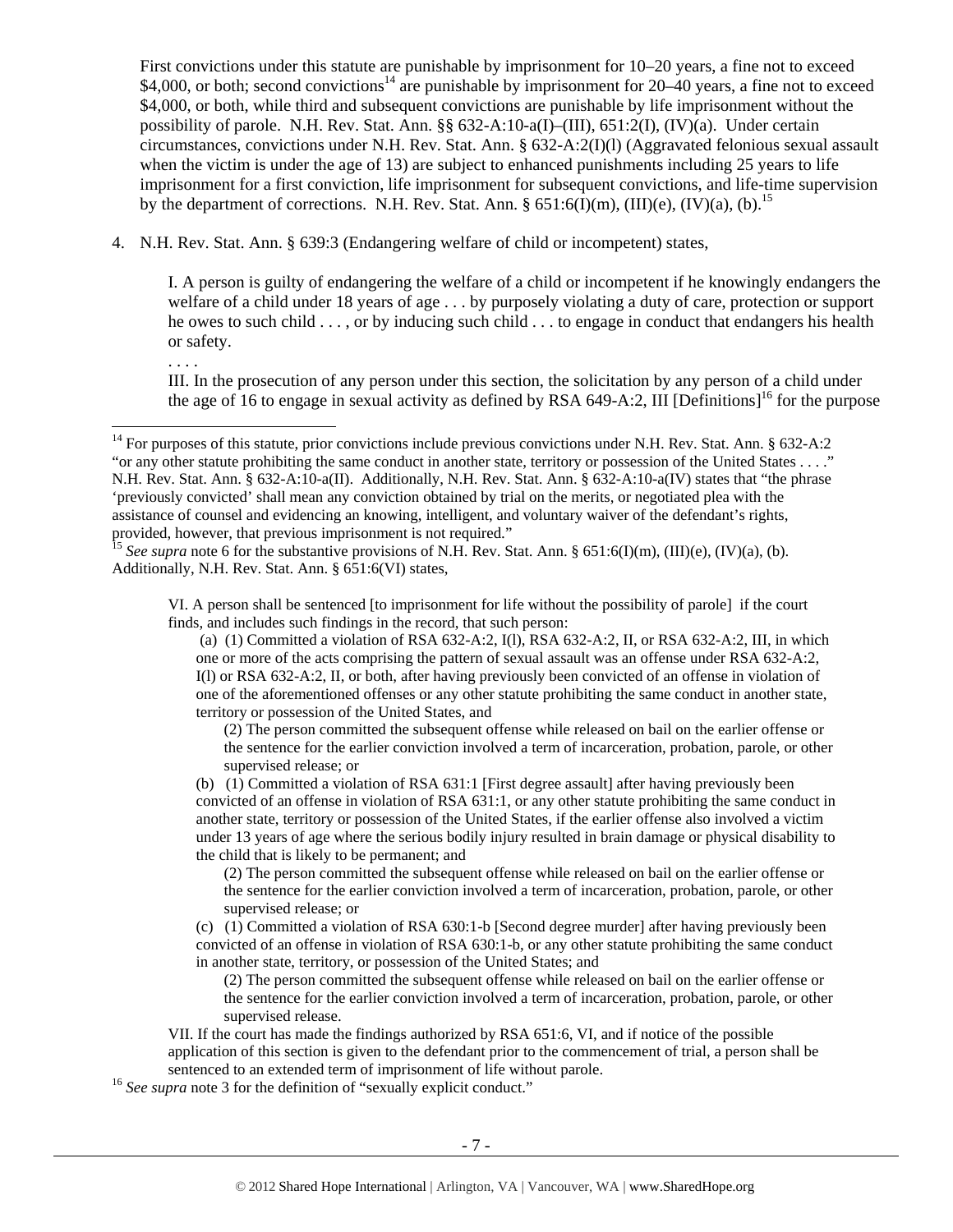of creating a visual representation as defined in RSA 649-A:2, IV,<sup>17</sup> or to engage in sexual penetration as defined by RSA  $632-A:1$ , V [Definitions],<sup>18</sup> constitutes endangering the welfare of such child. . . . .

A conviction under N.H. Rev. Stat. Ann. § 639:3(I) is punishable as a Class B misdemeanor by a fine not to exceed \$1,200. N.H. Rev. Stat. Ann. §§ 639:3(V), 625:9(IV)(c), 651:2(IV)(a). A conviction under N.H. Rev. Stat. Ann. § 639:3(III), however, is punishable as a Class B felony by imprisonment up to 7 years, a fine not to exceed \$4,000, or both. N.H. Rev. Stat. Ann. §§ 639:3(V), 651:2(I), (II)(b), (IV)(a).

*1.3 Commercial sexual exploitation of children (CSEC) or prostitution statutes refer to the sex trafficking statute to identify the commercially sexually exploited minor as a trafficking victim.* 

None of New Hampshire's CSEC statutes refer to N.H. Rev. Stat. Ann. § 633:7 (Trafficking in persons). Pursuant to N.H. Rev. Stat. Ann. § 645:2(IV) (Prostitution and related offenses), however, "[i]t shall be an affirmative defense to a [prostitution] charge under subparagraph I(a) that the defendant engaged in the conduct because he or she was the victim of trafficking in persons, as defined in RSA 633:7."

- 1.3.1 Recommendation: Amend New Hampshire's CSEC statutes to refer to N.H. Rev. Stat. Ann. § 633:7 (Trafficking in persons) to ensure that minors under the age of 18 are identified as sex trafficking victims in commercial sexual exploitation of a minor cases.
- *1.4 The state racketeering or gang crimes statute includes sex trafficking and commercial sexual exploitation of children (CSEC) offenses as predicate acts allowing the statute to be used to prosecute trafficking crimes.*

New Hampshire has not enacted a racketeering statute. However, sentence enhancements apply to offenses committed by criminal street gangs. N.H. Rev. Stat. Ann. § 651:6(I)(q)(1) (Extended term of imprisonment) states, "A convicted person may be sentenced according to paragraph  $III<sup>19</sup>$  if the jury also finds beyond a reasonable doubt that such person . . . Has knowingly committed any of the following offenses as a criminal street gang member, or for the benefit of, at the direction of, or in association with any criminal street gang, with the purpose to promote, further, or assist in any such criminal conduct by

- (b) Such visual depiction is a digital image, computer image, or computer-generated image of a child engaging in or being engaged in sexually explicit conduct; or
- (c) Such visual depiction has been created, adapted, or modified to appear that an identifiable child is engaging in or being engaged in sexually explicit conduct. 18 *See supra* note 3 for the definition of "sexual penetration."

<sup>19</sup> N.H. Rev. Stat. Ann. § 651:6(III) provides,

(b) A misdemeanor, a minimum to be fixed by the court of not more than 2 years and a maximum to be fixed by the court of not more than 5 years;

. . . .

1

 $17$  N.H. Rev. Stat. Ann. § 649-A:2(IV) defines "visual representation" as the following:

<sup>[</sup>A]ny visual depiction, including photograph, film, video, digital image, picture, or computer or computergenerated image or picture, whether made or produced by electronic, mechanical, or other means, of sexually explicit conduct, where:

<sup>(</sup>a) The production of such visual depiction involves the use of a child engaging in or being engaged in sexually explicit conduct; or

If authorized by paragraph I or II, and if written notice of the possible application of this section is given the defendant at least 21 days prior to the commencement of jury selection for his or her trial, a defendant may be sentenced to an extended term of imprisonment. An extended term is, for a person convicted of:

<sup>(</sup>a) Any felony, other than murder or manslaughter, a minimum to be fixed by the court of not more than 10 years and a maximum to be fixed by the court of not more than 30 years;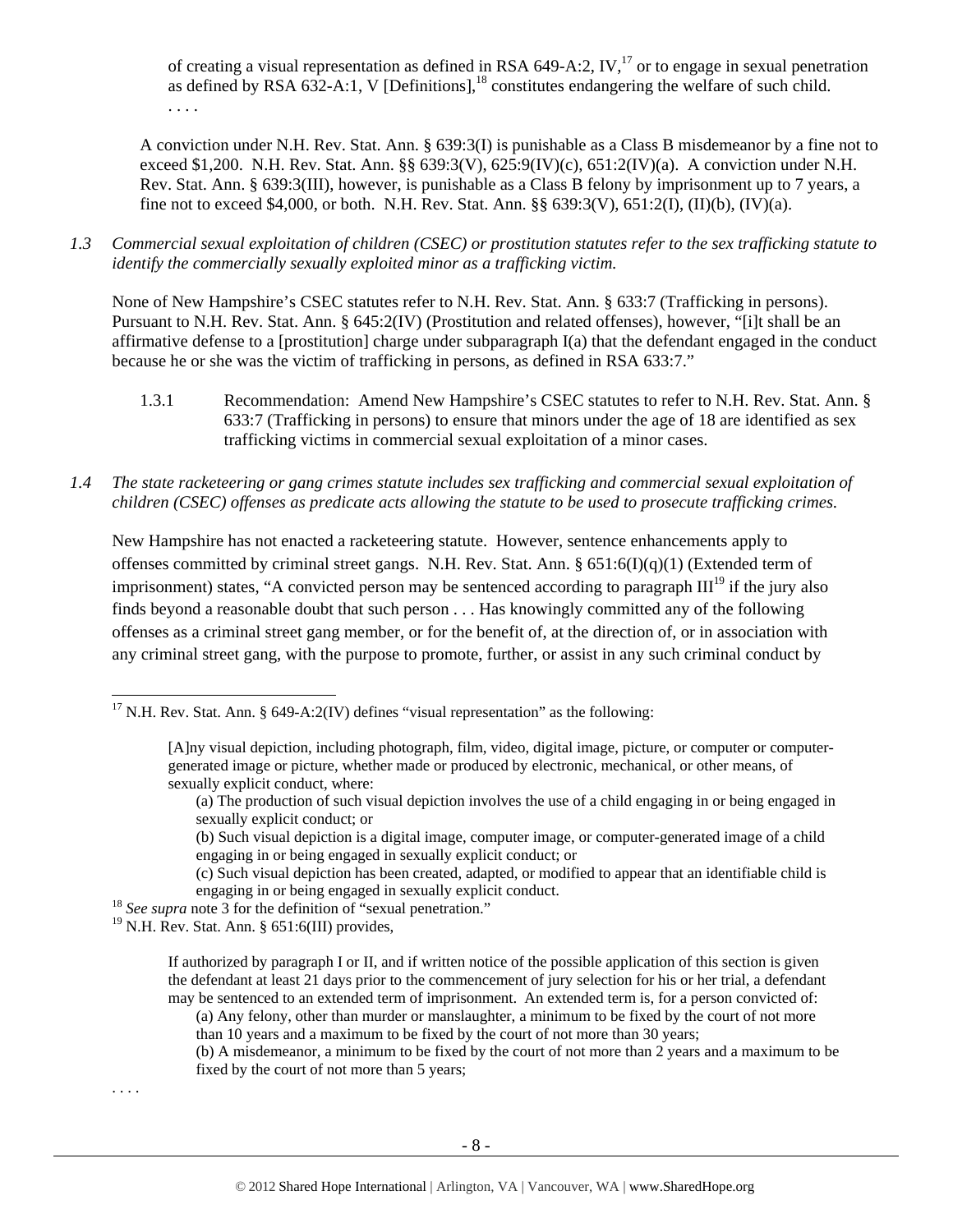criminal street gang members: (1) Violent crime as defined in RSA 651:5, XIII [includes "[a]ny felonious child pornography offense under [N.H. Rev. Stat. Ann. §] 649-A]. . ."

1.4.1 Recommendation: Enact a racketeering statute that includes CSEC and trafficking offenses, including N.H. Rev. Stat. Ann. § 633:7 (Trafficking in persons); N.H. Rev. Stat. Ann. § 645:2(I) (Prostitution and related offenses); N.H. Rev. Stat. Ann. § 649-B:3(I) (Computer pornography prohibited), as predicate crimes so the racketeering law may be used to prosecute trafficking enterprises.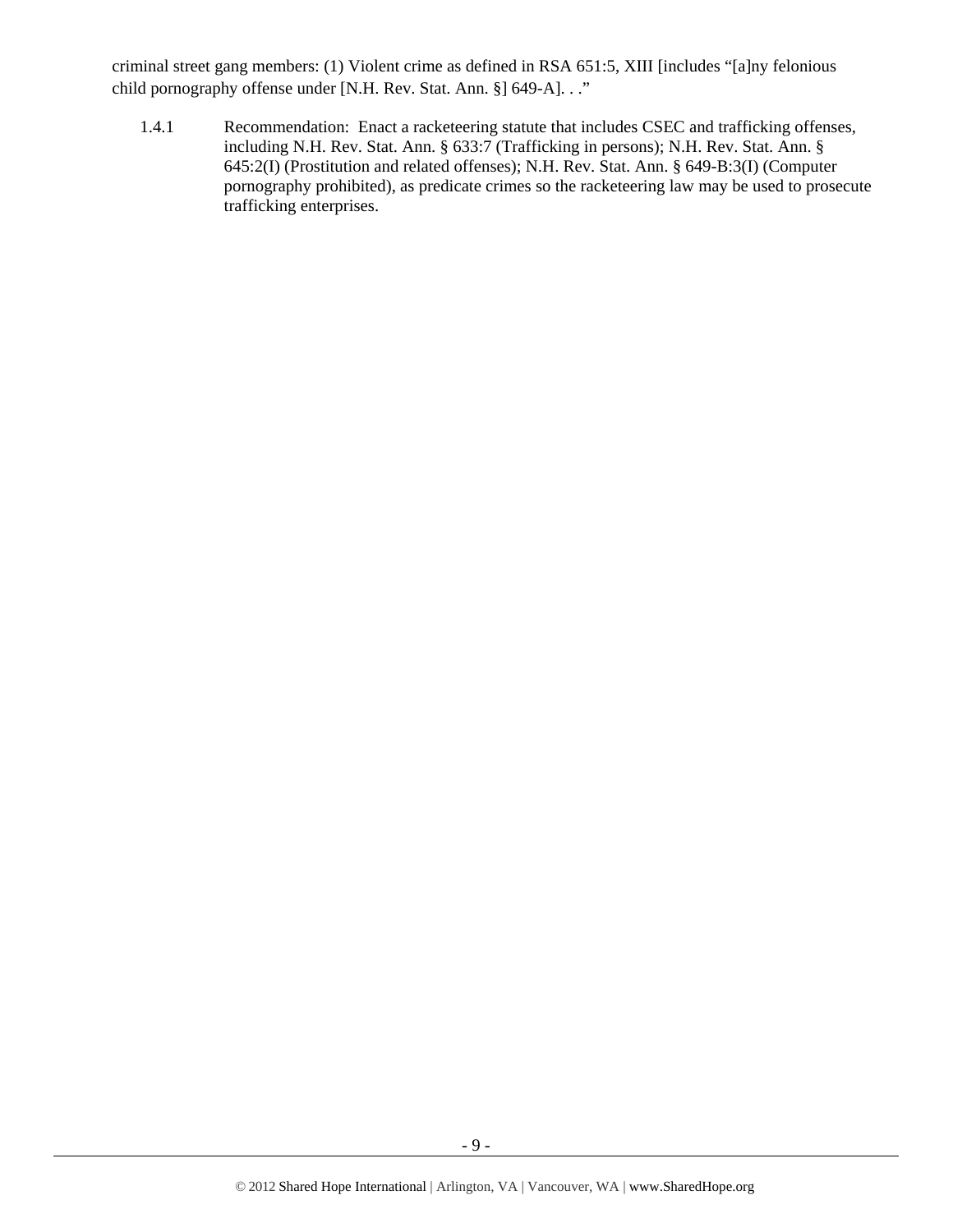#### **FRAMEWORK ISSUE 2: CRIMINAL PROVISIONS FOR DEMAND**

## *Legal Components:*

- *2.1 The state sex trafficking law can be applied to the buyers of commercial sex acts with a victim of domestic minor sex trafficking.*
- *2.2 Buyers of commercial sex acts with a minor can be prosecuted under commercial sexual exploitation of children (CSEC) laws.*
- *2.3 Solicitation laws differentiate buying sex acts with an adult and buying sex acts with a minor under 18.*
- *2.4 Penalties for buyers of commercial sex acts with minors are as high as federal penalties.*
- *2.5 Using the Internet to lure, entice, or purchase, or attempt to lure, entice, or purchase commercial sex acts with a minor is a separate crime or results in an enhanced penalty for buyers.*
- *2.6 No age mistake defense is permitted for a buyer of commercial sex acts with any minor under 18.*
- *2.7 Base penalties for buying sex acts with a minor under 18 are sufficiently high and not reduced for older minors.*
- *2.8 Financial penalties for buyers of commercial sex acts with minors are sufficiently high to make it difficult for buyers to hide the crime.*
- *2.9 Buying and possessing child pornography carries penalties as high as similar federal offenses.*
- *2.10 Convicted buyers of commercial sex acts with minors and child pornography are required to register as sex offenders.*

\_\_\_\_\_\_\_\_\_\_\_\_\_\_\_\_\_\_\_\_\_\_\_\_\_\_\_\_\_\_\_\_\_\_\_\_\_\_\_\_\_\_\_\_\_\_\_\_\_\_\_\_\_\_\_\_\_\_\_\_\_\_\_\_\_\_\_\_\_\_\_\_\_\_\_\_\_\_\_\_\_\_\_\_\_\_\_\_\_\_\_\_\_\_

## *Legal Analysis:*

*2.1 The state sex trafficking law can be applied to the buyers of commercial sex acts with a victim of domestic minor sex trafficking.* 

N.H. Rev. Stat. Ann. § 633:7(II) (Trafficking in persons) makes it illegal for a person to "obtain . . . a person, knowing or believing it likely that the person will be subjected to trafficking as defined in paragraph  $I.^{20}$ . Federal prosecutors, under the Trafficking Victims Protection Act (TVPA),<sup>21</sup> have applied the crime of human trafficking to attempted buyers of commercial sex with minors by charging that the buyers attempted to "obtain"<sup>22</sup> a person under 18 to engage in commercial sex.<sup>23</sup> It is unsettled whether the courts will uphold this interpretation of the TVPA. It is unlikely, therefore, that the term "obtain" in New Hampshire's trafficking statute could be similarly applied and implicate buyers under N.H. Rev. Stat. Ann. § 633:7(II).

- 2.1.1 Recommendation: Amend N.H. Rev. Stat. Ann. § 633:7 (Trafficking in persons) to clarify that the statute applies to buyers of commercial sex with minors.
- *2.2 Buyers of commercial sex acts with a minor can be prosecuted under commercial sexual exploitation of children (CSEC) laws.*

New Hampshire's CSEC laws do not specifically include the crime of buying sex with a minor. While N.H. Rev. Stat. Ann. § 645:2(I)(f) (Prostitution and related offenses) makes it a crime if a person "[p]ays, agrees to

<sup>&</sup>lt;sup>20</sup> See supra Section 1.1 for the text of N.H. Rev. Stat. Ann. § 633:7(I).

<sup>&</sup>lt;sup>21</sup> Trafficking Victims Protection Act (TVPA) of 2000, Pub. L. No. 106-386, 114 Stat. 1464, 1466 (codified in scattered sections of 18 and 22 U.S.C.).

 $22$  18 U.S.C. § 1591(a).

<sup>23</sup> *See, e.g*., Indictment at 1, United States v. Oflyng, No. 09-00084-01-CR-W-SOW (W.D. Mo. Mar. 10, 2009); *see also* News Release, U.S. Department of Justice, Office of the United States Attorney for the Western District of Missouri, Human Trafficking Rescue Project, Operation Guardian Angel, Final Defendant Pleads Guilty to Sex Trafficking of a Child, (Dec. 18, 2009), http://www.justice.gov/usao/mow/news2009/mikoloyck.ple.htm.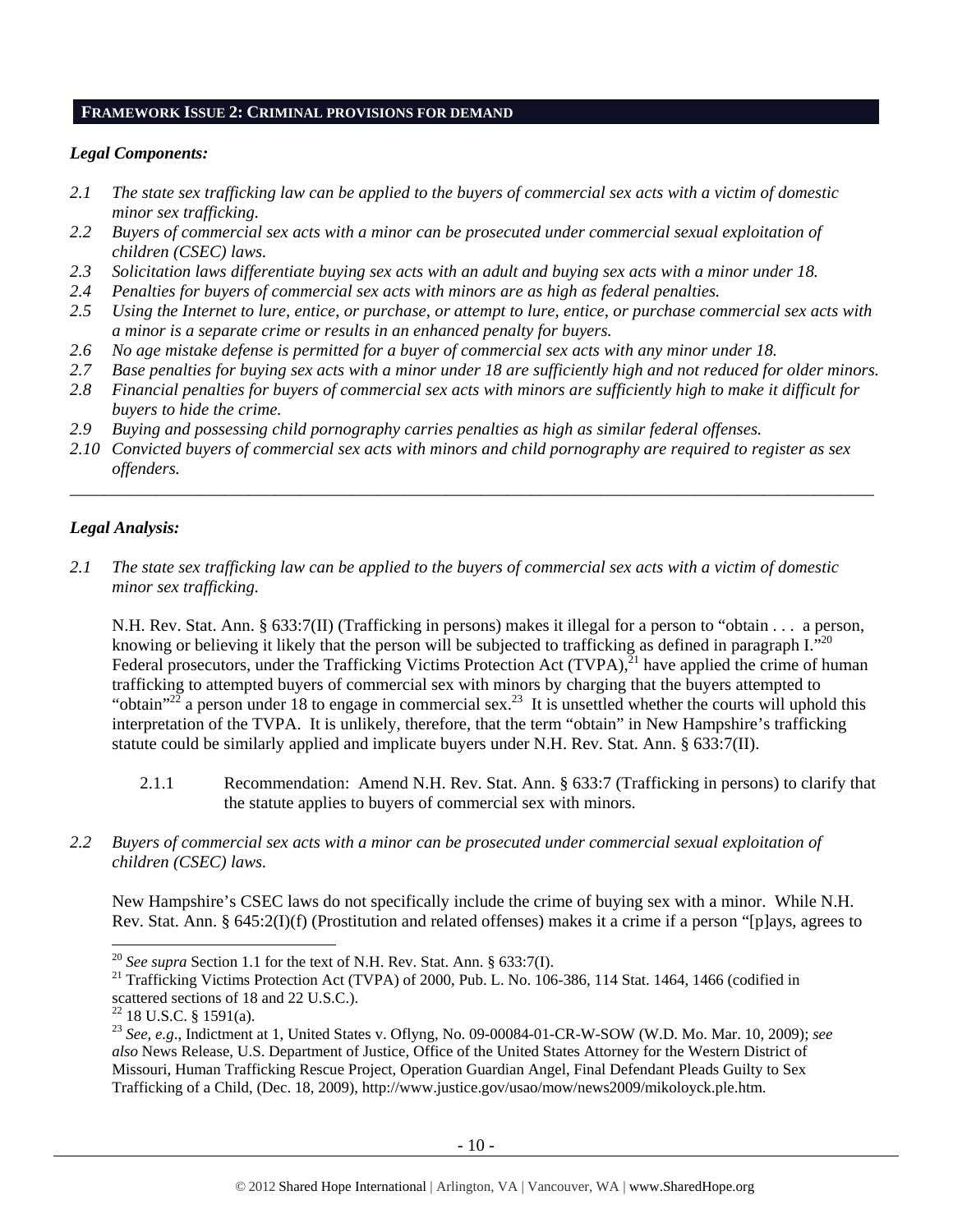pay, or offers to pay another person to engage in sexual contact as defined in RSA 632-A:1, IV or sexual penetration as defined in RSA 632-A:1, V, with the payor or with another person," and enhances the penalty when an offense involves a minor under 18 for offenses committed under N.H. Rev. Stat. Ann. § 645:2(I)(b)– (e), this penalty enhancement does not apply when subsection (f) is violated. As a result, New Hampshire's prostitution statute, N.H. Rev. Stat. Ann. § 645:2(I)(f) (Prostitution and related offenses) does not distinguish between buying sex with an adult and buying sex with a minor. Regardless of the age of the victim, a conviction under N.H. Rev. Stat. Ann. §  $645:2(I)(f)$  is punishable as a Class B misdemeanor by a fine up to \$1,200. N.H. Rev. Stat. Ann. §§ 645:2(I), 625:9(IV)(c), 651:2(IV)(a).

N.H. Rev. Stat. Ann. § 649-B:3(I)(d) (Computer pornography prohibited) does make it illegal, however, for a person to knowingly,

[b]uy, sell, receive, exchange, or disseminate by means of computer, any notice, statement, or advertisement, or any minor's name, telephone number, place of residence, physical characteristics, or other descriptive or identifying information, for purposes of facilitating, encouraging, offering, or soliciting sexual conduct of or with any child, or the visual depiction of such conduct.

This law could apply to buyers who attempt to obtain information about where to purchase commercial sex with a minor or arrange to meet a minor for these purposes. The law, however, does not explicitly refer to commercial sex acts. A conviction under this statute is punishable as a Class B felony by imprisonment up to 7 years, a fine not to exceed \$4,000, or both. N.H. Rev. Stat. Ann. §§ 649-B:3(II), 651:2(I), (II)(b), (IV)(a).

Several of New Hampshire's sexual offenses may also be used to prosecute certain buyers of commercial sex acts with a minor. $^{24}$ 

- 2.2.1 Recommendation: Amend N.H. Rev. Stat. Ann. § 645:2 (Prostitution and related offenses) to impose enhanced penalties where a person solicits or pays for sex with a minor under the age of 18.
- *2.3 Solicitation laws differentiate buying sex acts with an adult and buying sex acts with a minor under 18.*

N.H. Rev. Stat. Ann. § 645:2(I)(f) (Prostitution and related offenses) does not distinguish between the solicitation of an adult and of a minor. Regardless of the age of the victim, a conviction under N.H. Rev. Stat. Ann. § 645:2(I)(f) is punishable as a Class B misdemeanor by a fine not to exceed \$1,200. N.H. Rev. Stat. Ann. §§ 645:2(I), 625:9(IV)(c), 651:2(IV)(a).

- 2.3.1 Recommendation: Amend N.H. Rev. Stat. Ann. § 645:2 (Prostitution and related offenses) to impose enhanced penalties when a person solicits sex with a minor under the age of 18.
- *2.4 Penalties for buyers of commercial sex acts with minors are as high as federal penalties.*

A conviction under N.H. Rev. Stat. Ann. § 649-B:3(I)(d) (Computer pornography prohibited) is punishable as a Class B felony by imprisonment up to 7 years, a fine not to exceed \$4,000, or both, while a conviction under N.H. Rev. Stat. Ann. § 645:2(I)(f) (Prostitution and related offenses) is punishable as a Class B misdemeanor by a fine not to exceed \$1,200. N.H. Rev. Stat. Ann. §§ 649-B:3(II), 651:2(I), (II)(b), (IV)(a), 645:2(I),  $625:9$ (IV)(c),  $651:2$ (IV)(a).

In comparison, if the victim is under the age of 14, a conviction under the TVPA for child sex trafficking is punishable by 15 years to life imprisonment and a fine not to exceed \$250,000. 18 U.S.C.

<sup>-</sup><sup>24</sup> See supra Section 1.2 for a full description of the sexual offense laws that may be used to prosecute certain buyers.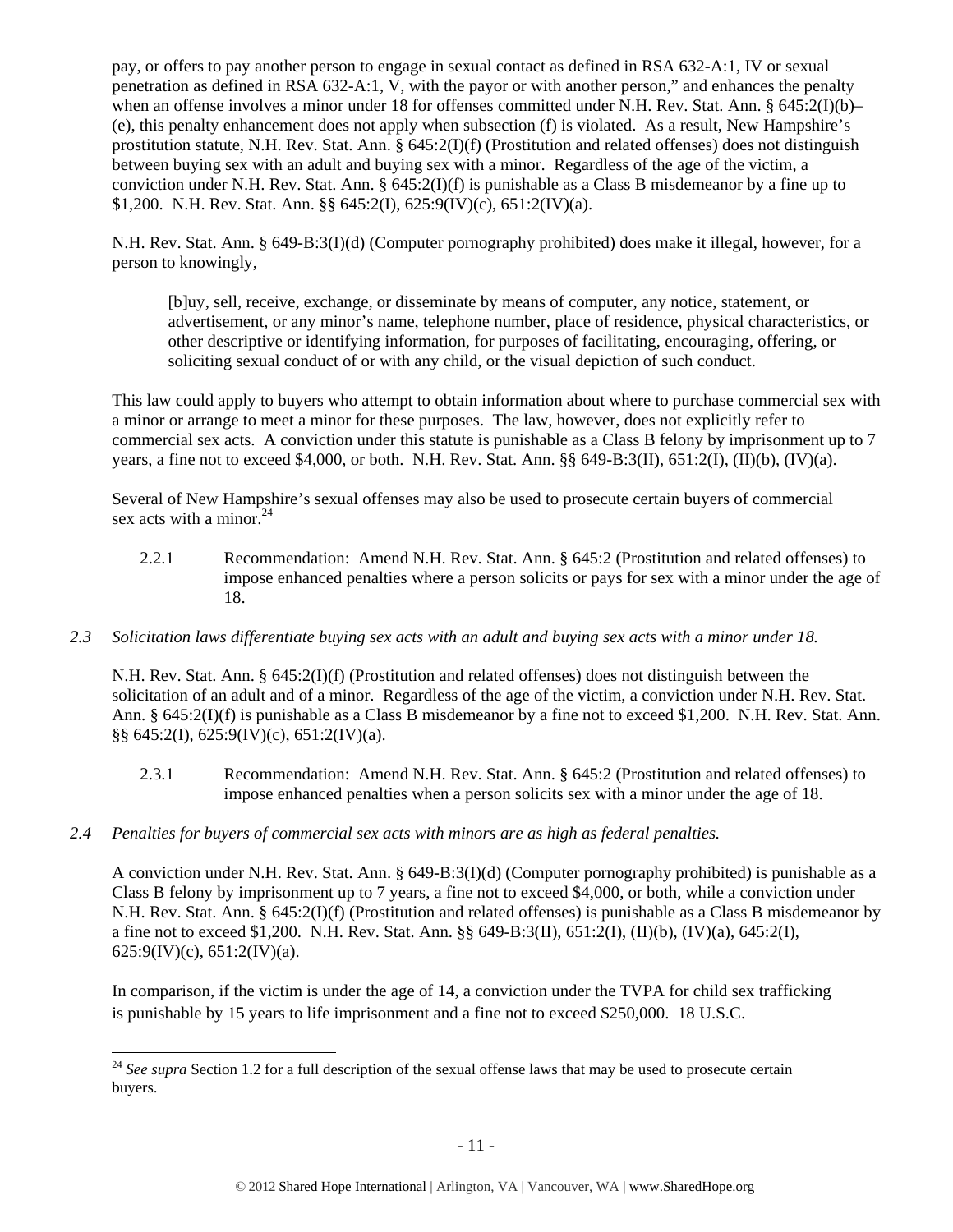§§ 1591(b)(1), 3559(a)(1), 3571(b)(3). If the victim is between the ages of 14–17, a conviction is punishable by 10 years to life imprisonment and a fine not to exceed \$250,000. 18 U.S.C. §§ 1591(b)(2), 3559(a)(1), 3571(b)(3). A conviction is punishable by mandatory life imprisonment, however, if the buyer has a prior conviction for a federal sex offense<sup>25</sup> against a minor. 18 U.S.C. § 3559(e)(1). To the extent buyers can be prosecuted under other federal CSEC laws,  $^{26}$  a conviction is punishable by penalties ranging from a fine not to exceed \$250,000 to life imprisonment and a fine not to exceed \$250,000.<sup>27</sup>

*2.5 Using the Internet to lure, entice, or purchase, or attempt to lure, entice, or purchase commercial sex acts with a minor is a separate crime or results in an enhanced penalty for buyers.* 

N.H. Rev. Stat. Ann. § 649-B:3(I) (Computer pornography prohibited) states,

# I. No person shall knowingly:

. . .

(d) Buy, sell, receive, exchange, or disseminate by means of computer, any notice, statement, or advertisement, or any minor's name, telephone number, place of residence, physical characteristics, or other descriptive or identifying information, for purposes of facilitating, encouraging, offering, or soliciting sexual conduct of or with any child,  $^{28}$  or the visual depiction of such conduct.

This law could apply to buyers who use a computer to attempt to obtain information about where to purchase commercial sex with a minor or arrange for meeting a minor for these purposes. The law, however, does not explicitly refer to commercial sex acts. A conviction under this statute is punishable as a Class B felony by imprisonment up to 7 years, a fine not to exceed \$4,000, or both. N.H. Rev. Stat. Ann. §§ 649-B:3(II), 651:2(I),  $(II)(b)$ ,  $(IV)(a)$ .

Additionally, N.H. Rev. Stat. Ann. § 649-B:4(I) (Certain uses of computer services prohibited) states,

No person shall knowingly utilize a computer on-line service, internet service, or local bulletin board service to seduce, solicit, lure, or entice a child<sup>29</sup> or another person believed by the person to be a child, to commit any of the following:

See supra note 11.

l

<sup>29</sup> *See supra* note 11.

<sup>&</sup>lt;sup>25</sup> Pursuant to 18 U.S.C. § 3559(e)(2), "federal sex offense" is defined as

an offense under section 1591 [18 USCS § 1591] (relating to sex trafficking of children), 2241 [18 USCS § 2241] (relating to aggravated sexual abuse), 2242 [18 USCS § 2242] (relating to sexual abuse),  $2244(a)(1)$  [18 USCS §  $2244(a)(1)$ ] (relating to abusive sexual contact),  $2245$  [18 USCS § 2245] (relating to sexual abuse resulting in death), 2251 [18 USCS § 2251] (relating to sexual exploitation of children), 2251A [18 USCS § 2251A] (relating to selling or buying of children), 2422(b) [18 USCS § 2422(b)] (relating to coercion and enticement of a minor into prostitution), or 2423(a) [18 USCS § 2423(a)] (relating to transportation of minors).<br><sup>26</sup> 18 U.S.C. §§ 2251A(b) (Selling or buying of children), 2251(a) (Sexual exploitation of children), 2423(a)

<sup>(</sup>Transportation of a minor with intent for minor to engage in criminal sexual activity), 2422(a) (Coercion and enticement), 2252(a)(2), (a)(4) (Certain activities relating to material involving the sexual exploitation of minors). <sup>27</sup> 18 U.S.C. §§ 2251A(b) (conviction punishable by imprisonment for 30 years to life and a fine), 22 (conviction punishable by imprisonment for 15–30 years and a fine), 2423(a) (conviction punishable by imprisonment for 10 years to life and a fine), 2422(a) (conviction punishable by a fine, imprisonment up to 20 years, or both),  $2252(a)(2)$ , (4) (stating that a conviction under subsection (a)(2) is punishable by imprisonment for 5–20 years and a fine, while a conviction under subsection (a)(4) is punishable by imprisonment up to 10 years, a fine, or both); *see also* 18 U.S.C. §§ 3559(a)(1) (classifying all of the above listed offenses as felonies), 3571(b)(3) (providing a fine up to \$250,000 for any felony conviction).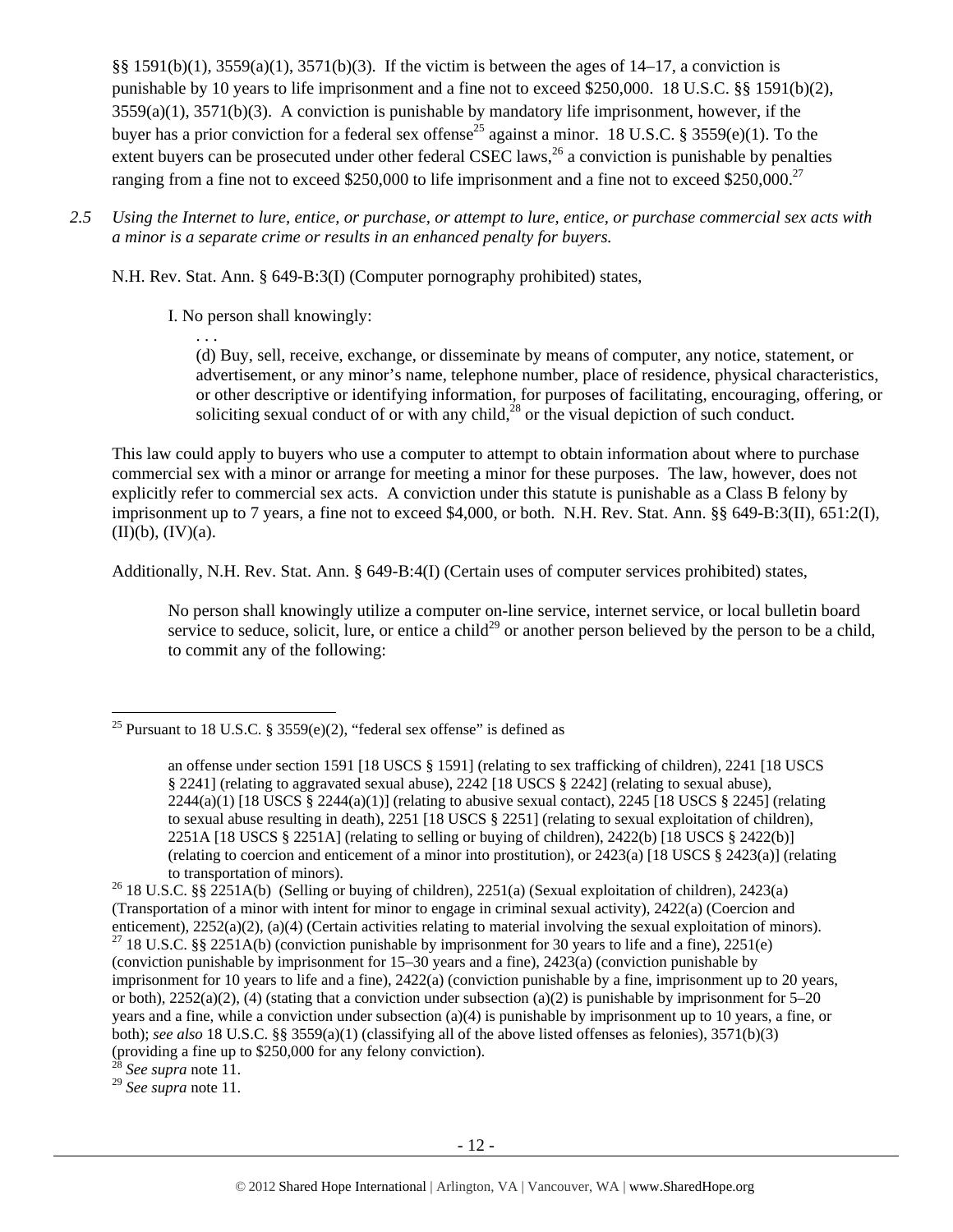- (a) Any offense under RSA 632-A, relative to sexual assault and related offenses.
- (b) Indecent exposure and lewdness under RSA 645:1.
- (c) Endangering a child as defined in RSA 639:3, III.

If the victim is under 16 or the offender believes the child to be 13–15 years old, a first conviction under this statute is punishable as a Class B felony by imprisonment up to 7 years, a fine not to exceed \$4,000, or both, while a second conviction is punishable as a Class A felony by imprisonment up to 15 years, a fine not to exceed \$4,000, or both. N.H. Rev. Stat. Ann. §§ 649-B:4(II)(a), (b), 651:2(I), (II)(a), (b), (IV)(a), 649-B:2. If the offender believed the child to be under the age of 13, however, a first conviction is punishable as a Class A felony by imprisonment up to 15 years, a fine not to exceed \$4,000, or both, while a second conviction is punishable by imprisonment for 10–20 years, a fine not to exceed \$4,000, or both. N.H. Rev. Stat. Ann. §§  $649-B:4(II)(a)$ ,  $(b)$ ,  $651:2(I)$ ,  $(II)(a)$ ,  $(IV)(a)$ ,  $649-B:2$ . Third and any subsequent convictions, regardless of whether the defendant believed the victim to be under 13, are punishable by imprisonment up to 30 years. N.H. Rev. Stat. Ann. § 649-B:4(II)(c).

- 2.5.1 Recommendation: Amend N.H. Rev. Stat. Ann. § 649-B:4 (Certain uses of computer services prohibited) to specifically include N.H. Rev. Stat. Ann. § 633:7 (Trafficking in persons) in its list of referenced offenses for which the use of a computer or online service is prohibited in order to provide added protections and remedies for victims of domestic minor sex trafficking who are trafficked in this manner.
- 2.5.2 Recommendation: Amend N.H. Rev. Stat. Ann. § 649-B:2 to raise the age of a "child" to under 18 to protect all minors.
- *2.6 No age mistake defense is permitted for a buyer of commercial sex acts with any minor under 18.*

N.H. Rev. Stat. Ann. § 633:7(II) (Trafficking in persons) does not expressly prohibit a mistake of age defense, and a mistake of age defense is irrelevant in prosecutions of N.H. Rev. Stat. Ann. § 645:2(I) (Prostitution and related offenses), as its penalties for soliciting and buying sex are not dependent on the age of the victim.

- 2.6.1 Recommendation: Amend N.H. Rev. Stat. Ann. § 633:7 (Trafficking in persons) to expressly prohibit a defendant asserting a mistake of age defense.
- *2.7 Base penalties for buying sex acts with a minor under 18 are sufficiently high and not reduced for older minors.*

Since New Hampshire's CSEC laws do not specifically include the crime of buying sex with a minor, New Hampshire does not impose heightened penalties for buying sex acts with any minor.<sup>30</sup>

- 2.7.1 Recommendation: Enact a law that makes it crime to purchase sex with minors and impose sufficiently high penalties for all offenses involving a minor victim under the age of 18.
- *2.8 Financial penalties for buyers of commercial sex acts with minors are sufficiently high to make it difficult for buyers to hide the crime.*

Buyers are subject to potential fines ranging from \$1,200–\$4,000.<sup>31</sup> Pursuant to N.H. Rev. Stat. Ann. § 651:2(IV)(a) (Sentences and limitations), a buyer convicted of any felony, which includes N.H. Rev. Stat. Ann. § 649-B:3(I)(d) (Computer pornography prohibited) and § 649-B:4(I) (Certain uses of computer services prohibited), is subject to a possible fine not to exceed \$4,000. N.H. Rev. Stat. Ann. §§ 649-B:3(II), 649-B:4(II). A violation of N.H. Rev. Stat. Ann. § 645:2(I)(f) (Prostitution and related offenses), however, is a Class B

-

<sup>30</sup> *See supra* Section 2.2. 31 *See supra* note 7.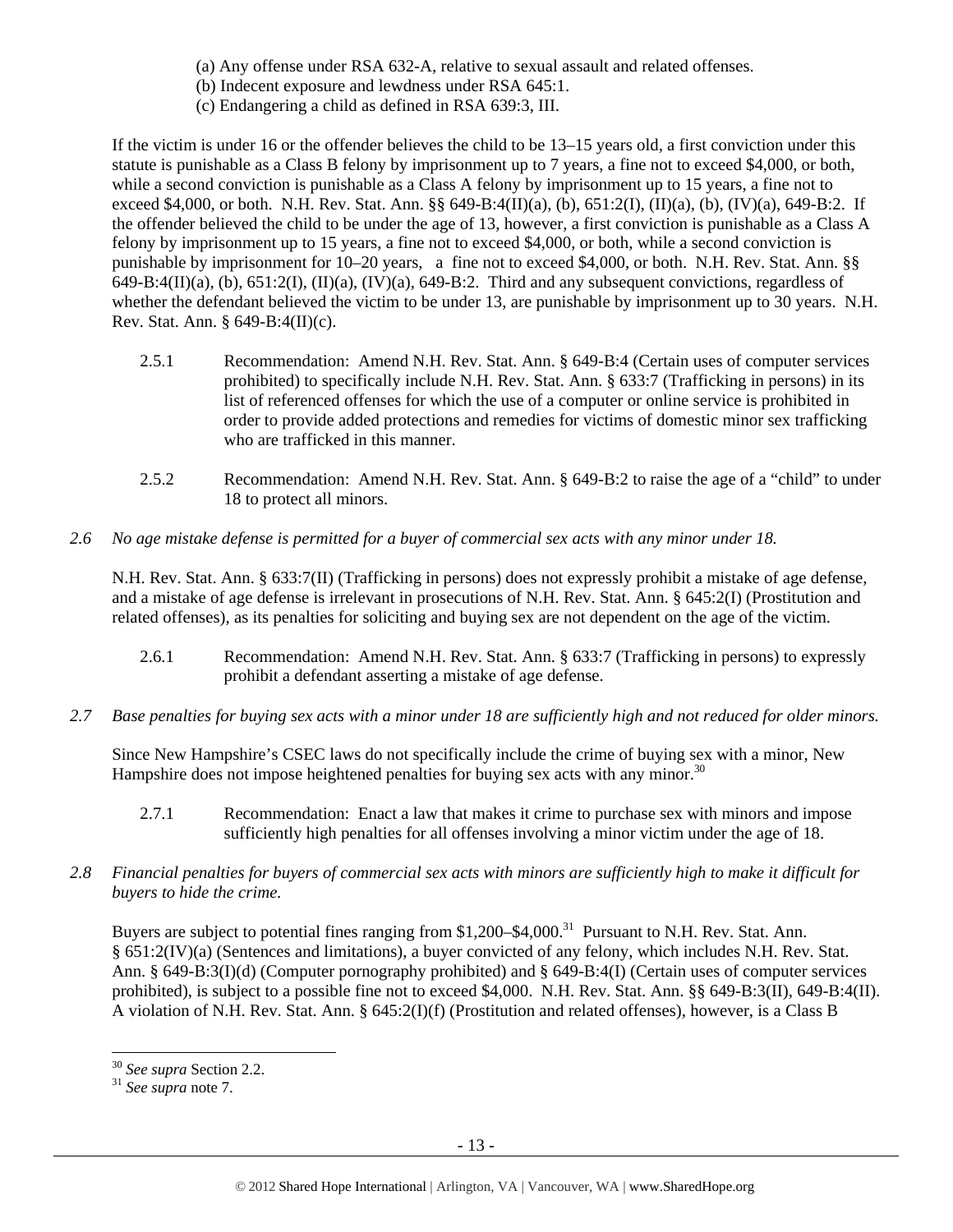misdemeanor, and, pursuant to N.H. Rev. Stat. Ann.  $\S 651:2(IV)(a)$ , is punishable by a fine not to exceed \$1,200. N.H. Rev. Stat. Ann. §§ 645:2(I), 625:9(IV)(c), 651:2(IV)(a).

Buyers convicted of any offense may be ordered to pay restitution under New Hampshire's general restitution statute, N.H. Rev. Stat. Ann. § 651:63(I) (Restitution authorized), which allows the court to sentence any offender<sup>32</sup> "to make restitution in an amount determined by the court."

Additionally, if a buyer can be convicted under N.H. Rev. Stat. Ann. § 633:7, a buyer will be subject to asset forfeiture proceedings that are civil in nature.<sup>33</sup> N.H. Rev. Stat. Ann. § 633:8 (Forfeiture of items used in connection with trafficking in persons) states in part,

I. All offenses under this section shall qualify as offenses for forfeiture and thereby upon petition of the attorney general, shall be subject to forfeiture to the state and said property interest shall be vested in the state:

(a) All materials, products, and equipment of any kind used in violation of this section.

(b) Any property interest in any conveyance used in furtherance of an act which violates this section.

(c) Any moneys, coin, currency, negotiable instruments, securities, or other investments knowingly used or intended for use in violation of this section.

(d) Any books, records, ledgers, and research material, including formulae, microfilm, tapes, and any other data which are used or intended for use in felonious violation of this section.

(e) Any real property, including any right, title, leasehold interest, and other interest in the whole of any lot or tract of land and any appurtenances or improvements, which real property is knowingly used or intended for use, in any manner or part, in felonious violation of this section.

. . . .

l

XI. The court may order forfeiture of all items or property interests under this section, except no item or property interest shall be subject to forfeiture unless the owner or owners thereof were consenting parties to a felonious violation of this section and had knowledge thereof.

Property that is subject to forfeiture may be seized upon process, without process in certain circumstances or constructively, pursuant to N.H. Rev. Stat. Ann. §633:8 (III). Final orders of forfeiture shall be implemented by the department of justice and shall provide for disposition of the items or property interests in any manner not prohibited by law, including payment of restitution or sale of the property. The department of justice shall first pay the reasonable expenses of the forfeiture proceeding and sale. N.H. Rev. Stat. Ann. § 633:8(XVI). Following the payment of costs, "any forfeited money and the proceeds of any sale or public auction of forfeited items shall first be used to satisfy any order of restitution or compensation imposed by the court. Any remaining funds shall go to the victims' assistance fund as defined in RSA 21-M:8-i."

N.H. Rev. Stat. Ann. § 633:9(I) (Administrative forfeiture of items used in connection with trafficking in persons) further states,

Interests in property subject to forfeiture under the provisions of RSA 633:8, I(a), I(b), I(c) excepting proceeds, and I(d), but not real property, shall be subject to administrative forfeiture by the department of justice provided that the total amount or value of such property does not exceed \$75,000. The provisions of RSA 633:8 shall apply in any case of administrative forfeiture except as otherwise provided in this section.

*2.9 Buying and possessing child pornography carries penalties as high as similar federal offenses.* 

 $32$  N.H. Rev. Stat. Ann. § 651:62(IV) defines "offender" as "any person convicted of a criminal or delinquent act."

<sup>&</sup>lt;sup>33</sup> For additional information on asset forfeiture laws and procedure, see http://www.sharedhope.org/wpcontent/uploads/2012/11/SHIStateAssetForfeitureLawsChart.pdf.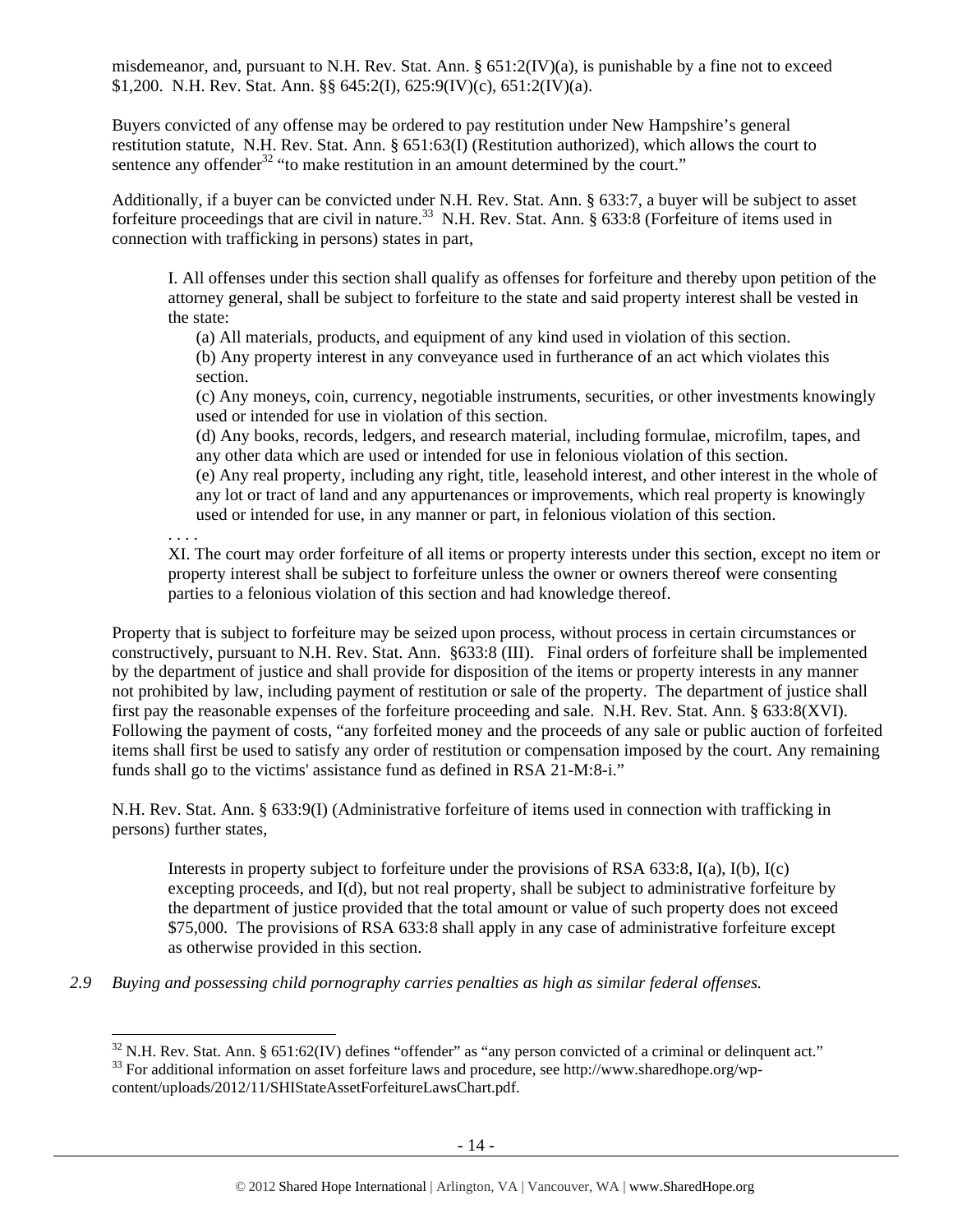N.H. Rev. Stat. Ann. § 649-A:3(I)(a) (Possession of child sexual abuse images) makes it illegal for a person to knowingly "[b]uy, procure, possess, or control any visual representation of a child engaging in sexually explicit conduct."<sup>34</sup> A first conviction under this statute is punishable as a Class A felony by imprisonment up to  $15$ years, a fine not to exceed \$4,000, or both, while subsequent convictions are punishable by imprisonment for 10–20 years, a fine not to exceed \$4,000, or both. N.H. Rev. Stat. Ann. §§ 649-A:3(II), 651:2(I), (II)(a),  $(IV)(a)$ .

A conviction under N.H. Rev. Stat. Ann. § 649-B:3(I)(d) (Computer pornography prohibited) is punishable as a Class B felony by imprisonment up to 7 years, a fine not to exceed \$4,000, or both. N.H. Rev. Stat. Ann. §§ 649-B:3(II), 651:2(I), (II)(b), (IV)(a).

In comparison, a federal conviction for possession of child pornography<sup>35</sup> is generally punishable by imprisonment for  $5-20$  years and a fine not to exceed  $$250,000.<sup>36</sup>$  Subsequent convictions, however, are punishable by imprisonment up to 40 years and a fine not to exceed  $$250,000.<sup>37</sup>$ 

*2.10 Convicted buyers of commercial sex acts with minors and child pornography are required to register as sex offenders.* 

Buyers convicted under N.H. Rev. Stat. Ann. § 645:2(I)(f) (Prostitution and related offenses), § 649-B:3(I)(d) (Computer pornography prohibited), § 649-A:3(I)(a) (Possession of child sexual abuse images), or § 649-B:4(I) (Certain uses of computer services prohibited) are required to register as a sexual offender. N.H. Rev. Stat. Ann. §§ 651-B:1(VII)(b), 651-B:2(I).

N.H. Rev. Stat. Ann. § 651-B:2(I) (Registration) states that "[e]very sexual offender or offender against children shall be registered with the department of safety, division of state police . . . ." N.H. Rev. Stat. Ann. § 651-B:1(IV) (Definitions) defines "sexual offender" as "a person who is required to register for any sexual offense," while N.H. Rev. Stat. Ann. § 651-B:1(V) defines a "sex offense" in part to include convictions under N.H. Rev. Stat. Ann. § 632-A:2 (Aggravated felonious sexual assault), § 632-A:4(I)(a) (Sexual assault) § 632-A:3 (Felonious sexual assault), or "[a]ny other criminal offense . . . if the court finds by clear and convincing evidence at the time of conviction or sentencing that the person committed the offense as a result of sexual compulsion or for purposes of sexual gratification and protection of the public would be furthered by requiring the person to register."

 $34$  See supra note 3 for the definition of "sexually explicit conduct."

<sup>&</sup>lt;sup>35</sup> 18 U.S.C. §§ 2252(a)(2), (a)(4) (Certain activities relating to material involving the sexual exploitation of minors),  $2252A(a)(2)$ –(3) (Certain activities relating to material constituting or containing child pornography), 1466A(a), (b) (Obscene visual representations of the sexual abuse of children).

<sup>&</sup>lt;sup>36</sup> 18 U.S.C. §§ 2252(b) (stating that a conviction under subsection (a)(2) is punishable by imprisonment for 5–20 years and a fine, while a conviction under subsection (a)(4) is punishable by imprisonment up to 10 years, a fine, or both), 2252A(b)(1) (a conviction is punishable by imprisonment for 5–20 years and a fine), 1466A(a), (b) (stating that a conviction under subsection (a) is "subject to the penalties provided in section  $2252A(b)(1)$ ," imprisonment for 5–20 years and a fine, while a conviction under subsection (b) is "subject to the penalties provided in section 2252A(b)(2)," imprisonment up to 10 years, a fine, or both); *see also* 18 U.S.C. §§ 3559(a)(1) (classifying all of the above listed offenses as felonies), 3571(b)(3) (providing a fine up to \$250,000 for any felony conviction).  $37$  18 U.S.C. §§ 2252(b) (stating if a person has a prior conviction under subsection (a)(2), or a list of other statutes, a conviction is punishable by a fine and imprisonment for 15–40 years, but if a person has a prior conviction under subsection (a)(4), or a list of other statutes, a conviction is punishable by a fine and imprisonment for  $10-20$  years),  $2252A(b)(1)$  (stating if a person has a prior conviction under subsection (a)(2), (a)(3), or a list of other statutes, a conviction is punishable by a fine and imprisonment for  $15-40$  years),  $1466A(a)$ , (b) (stating that the penalty scheme for section 2252A(b) applies); *see also* 18 U.S.C. §§ 3559(a)(1) (classifying all of the above listed offenses as felonies), 3571(b)(3) (providing a fine up to \$250,000 for any felony conviction).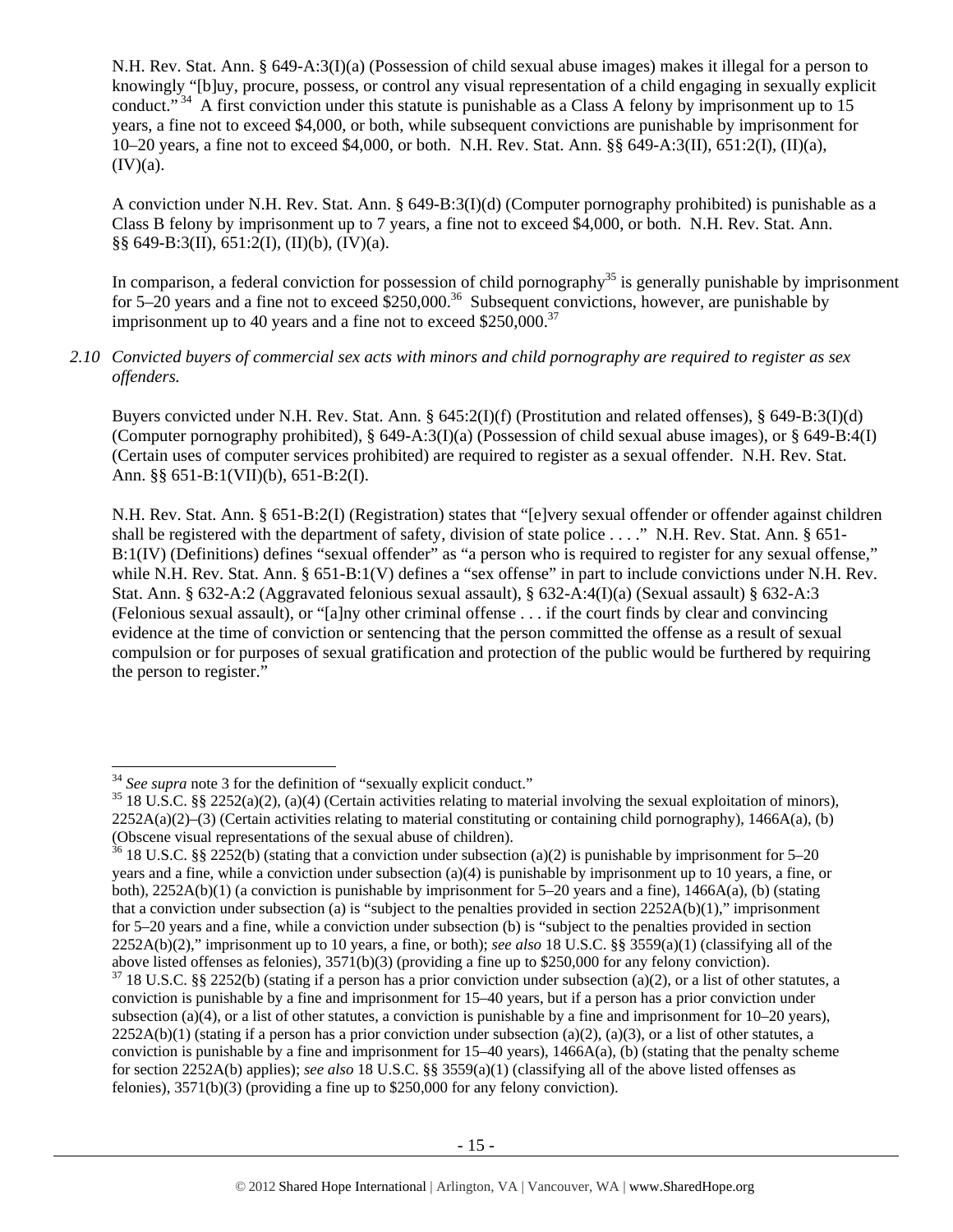N.H. Rev. Stat. Ann. § 651-B:1(VI) defines an "offender against children" as "a person who is required to register for an offense against a child" and N.H. Rev. Stat. Ann. § 651-B:1(VII) explains that "offense against a child"

means the following offenses, including an accomplice to, or an attempt, conspiracy, or solicitation to commit, any of the following offenses:

(a) Any of the following offenses, where the victim was under the age of 18 at the time of the offense: . . . aggravated felonious sexual assault, RSA 632-A:2; felonious sexual assault, RSA 632- A:3; sexual assault, RSA 632-A:4, I(a) or RSA 632-A:4, III; . . . or prostitution, RSA 645:2. (b) Intentional contribution to the delinquency of a minor, RSA 169-B:41, II; sexual assault, RSA 632-A:4, I(b) if the actor was 18 years of age or older at the time of the offense; endangering the welfare of a child, RSA 639:3, III; child pornography, RSA 649-A:3, RSA 649-A:3-a and RSA 649-A:3-b; computer pornography, RSA 649-B:3; certain uses of computer services prohibited, RSA 649-B:4; or obscene matters, RSA 650:2, II.

. . . .

(e) Any other criminal offense which is not specifically listed in subparagraph (a) if the court finds by clear and convincing evidence at the time of conviction or sentencing that the person committed the offense as a result of sexual compulsion or for purposes of sexual gratification and protection of the public would be furthered by requiring the person to register. . . .

2.10.1 Recommendation: Amend N.H. Rev. Stat. Ann. § 651-B:1 (Definitions) to include N.H. Rev. Stat. Ann. § 633:7 (Trafficking in persons) as an "offense against a child" requiring sex offender registration.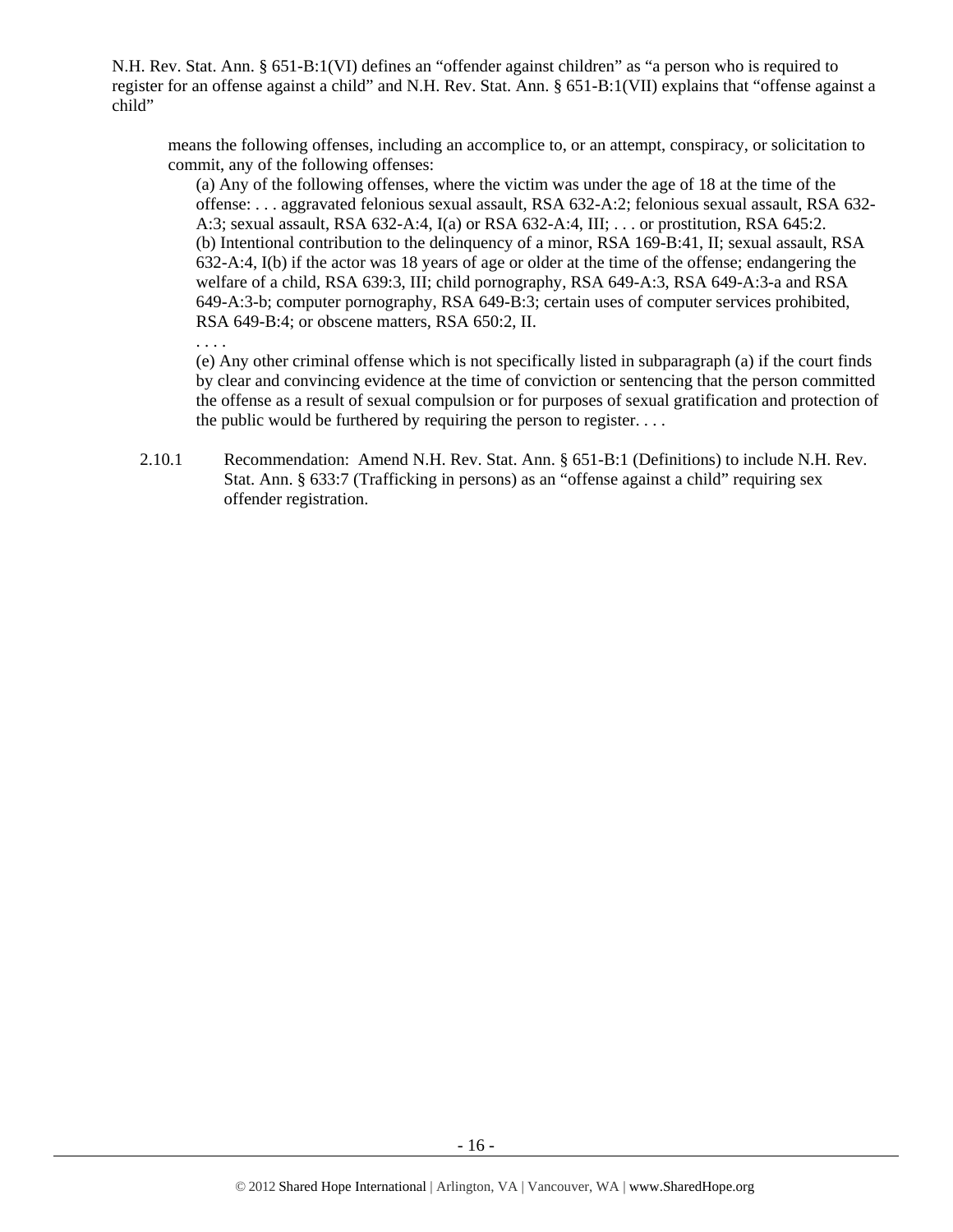#### **FRAMEWORK ISSUE 3: CRIMINAL PROVISIONS FOR TRAFFICKERS**

#### *Legal Components:*

- *3.1 Penalties for trafficking a child for sexual exploitation are as high as federal penalties.*
- *3.2 Creating and distributing child pornography carries penalties as high as similar federal offenses.*
- *3.3 Using the Internet to lure, entice, recruit or sell commercial sex acts with a minor is a separate crime or results in an enhanced penalty for traffickers.*
- *3.4 Financial penalties for traffickers, including asset forfeiture, are sufficiently high.*
- *3.5 Convicted traffickers are required to register as sex offenders.*
- *3.6 Laws relating to termination of parental rights for certain offenses include sex trafficking or commercial sexual exploitation of children (CSEC) offenses in order to remove the children of traffickers from their control and potential exploitation.*

*\_\_\_\_\_\_\_\_\_\_\_\_\_\_\_\_\_\_\_\_\_\_\_\_\_\_\_\_\_\_\_\_\_\_\_\_\_\_\_\_\_\_\_\_\_\_\_\_\_\_\_\_\_\_\_\_\_\_\_\_\_\_\_\_\_\_\_\_\_\_\_\_\_\_\_\_\_\_\_\_\_\_\_\_\_\_\_\_\_\_\_\_\_\_* 

## *Legal Analysis:*

*3.1 Penalties for trafficking a child for sexual exploitation are as high as federal penalties.* 

Traffickers convicted under N.H. Rev. Stat. Ann. § 633:7(I) (Trafficking in persons)<sup>38</sup> are guilty of a Class A felony punishable by imprisonment up to 15 years, a fine not to exceed \$4,000, or both, but if the offense involves "a commercial sex act or sexually explicit performance by a victim under the age of 18," a conviction is punishable as a Class A felony by imprisonment for 10–30 years, a fine not to exceed \$4,000,<sup>39</sup> or both. N.H. Rev. Stat. Ann. §§ 633:7(I)(a), (c), 651:2(I), (II)(a), (IV)(a). Similarly, a conviction under N.H. Rev. Stat. Ann. § 633:7(II) is punishable as a Class A felony punishable by imprisonment up to 15 years, a fine not to exceed \$4,000, or both, but if the victim is under the age of 18 and "the offender knew or believed it likely that the victim would be coerced into engaging in a commercial sex act or sexually explicit performance," a conviction is punishable by imprisonment for 10 years to a maximum "fixed by the court," a fine not to exceed \$4,000, or both. N.H. Rev. Stat. Ann. §§ 633:7(II), 651:2(I), (II)(a), (IV)(a).

Traffickers may also be prosecuted under N.H. Rev. Stat. Ann. § 645:2(I)(b)–(e) (Prostitution and related offenses).<sup>40</sup> A conviction under N.H. Rev. Stat. Ann. § 645:2(I)(b)–(e) is punishable as a Class B misdemeanor by a fine not to exceed \$1,200. N.H. Rev. Stat. Ann. §§ 645:2(I), 625:9(IV)(c), 651:2(IV)(a). If the offense involves a minor under the age of 18, however, a conviction under N.H. Rev. Stat. Ann. § 645:2(I)(b)–(e) is punishable as a Class B felony by imprisonment up to 7 years, a fine not to exceed \$4,000, or both. N.H. Rev. Stat. Ann. §§  $645:2(II)(a)$ ,  $651:2(I)$ ,  $(II)(b)$ ,  $(IV)(a)$ .

A conviction under N.H. Rev. Stat. Ann. § 649-B:3(I) (Computer pornography prohibited)<sup>41</sup> is punishable as a Class B felony by imprisonment up to 7 years, a fine not to exceed \$4,000, or both. N.H. Rev. Stat. Ann. §§ 649-B:3(II), 651:2(I), (II)(b), (IV)(a).

In comparison, if the victim is under the age of 14, a conviction under the Trafficking Victims Protection Act  $(TVPA)^{42}$  for child sex trafficking is punishable by 15 years to life imprisonment and a fine not to exceed \$250,000. 18 U.S.C. §§ 1591(b)(1), 3559(a)(1), 3571(b)(3). If the victim is between the ages of 14–17, a conviction is punishable by 10 years to life imprisonment and a fine not to exceed \$250,000. 18 U.S.C.

-

<sup>38</sup> *See supra* Section 1.1 for the substantive provisions of N.H. Rev. Stat. Ann. § 633:7.

<sup>&</sup>lt;sup>39</sup> See supra note 7.<br><sup>40</sup> See supra Section 1.2 for the provisions of N.H. Rev. Stat. Ann. § 645:2(I)(b)–(e).<br><sup>41</sup> See supra Section 1.2 for the provisions of N.H. Rev. Stat. Ann. § 649-B:3(I).<br><sup>42</sup> See supra note 21.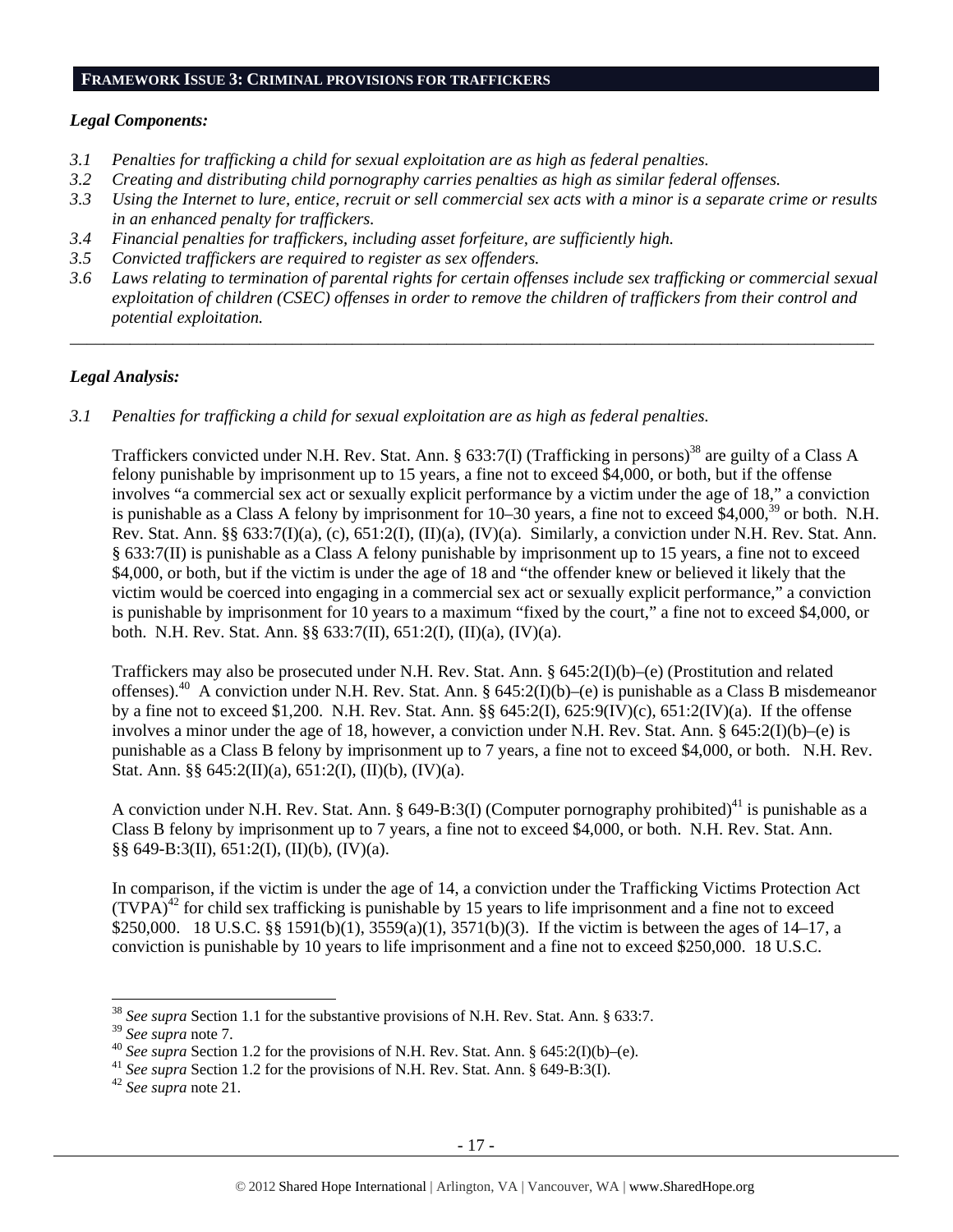§§ 1591(b)(2), 3559(a)(1), 3571(b)(3). A conviction is punishable by mandatory life imprisonment, however, if the trafficker has a prior conviction for a federal sex offense<sup>43</sup> against a minor.

## *3.2 Creating and distributing child pornography carries penalties as high as similar federal offenses.*

New Hampshire expressly prohibits both the manufacturing and distribution of child pornography. Pursuant to N.H. Rev. Stat. Ann. § 649-A:3-b(I) (Manufacture of child sexual abuse images),

No person shall knowingly create, produce, manufacture, or direct a visual representation of a child engaging in or being engaged in sexually explicit conduct,  $44$  or participate in that portion of such visual representation that consists of a child engaging in or being engaged in sexually explicit conduct.

A first conviction under this statute is punishable by imprisonment for 15–30 years, a fine not to exceed \$4,000, or both, while subsequent convictions are punishable by "life imprisonment or for such term as the court may order." N.H. Rev. Stat. Ann. §§ 649-A:3-b(II), 651:2(I), (IV)(a). Additionally, certain penalty enhancements may be available under N.H. Rev. Stat. Ann. §  $651:6(I)(q)(1)$  (Extended term of imprisonment).<sup>45</sup>

Pursuant to N.H. Rev. Stat. Ann. § 649-A:3-a(I) (Distribution of child sexual abuse images),

#### I. No person shall:

(a) Knowingly sell, exchange, or otherwise transfer, or possess with intent to sell, exchange, or otherwise transfer any visual representation of a child engaging in or being engaged in sexually explicit conduct;

(b) Knowingly publish, exhibit, or otherwise make available any visual representation of a child engaging in or being engaged in sexually explicit conduct.

A first conviction under this statute is punishable by imprisonment for 10–20 years, a fine not to exceed \$4,000, or both, but a first conviction under N.H. Rev. Stat. Ann. § 649-A:3-a(I)(b) by an offender with "less than 3 images or visual representations," is punishable as a Class B felony by imprisonment up to 7 years, a fine not to exceed \$4,000, or both. N.H. Rev. Stat. Ann. §§ 649-A:3-a(II), 651:2(I), (II)(b), (IV)(a). All subsequent convictions are punishable by imprisonment for 15–30 years, a fine not to exceed \$4,000, or both. N.H. Rev. Stat. Ann. §§ 649-A:3-a(II)(a), 651:2(I), (IV)(a). Additionally, certain penalty enhancements may be available under N.H. Rev. Stat. Ann. § 651:6(I)(q)(1).

In comparison, if the victim is under the age of 14, a conviction under the TVPA for child sex trafficking is punishable by 15 years to life imprisonment and a fine not to exceed \$250,000. 18 U.S.C. §§ 1591(b)(1),  $3559(a)(1)$ ,  $3571(b)(3)$ . If the victim is between the ages of  $14-17$ , a conviction is punishable by 10 years to life imprisonment and a fine not to exceed \$250,000. 18 U.S.C. §§ 1591(b)(2), 3559(a)(1), 3571(b)(3). A conviction is punishable by mandatory life imprisonment, however, if the trafficker has a prior conviction for a federal sex offense<sup>46</sup> against a minor. Additionally, a federal conviction for distribution of child pornography<sup>47</sup> is generally punishable by imprisonment for  $5-20$  years and a fine not to exceed \$250,000.<sup>48</sup> Subsequent convictions, however, are punishable by imprisonment up to 40 years and a fine not to exceed \$250,000.<sup>49</sup>

l

<sup>48</sup> 18 U.S.C. §§ 2252(b) (stating that a conviction under subsection (a)(1), (a)(2), or (a)(3) is punishable by imprisonment for 5–20 years and a fine), 2252A(b)(1) (a conviction is punishable by imprisonment for 5–20 years

<sup>&</sup>lt;sup>43</sup> See supra note 25.<br><sup>44</sup> See supra note 3 for the definition of "sexually explicit conduct."<br><sup>45</sup> See supra note 6 for the substantive provisions of N.H. Rev. Stat. Ann. § 651:6(I)(q)(1) as well as other possible penalty enhancements.<br><sup>46</sup> See supra note 25.

<sup>&</sup>lt;sup>47</sup> 18 U.S.C. §§ 2252(a)(1), (a)(2), (a)(3) (Certain activities relating to material involving the sexual exploitation of minors), 2252A(a)(2), (a)(3) (Certain activities relating to material constituting or containing child pornography), 1466A(a) (Obscene visual representations of the sexual abuse of children).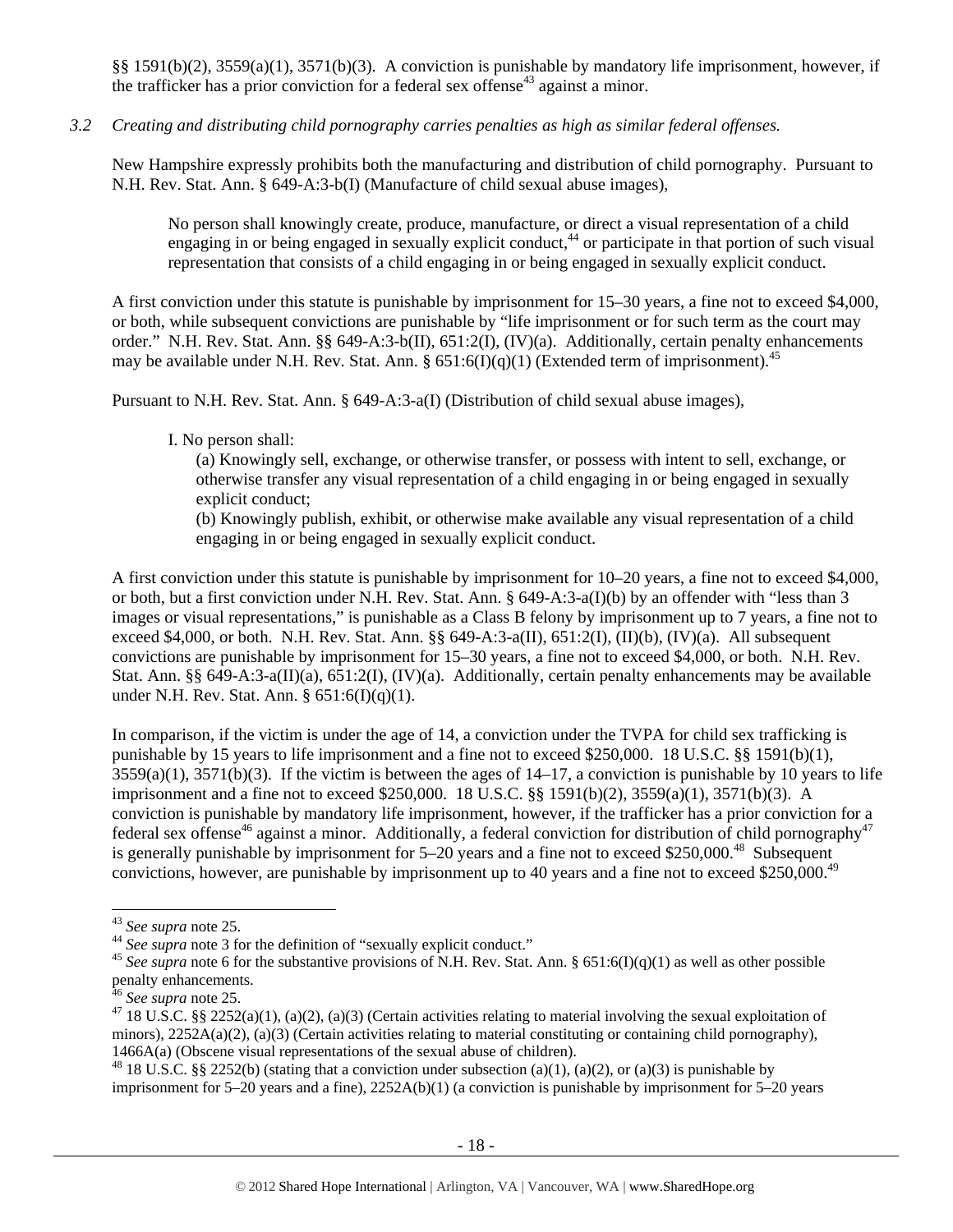*3.3 Using the Internet to lure, entice, recruit or sell commercial sex acts with a minor is a separate crime or results in an enhanced penalty for traffickers.* 

According to N.H. Rev. Stat. Ann. § 649-B:3(I) (Computer pornography prohibited),

I. No person shall knowingly:

- (a) Compile, enter into, or transmit by means of computer;
- (b) Make, print, publish, or reproduce by other computerized means;
- (c) Cause or allow to be entered into or transmitted by means of computer; or

(d) Buy, sell, receive, exchange, or disseminate by means of computer, any notice, statement, or advertisement, or any minor's name, telephone number, place of residence, physical characteristics, or other descriptive or identifying information, for purposes of facilitating, encouraging, offering, or soliciting sexual conduct of or with any child, or the visual depiction of such conduct.

A conviction under this statute is punishable as a Class B felony by imprisonment up to 7 years, a fine not to exceed \$4,000, or both. N.H. Rev. Stat. Ann. §§ 649-B:3(II), 651:2(I), (II)(b), (IV)(a).

Additionally, although not directly commercial, N.H. Rev. Stat. Ann. § 649-B:4(I) (Certain uses of computer services prohibited) states,

I. No person shall knowingly utilize a computer on-line service, internet service, or local bulletin board service to seduce, solicit, lure, or entice a child<sup>50</sup> or another person believed by the person to be a child, to commit any of the following:

- (a) Any offense under RSA 632-A, relative to sexual assault and related offenses.
- (b) Indecent exposure and lewdness under RSA 645:1.
- (c) Endangering a child as defined in RSA 639:3, III.

If the victim is under 16 or the offender believes the child to be 13–15 years old, a first conviction under this statute is punishable as a Class B felony by imprisonment up to 7 years, a fine not to exceed \$4,000, or both, while a second conviction is punishable as a Class A felony by imprisonment up to 15 years, a fine not to exceed \$4,000, or both. N.H. Rev. Stat. Ann. §§ 649-B:4(II)(a), (b), 651:2(I), (II)(a), (b), (IV)(a), 649-B:2. If the offender believed the child to be under the age of 13, however, a first conviction is punishable as a Class A felony by imprisonment up to 15 years, a fine not to exceed \$4,000, or both, while a second conviction is punishable by imprisonment for 10–20 years, a fine up to \$4,000, or both. N.H. Rev. Stat. Ann. §§ 649-  $B:4(II)(a)$ , (b),  $651:2(I)$ ,  $(II)(a)$ ,  $(IV)(a)$ ,  $649-B:2$ . Third and any subsequent convictions, regardless of whether the defendant believed the victim to be under 13, are punishable by imprisonment up to 30 years. N.H. Rev. Stat. Ann. § 649-B:4(II)(c).

3.3.1 Recommendation: Amend N.H. Rev. Stat. Ann. § 649-B:4 (Certain uses of computer services prohibited) to specifically include N.H. Rev. Stat. Ann. § 633:7 (Trafficking in persons) in its

<sup>50</sup> See supra note 11 for the definition of "child."

1

and a fine), 1466A(a), (b) (stating that a conviction under subsection (a) is "subject to the penalties provided in section 2252A(b)(1)," imprisonment for 5–20 years and a fine, while a conviction under subsection (b) is "subject to the penalties provided in section 2252A(b)(2)," imprisonment up to 10 years, a fine, or both); *see also* 18 U.S.C. §§ 3559(a)(1) (classifying all of the above listed offenses as felonies),  $3571(b)(3)$  (providing a fine up to \$250,000 for any felony conviction).

<sup>&</sup>lt;sup>49</sup> 18 U.S.C. §§ 2252(b) (stating if a person has a prior conviction under subsection (a)(1), (a)(2), or (a)(3) or a list of other statutes, a conviction is punishable by a fine and imprisonment for 15–40 years), 2252A(b)(1) (stating if a person has a prior conviction under subsection (a)(2), (a)(3), or a list of other statutes, a conviction is punishable by a fine and imprisonment for 15–40 years), 1466A(a), (b) (stating that the penalty scheme for section 2252A(b) applies); *see also* 18 U.S.C. §§ 3559(a)(1) (classifying all of the above listed offenses as felonies), 3571(b)(3) (providing a fine up to \$250,000 for any felony conviction).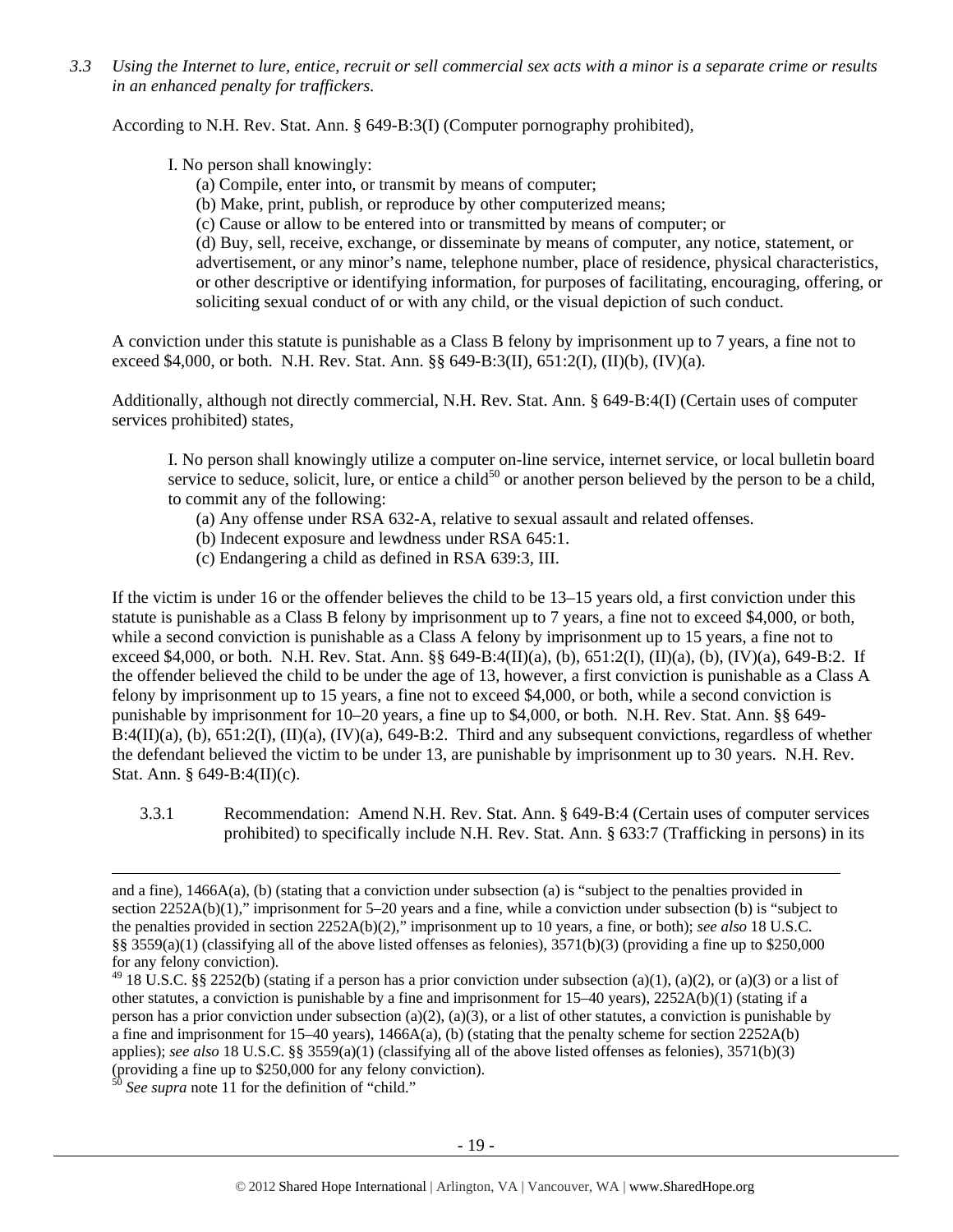list of offenses to provide added protections and remedies for victims of domestic minor sex trafficking who are trafficked in this manner.

3.3.2 Recommendation: Amend N.H. Rev. Stat. Ann. § 649-B:2 to raise the age of a "child" to under 18 to protect all minors.

#### *3.4 Financial penalties for traffickers, including asset forfeiture, are sufficiently high.*

Traffickers are subject to a possible fine not to exceed \$4,000 for any felony conviction. N.H. Rev. Stat. Ann. § 651:2(I), (IV)(a). Therefore, a trafficker convicted of N.H. Rev. Stat. Ann. § 633:7(I)(a), (II) (Trafficking in persons), §  $645:2(I)(b)$ –(e) (Prostitution and related offenses) (when the victim is under 18), §  $649-B:3(I)$ (Computer pornography prohibited), § 649-B:4(I) (Certain uses of computer services prohibited), § 649-A:3 b(I) (Manufacture of child sexual abuse images), or § 649-A:3-a(I) (Distribution of child sexual abuse images) is subject to a possible fine not to exceed \$4,000. N.H. Rev. Stat. Ann. §§ 633:7(I)(a), (II), 645:2(II), 649- B:3(II), 649-B:4(II), 649-A:3-b(II), 649-A:3-a(II), 651:2(I), (IV)(a).

In addition to fines, convicted traffickers are subject to mandatory restitution orders . N.H. Rev. Stat. Ann. § 633:10 (Restitution and compensation), specifically requires persons convicted under N.H. Rev. Stat. Ann. § 633:7 to make restitution to their victims. N.H. Rev. Stat. Ann. § 633:10(I), (II) states,

I. A person convicted under this section shall be ordered by the court to pay restitution to the victim. Such restitution may include but not be limited to:

(a) Any economic loss<sup>51</sup> compensable under RSA  $651:62$  [Definitions], in accordance with the provisions of RSA 651:61-a through RSA 651:67; and

(b) The value of the victim's labor as guaranteed under the minimum wage law and overtime

provisions of the Fair Labor Standards Act or the state minimum wage law, whichever is greater. II. To the extent not included in economic loss that is compensable under paragraph I, the court may also order a person convicted under this section to pay compensation as follows:

(a) Costs of medical and psychological treatment, including physical and occupational therapy and rehabilitation, at the court's discretion;

(b) Costs of necessary transportation, temporary housing, and child care, at the court's discretion; (c) Return of property, cost of damage to property, or full value of property if destroyed or damaged beyond repair;

(d) Expenses incurred by a victim and any household members or other family members in relocating away from the defendant or his or her associates, including, but not limited to, deposits for utilities and telephone service, deposits for rental housing, temporary lodging and food expenses, clothing, and personal items; and

(e) Any and all other losses suffered by the victim as a result of an offense under this section.

1

 $51$  N.H. Rev. Stat. Ann. § 651:62(III) (Definitions) defines "economic loss" as

out-of-pocket losses or other expenses incurred as a direct result of a criminal offense, including: (a) Reasonable charges incurred for reasonably needed products, services and accommodations, including but not limited to charges for medical and dental care, rehabilitation, and other remedial treatment and care including mental health services for the victim or, in the case of the death of the victim, for the victim's spouse and immediate family;

<sup>(</sup>b) Loss of income by the victim or the victim's dependents;

<sup>(</sup>c) The value of damaged, destroyed, or lost property;

<sup>(</sup>d) Expenses reasonably incurred in obtaining ordinary and necessary services in lieu of those the injured or deceased victim would have performed, if the crime had not occurred, for the benefit of the victim or the victim's dependents;

<sup>(</sup>e) Reasonable expenses related to funeral and burial or crematory services for the decedent victim.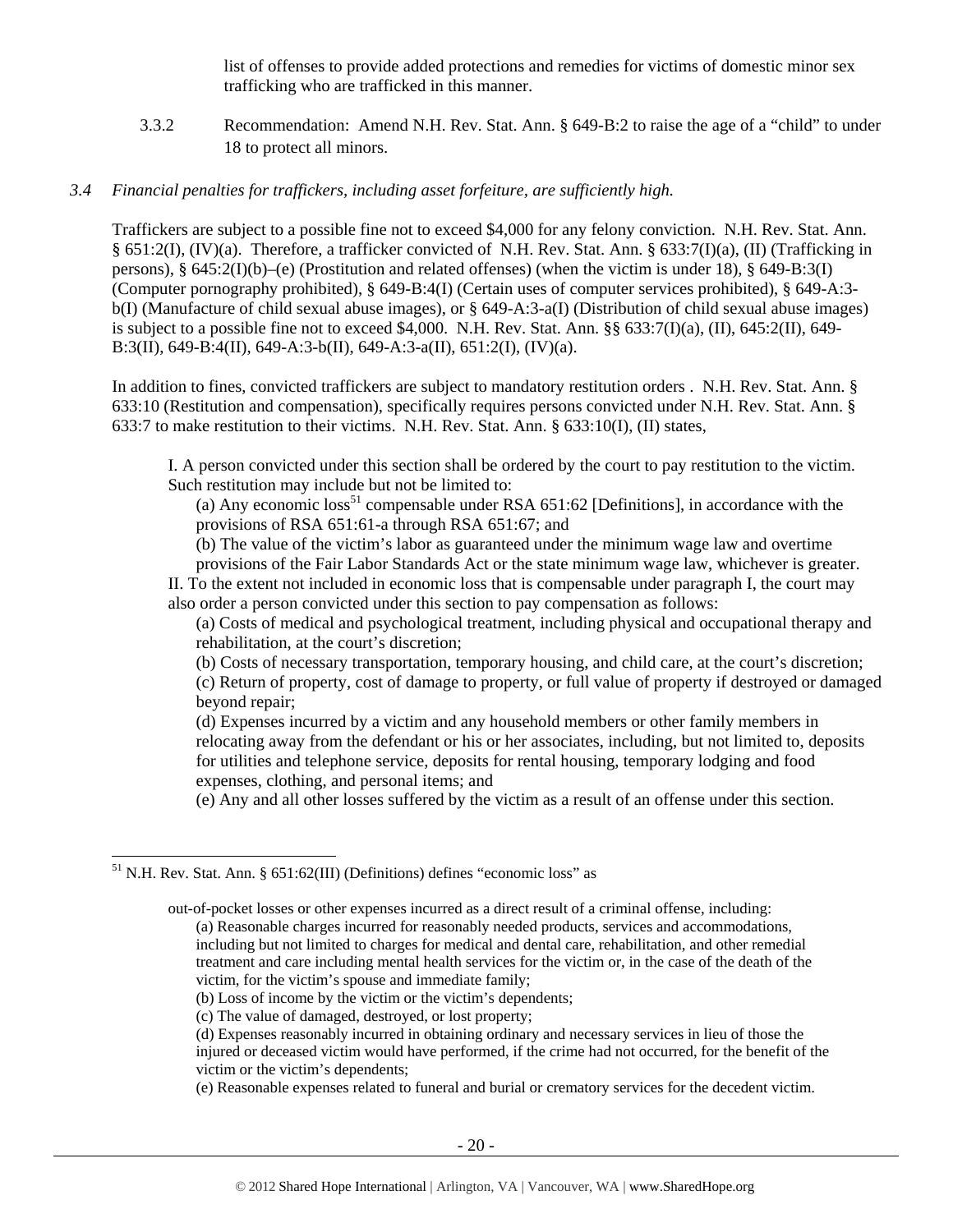Traffickers convicted of other offenses may be subject to restitution payments under New Hampshire's general restitution statute, N.H. Rev. Stat. Ann. § 651:63(I) (Restitution authorized), which allows the court to sentence any offender<sup>52</sup> "to make restitution in an amount determined by the court." Although restitution is not mandatory, "[i] n any case in which restitution is not ordered, the court shall state its reasons therefor on the record or in its sentencing order." N.H. Rev. Stat. Ann. § 651:63(I).

Additionally, a person convicted under N.H. Rev. Stat. Ann. § 633:7 shall be subject to asset forfeiture proceedings that are civil in nature.<sup>53</sup> N.H. Rev. Stat. Ann. § 633:8 (Forfeiture of items used in connection with trafficking in persons) states in part,

I. All offenses under this section shall qualify as offenses for forfeiture and thereby upon petition of the attorney general, shall be subject to forfeiture to the state and said property interest shall be vested in the state:

(a) All materials, products, and equipment of any kind used in violation of this section.

(b) Any property interest in any conveyance used in furtherance of an act which violates this section.

(c) Any moneys, coin, currency, negotiable instruments, securities, or other investments knowingly used or intended for use in violation of this section.

(d) Any books, records, ledgers, and research material, including formulae, microfilm, tapes, and any other data which are used or intended for use in felonious violation of this section.

(e) Any real property, including any right, title, leasehold interest, and other interest in the whole of any lot or tract of land and any appurtenances or improvements, which real property is knowingly used or intended for use, in any manner or part, in felonious violation of this section.

. . . .

XI. The court may order forfeiture of all items or property interests under this section, except no item or property interest shall be subject to forfeiture unless the owner or owners thereof were consenting parties to a felonious violation of this section and had knowledge thereof.

Property that is subject to forfeiture may be seized upon process, without process in certain circumstances or constructively, pursuant to N.H. Rev. Stat. Ann. §633:8 (III). Final orders of forfeiture shall be implemented by the department of justice and shall provide for disposition of the items or property interests in any manner not prohibited by law, including payment of restitution or sale of the property. The department of justice shall first pay the reasonable expenses of the forfeiture proceeding and sale. N.H. Rev. Stat. Ann. § 633:8(XVI). Following the payment of costs, "any forfeited money and the proceeds of any sale or public auction of forfeited items shall first be used to satisfy any order of restitution or compensation imposed by the court. Any remaining funds shall go to the victims' assistance fund as defined in RSA 21-M:8-i."

N.H. Rev. Stat. Ann. § 633:9(I) (Administrative forfeiture of items used in connection with trafficking in persons) further states,

Interests in property subject to forfeiture under the provisions of RSA 633:8, I(a), I(b), I(c) excepting proceeds, and I(d), but not real property, shall be subject to administrative forfeiture by the department of justice provided that the total amount or value of such property does not exceed \$75,000. The provisions of RSA 633:8 shall apply in any case of administrative forfeiture except as otherwise provided in this section.

3.4.1 Recommendation: Amend the human trafficking and CSEC laws to increase the fines and require mandatory fines for sex trafficking and CSEC crimes.

l  $52$  N.H. Rev. Stat. Ann. § 651:62(IV) defines "offender" as "any person convicted of a criminal or delinquent act."

<sup>53</sup> For additional information on asset forfeiture laws and procedure, see http://www.sharedhope.org/wpcontent/uploads/2012/11/SHIStateAssetForfeitureLawsChart.pdf.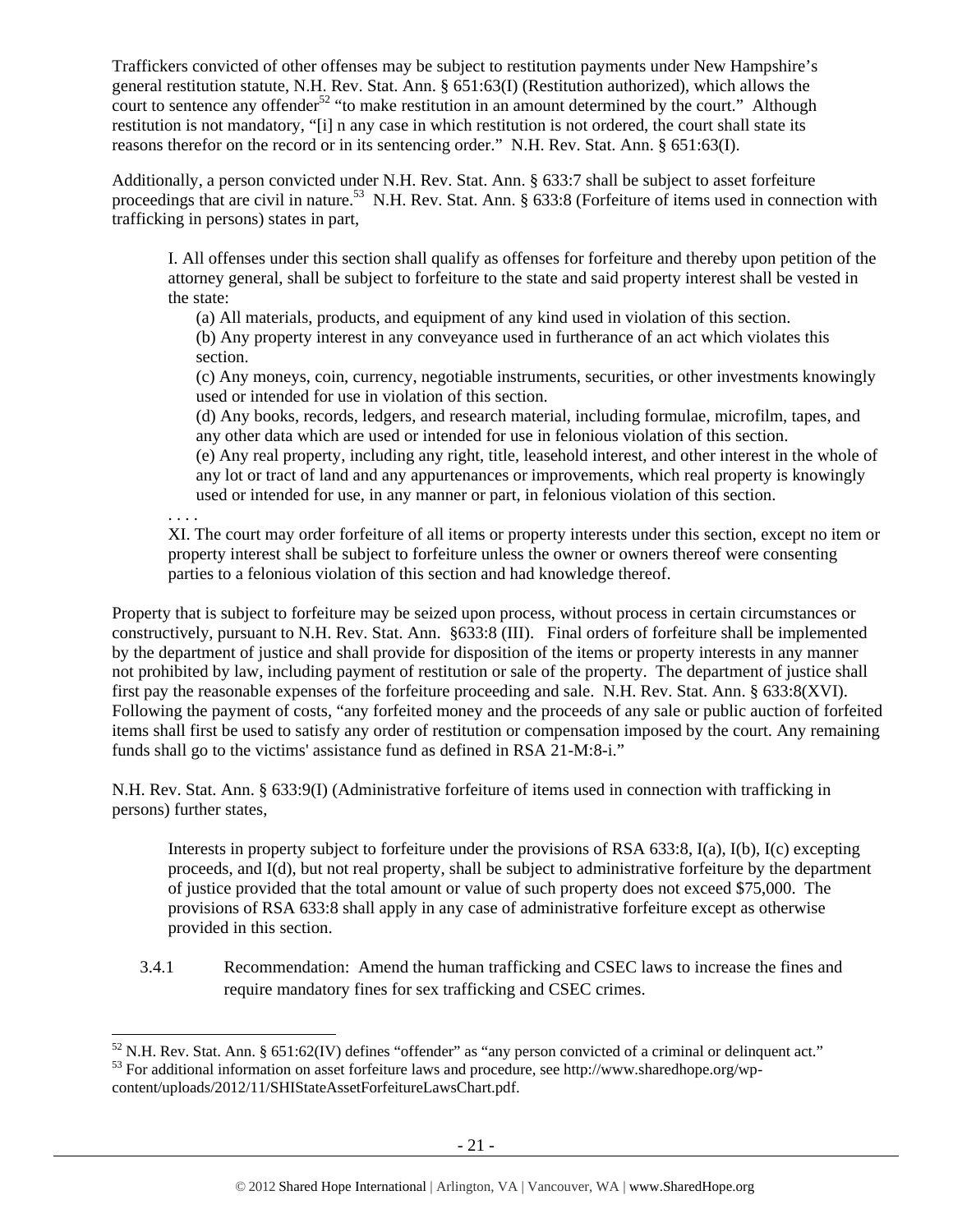## *3.5 Convicted traffickers are required to register as sex offenders.*

Traffickers convicted under N.H. Rev. Stat. Ann. § 645:2(I) (Prostitution and related offenses), § 649-B:3(I) (Computer pornography prohibited), or § 649-B:4(I) (Certain uses of computer services prohibited) are required to register as a sexual offender. N.H. Rev. Stat. Ann. §§ 651-B:1(VII)(b), 651-B:2(I). Traffickers convicted under N.H. Rev. Stat. Ann. § 633:7(I)(a), (II) (Trafficking in persons), however, are not required to register.

N.H. Rev. Stat. Ann. § 651-B:2(I) (Registration) states that "[e]very sexual offender or offender against children shall be registered with the department of safety, division of state police . . . ." N.H. Rev. Stat. Ann. § 651-B:1(IV) (Definitions) defines "sexual offender" as "a person who is required to register for any sexual offense," while N.H. Rev. Stat. Ann. § 651-B:1(V) defines a "sex offense" in part to include convictions for certain sex offenses, or "[a]ny other criminal offense . . . if the court finds by clear and convincing evidence at the time of conviction or sentencing that the person committed the offense as a result of sexual compulsion or for purposes of sexual gratification and protection of the public would be furthered by requiring the person to register."

N.H. Rev. Stat. Ann. § 651-B:1(VI) defines an "offender against children" as "a person who is required to register for an offense against a child" and N.H. Rev. Stat. Ann. § 651-B:1(VII) explains that "offense against a child"

means the following offenses, including an accomplice to, or an attempt, conspiracy, or solicitation to commit, any of the following offenses:

(a) Any of the following offenses, where the victim was under the age of 18 at the time of the offense: . . . aggravated felonious sexual assault, RSA 632-A:2; felonious sexual assault, RSA 632- A:3; sexual assault, RSA 632-A:4, I(a) or RSA 632-A:4, III; . . . or prostitution, RSA 645:2. (b) Intentional contribution to the delinquency of a minor, RSA 169-B:41, II; sexual assault, RSA 632-A:4, I(b) if the actor was 18 years of age or older at the time of the offense; endangering the welfare of a child, RSA 639:3, III; child pornography, RSA 649-A:3, RSA 649-A:3-a and RSA 649-A:3-b; computer pornography, RSA 649-B:3; certain uses of computer services prohibited, RSA 649-B:4; or obscene matters, RSA 650:2, II.

. . . .

(e) Any other criminal offense which is not specifically listed in subparagraph (a) if the court finds by clear and convincing evidence at the time of conviction or sentencing that the person committed the offense as a result of sexual compulsion or for purposes of sexual gratification and protection of the public would be furthered by requiring the person to register.  $\dots$ 

- 3.5.1 Recommendation: Amend N.H. Rev. Stat. Ann. § 651-B:1 (Definitions) to include N.H. Rev. Stat. Ann. § 633:7(II) (Trafficking in persons) as a "offense against a child" requiring sex offender registration.
- *3.6 Laws relating to termination of parental rights for certain offenses include sex trafficking or commercial sexual exploitation of children (CSEC) offenses in order to remove the children of traffickers from their control and potential exploitation.*

Convictions under N.H. Rev. Stat. Ann. § 633:7 (Trafficking in persons) or other New Hampshire's CSEC laws are not expressly included as grounds for termination of parental rights. N.H. Rev. Stat. Ann. § 170-C:5 (Grounds for termination of the parent-child relationship) authorizes the termination of parental rights under any of the following circumstances:

## . . . .

III. The parents, subsequent to a finding of child neglect or abuse under RSA 169-C [Child Protection Act], have failed to correct the conditions leading to such a finding within 12 months of the finding despite reasonable efforts under the direction of the district court to rectify the conditions.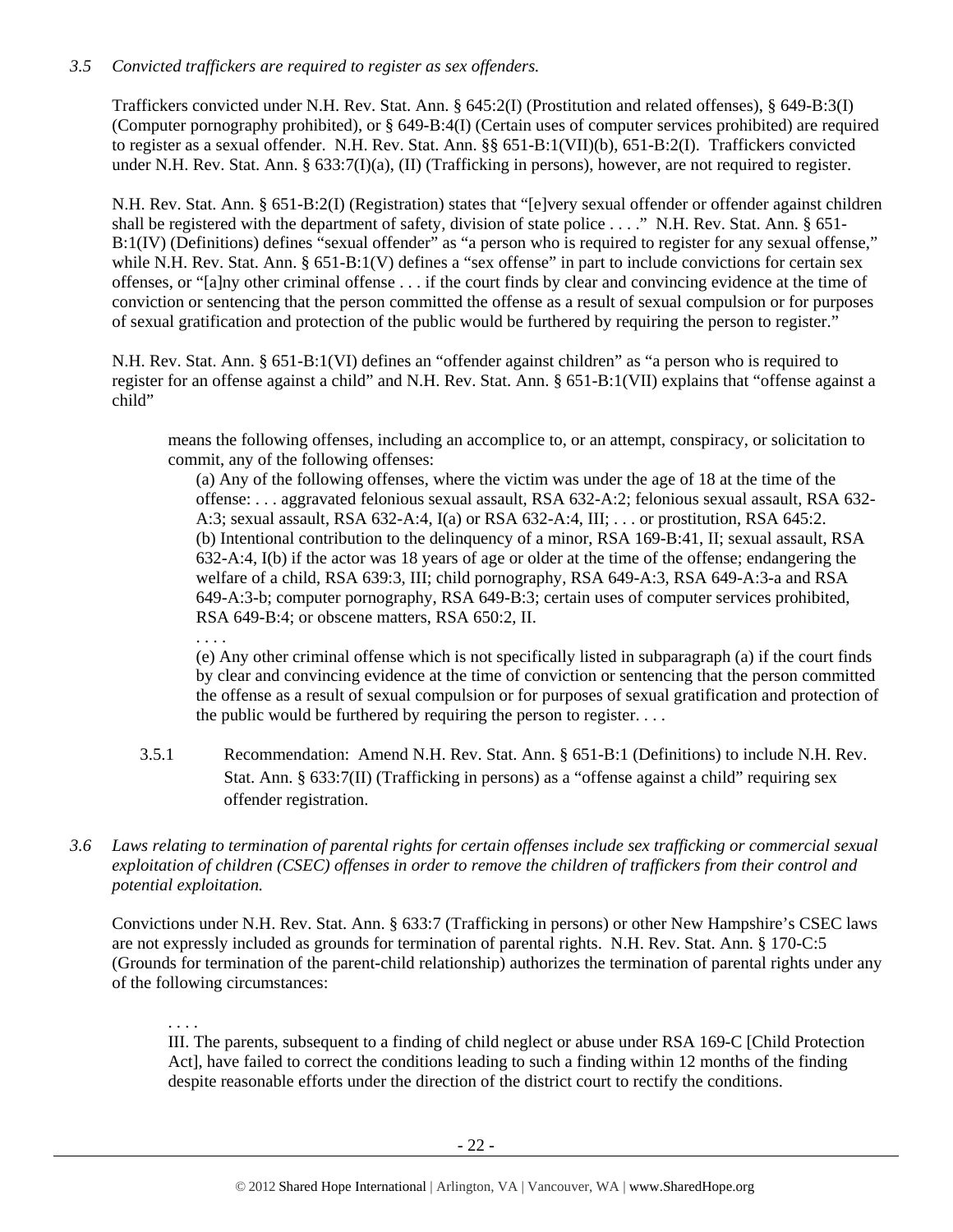. . . . V. The parent knowingly or willfully caused or permitted another to cause severe sexual, physical, emotional, or mental abuse of the child. Subsequent to a finding of such abuse pursuant to RSA 169-C, the parent-child relationship may be terminated if return of the child to the parent would result in a substantial possibility of harm to the child. A substantial possibility of harm to the child shall be established by testimony of at least 2 of the following factors:

(a) The parent's conduct toward the child has resulted in severe harm to the child.

(b) The parent's conduct toward the child has continued despite the reasonable efforts of authorized agencies in obtaining or providing services for the parent to reduce or alleviate such conduct. (c) The parent's conduct has continued to occur either over a period of time, or many times, or to such a degree so as to indicate a pattern of behavior on the part of the parent which indicates a complete disregard for the child's health and welfare.

(d) Such conduct is likely to continue with no change in parental behavior, attitude or actions. Testimony shall be provided by any combination of at least 2 of the following people: a licensed psychiatrist, a clinical psychologist, a physician, or a social worker who possesses a master's degree in social work and is a member of the Academy of Certified Social Workers.

VI. If the parent or guardian is, as a result of incarceration for a felony offense, unable to discharge his responsibilities to and for the child and, in addition, has been found pursuant to RSA 169-C to have abused or neglected his child or children, the court may review the conviction of the parent or guardian to determine whether the felony offense is of such a nature, and the period of incarceration imposed of such duration, that the child would be deprived of proper parental care and protection and left in an unstable or impermanent environment for a longer period of time than would be prudent. . . . VII. The parent has been convicted of one or more of the following offenses:

. . . .

(d) A felony assault under RSA 631:1 [First degree assault], 631:2 [Second degree assault], 632- A:2 [Aggravated felonious sexual assault], or 632-A:3 [Felonious sexual assault] which resulted in injury to the child, a sibling or step-sibling of the child, the child's other parent, or other persons related by consanguinity or affinity, including a minor child who resided with the defendant.

3.6.1 Recommendation: Amend N.H. Rev. Stat. Ann. § 170-C:5(VII) (Grounds for termination of the parent-child relationship) to include N.H. Rev. Stat. Ann. § 633:7 (Trafficking in persons) and New Hampshire's CSEC offenses as grounds for termination of parental rights.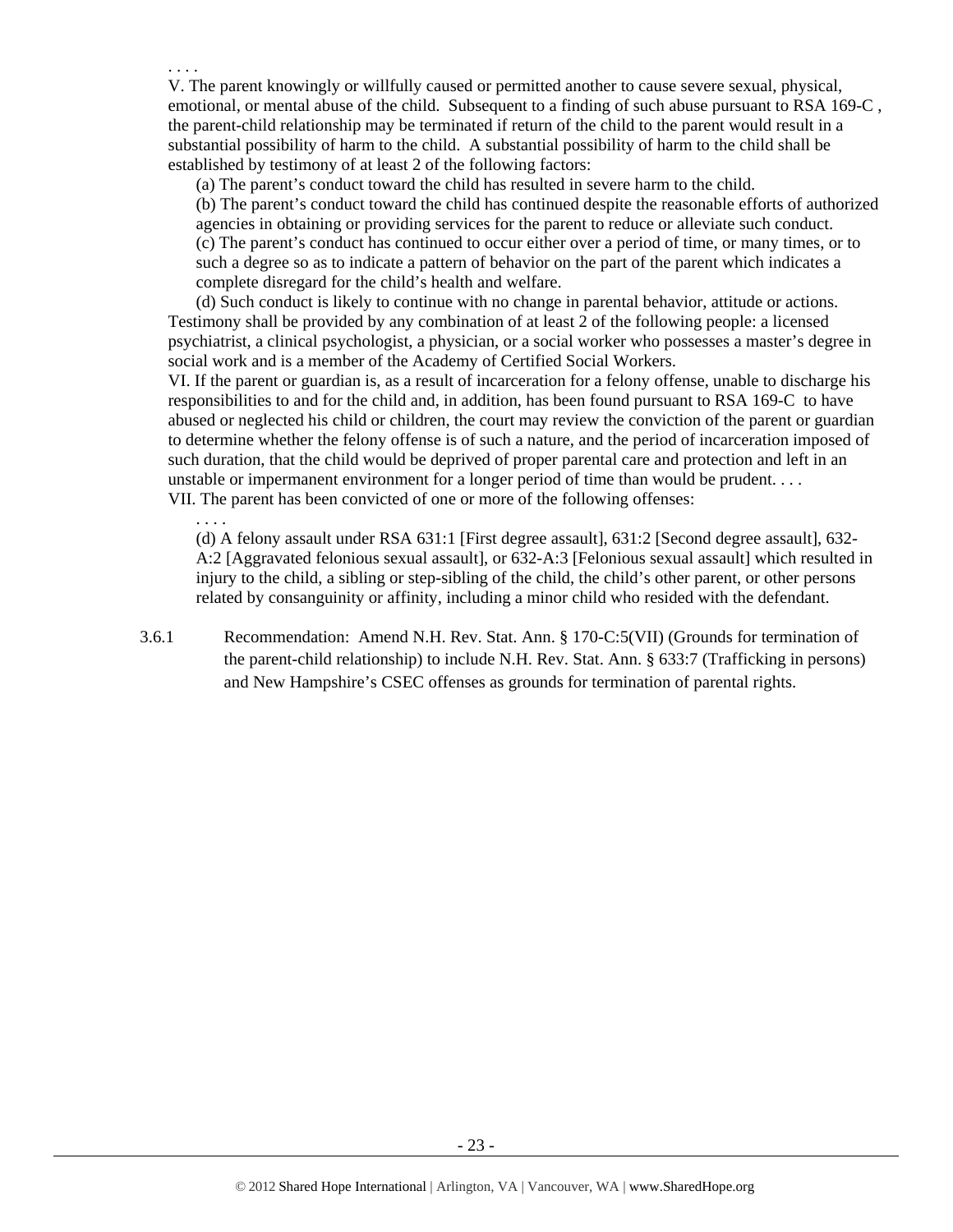#### *Legal Components:*

- *4.1 The acts of assisting, enabling, or financially benefitting from child sex trafficking are included as criminal offenses in the state sex trafficking statute.*
- *4.2 Financial penalties, including asset forfeiture laws, are in place for those who benefit financially from or aid and assist in committing domestic minor sex trafficking.*

*\_\_\_\_\_\_\_\_\_\_\_\_\_\_\_\_\_\_\_\_\_\_\_\_\_\_\_\_\_\_\_\_\_\_\_\_\_\_\_\_\_\_\_\_\_\_\_\_\_\_\_\_\_\_\_\_\_\_\_\_\_\_\_\_\_\_\_\_\_\_\_\_\_\_\_\_\_\_\_\_\_\_\_\_\_\_\_\_\_\_\_\_\_\_* 

- *4.3 Promoting and selling child sex tourism is illegal.*
- *4.4 Promoting and selling child pornography is illegal.*

## *Legal Analysis:*

*4.1 The acts of assisting, enabling, or financially benefitting from child sex trafficking are included as criminal offenses in the state sex trafficking statute.* 

N.H. Rev. Stat. Ann. § 633:7 (Trafficking in persons) does not specifically prohibit assisting, enabling, or financially benefitting from domestic minor sex trafficking, but N.H. Rev. Stat. Ann. § 633:7(II) may apply to facilitators who "harbor" or "transport" a minor, "knowing or believing it likely that the [minor] will be subjected to trafficking as defined in paragraph I." If the victim is under the age of 18 and "the offender knew or believed it likely that the victim would be coerced into engaging in a commercial sex act or sexually explicit performance," a conviction under N.H. Rev. Stat. Ann. § 633:7(II) is punishable as a Class A felony by imprisonment for 10 years to a maximum "fixed by the court," a fine not to exceed \$4,000, or both. N.H. Rev. Stat. Ann. §§ 633:7(II), 651:2(I), (II)(a), (IV)(a).

A facilitator who transports a minor "with the purpose of promoting or facilitating" the minor to engage in prostitution, or who "[k]nowingly permits a place under such person's control to be used" for purposes of prostitution of a child, may also be prosecuted under N.H. Rev. Stat. Ann. § 645:2(I)(c), (e) (Prostitution and related offenses).<sup>54</sup> If the offense involves a minor under the age of 18, a conviction under N.H. Rev. Stat. Ann. § 645:2(I)(c), (e) is punishable as a Class B felony by imprisonment up to 7 years, a fine not to exceed \$4,000, both. N.H. Rev. Stat. Ann. §§ 645:2(II)(a), 651:2(I), (II)(b), (IV)(a).

A facilitator who "disseminate[s] by means of computer, any notice, statement, or advertisement, or any minor's name, telephone number, place of residence, physical characteristics, or other descriptive or identifying information, for purposes of facilitating . . . sexual conduct of or with any child" may be convicted under N.H. Rev. Stat. Ann. § 649-B:3(I)(d) (Computer pornography prohibited),<sup>55</sup> which is punishable as a Class B felony by imprisonment up to 7 years, a fine not to exceed \$4,000, or both. N.H. Rev. Stat. Ann. §§ 649-B:3(II), 651:2(I), (II)(b), (IV)(a).

- 4.1.1 Recommendation: Amend N.H. Rev. Stat. Ann. § 633:7 (Trafficking in persons) to add language specifically capturing the facilitators of sex trafficking who knowingly aids, assists or financially benefits from the trafficking.
- *4.2 Financial penalties, including asset forfeiture laws, are in place for those who benefit financially from or aid and assist in committing domestic minor sex trafficking.*

Facilitators are subject to a possible fine not to exceed \$4,000 for any felony conviction. N.H. Rev. Stat. Ann. § 651:2(I), (IV)(a). Therefore, a facilitator convicted under N.H. Rev. Stat. Ann. § 633:7(II) (Trafficking in

 $54$  See supra Section 1.2 for the provisions of N.H. Rev. Stat. Ann. § 645:2(I).

<sup>&</sup>lt;sup>55</sup> See supra Section 1.2 for the provisions of N.H. Rev. Stat. Ann. § 649-B:3(I).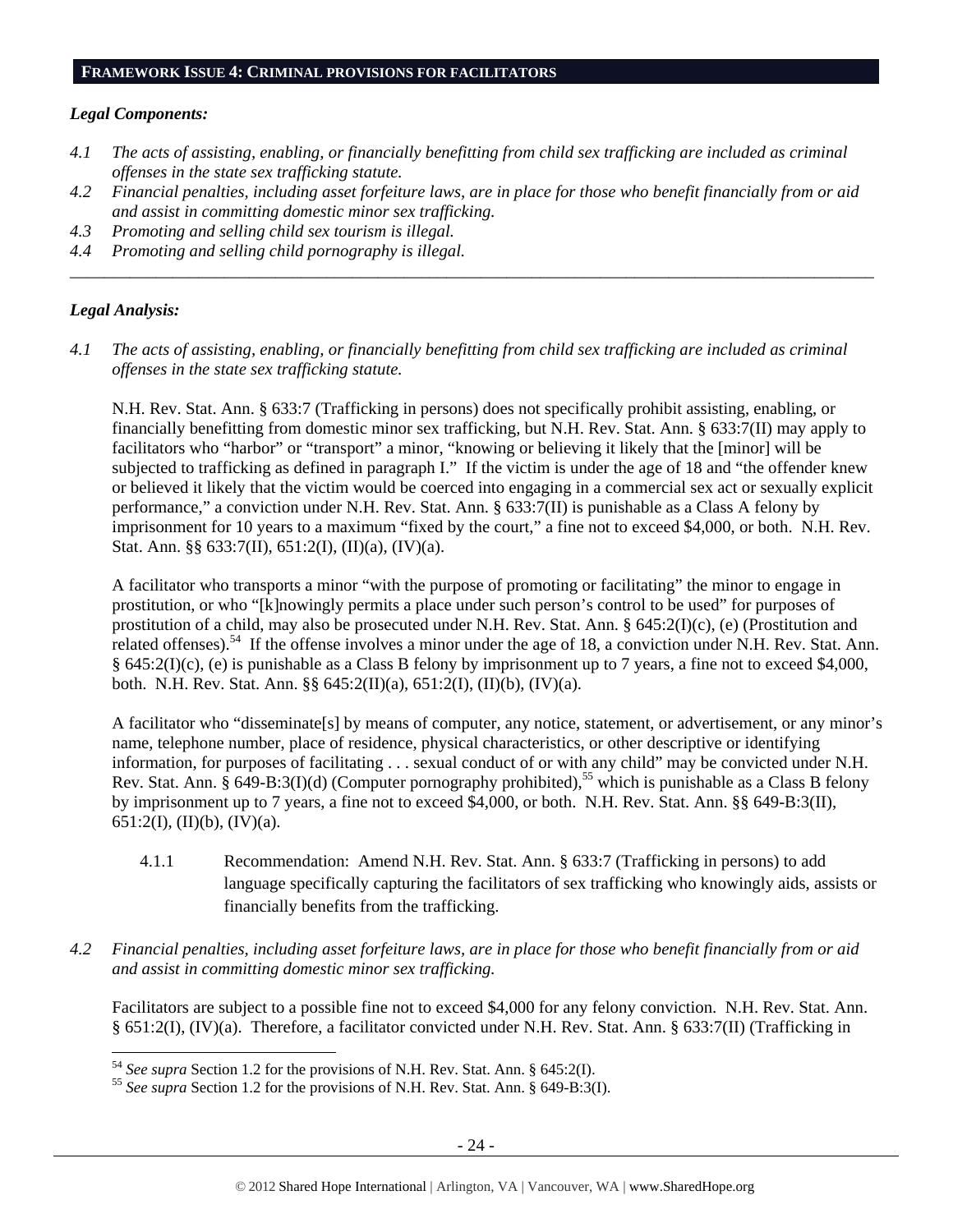persons), § 645:2(I)(c), (e) (Prostitution and related offenses), § 649-B:3(I)(d) (Computer pornography prohibited), § 649-A:3-b(I) (Manufacture of child sexual abuse images), or § 649-A:3-a(I) (Distribution of child sexual abuse images) is subject to a possible fine not to exceed \$4,000. N.H. Rev. Stat. Ann. §§ 633:7(II), 645:2(II), 649-B:3(II), 649-A:3-b(II), 649-A:3-a(II), 651:2(I), (IV)(a).

In addition to fines, convicted facilitators of trafficking are subject to mandatory orders of restitution. N.H. Rev. Stat. Ann. § 633:10(I), (II) (Restitution and compensation),<sup>56</sup> specifically requires persons convicted under N.H. Rev. Stat. Ann. § 633:7 to make restitution to their victims for any compensable economic loss<sup>57</sup> and other costs, including medical treatment. Traffickers convicted of other offenses may be subject to discretionary restitution orders under New Hampshire's general restitution statute, N.H. Rev. Stat. Ann. § 651:63(I) (Restitution authorized), which allows the court to sentence any offender "to make restitution in an amount determined by the court."

Additionally, pursuant to N.H. Rev. Stat. Ann. § 633:8(I) (Forfeiture of items used in connection with trafficking in persons),<sup>58</sup> a person convicted under N.H. Rev. Stat. Ann. § 633:7 may be subject to asset forfeiture for any equipment, property, or money used in the commission of the crime.

N.H. Rev. Stat. Ann. § 633:9(I) (Administrative forfeiture of items used in connection with trafficking in persons) further states,

Interests in property subject to forfeiture under the provisions of RSA 633:8, I(a), I(b), I(c) excepting proceeds, and I(d), but not real property, shall be subject to administrative forfeiture by the department of justice provided that the total amount or value of such property does not exceed \$75,000. The provisions of RSA 633:8 shall apply in any case of administrative forfeiture except as otherwise provided in this section.

- 4.2.1 Recommendation: Amend the human trafficking and CSEC laws to increase the fines and require mandatory fines for sex trafficking and CSEC crimes.
- *4.3 Promoting and selling child sex tourism is illegal.*

New Hampshire does not specifically prohibit sex tourism.

- 4.3.1 Recommendation: Enact a law that prohibits selling or offering to sell travel services in New Hampshire that include or facilitate travel for the purpose of engaging in commercial sexual exploitation of a minor either in or outside of New Hampshire.
- *4.4 Promoting and selling child pornography is illegal.*

Although promoting child pornography is not a distinct crime under New Hampshire law, selling, publishing, exhibiting, or making available child pornography is illegal under N.H. Rev. Stat. Ann. § 649-A:3-a(I) (Distribution of child sexual abuse images).59 A first conviction under this statute is punishable by imprisonment for 10–20 years, a fine not to exceed \$4,000, or both, but a first conviction under N.H. Rev. Stat. Ann. § 649-A:3-a(I)(b) by an offender with "less than 3 images or visual representations," is punishable as a Class B felony by imprisonment up to 7 years, a fine not to exceed \$4,000, or both. N.H. Rev. Stat. Ann. §§ 649-A:3-a(II), 651:2(I), (II)(b), (IV)(a). All subsequent convictions are punishable by imprisonment for 15– 30 years, a fine not to exceed \$4,000, or both. N.H. Rev. Stat. Ann. §§ 649-A:3-a(II)(a), 651:2(I), (IV)(a).

1

<sup>&</sup>lt;sup>56</sup> See supra Section 3.4 for the substantive provisions of N.H. Rev. Stat. Ann. § 633:10(I), (II).<br><sup>57</sup> See supra note 51.<br><sup>58</sup> See supra Section 3.4 for the substantive provisions of N.H. Rev. Stat. Ann. § 633:8(I).

<sup>59</sup> *See supra* Section 3.2 for the provisions of N.H. Rev. Stat. Ann. § 649-A:3(I).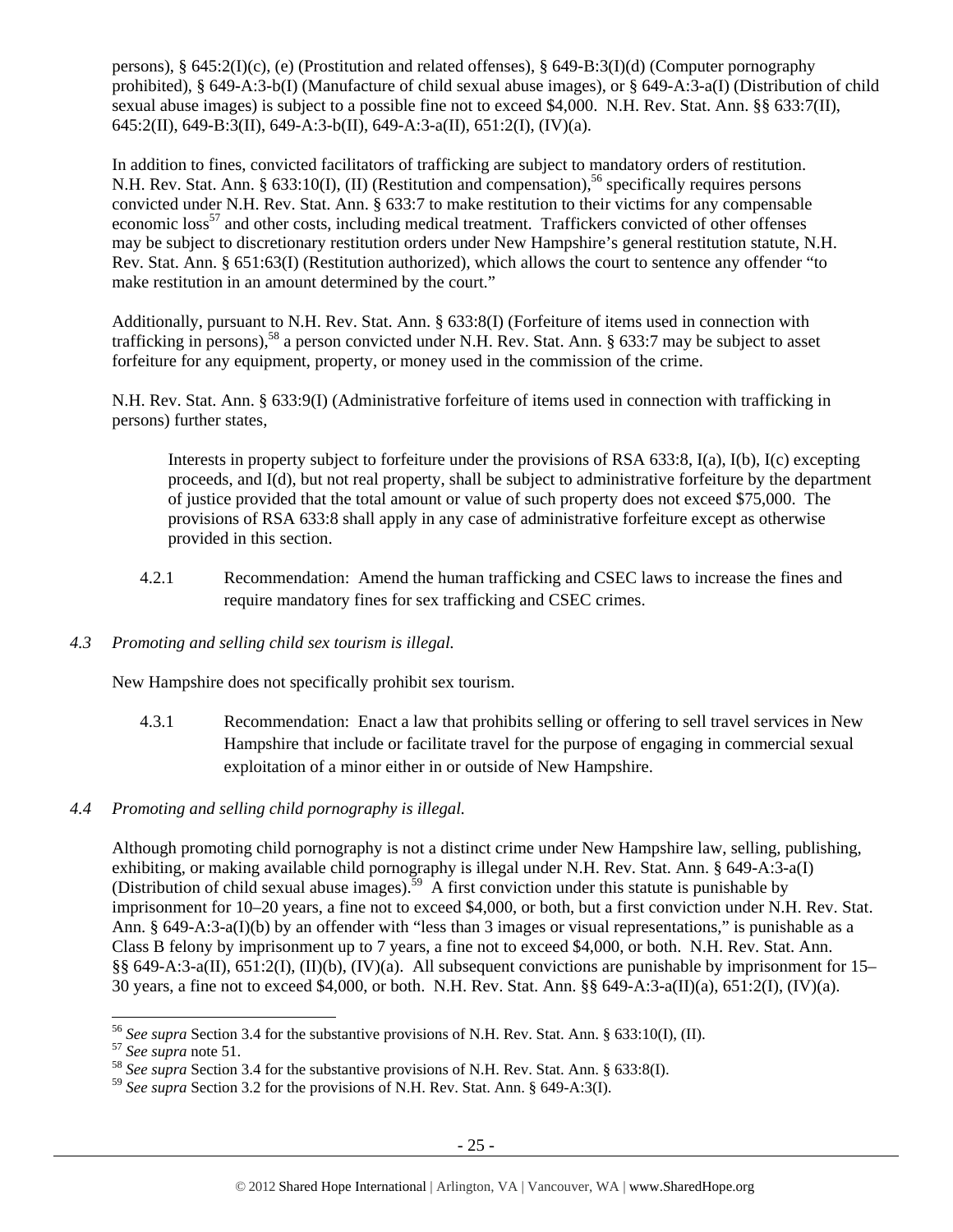Additionally, certain penalty enhancements may be available under N.H. Rev. Stat. Ann. § 651:6(I)(q)(1) (Extended term of imprisonment).<sup>60</sup>

Additionally, N.H. Rev. Stat. Ann. § 649-A:3(I)(b) (Possession of child sexual abuse images) makes it illegal for a person to knowingly "[b]ring or cause to be brought into this state any visual representation of a child engaging in sexually explicit conduct."61 A first conviction under this statute is punishable as a Class A felony by imprisonment up to 15 years, a fine not to exceed \$4,000, or both, while subsequent convictions are punishable by imprisonment for 10–20 years, a fine not to exceed \$4,000, or both. N.H. Rev. Stat. Ann. §§ 649- A:3(II),  $651:2(I)$ ,  $(II)(a)$ ,  $(IV)(a)$ .

1

<sup>&</sup>lt;sup>60</sup> See supra note 6 for the substantive provisions of N.H. Rev. Stat. Ann. § 651:6(I)(q)(1) as well as other possible penalty enhancements.

<sup>&</sup>lt;sup>61</sup> See supra note 3 for the definition of "sexually explicit conduct."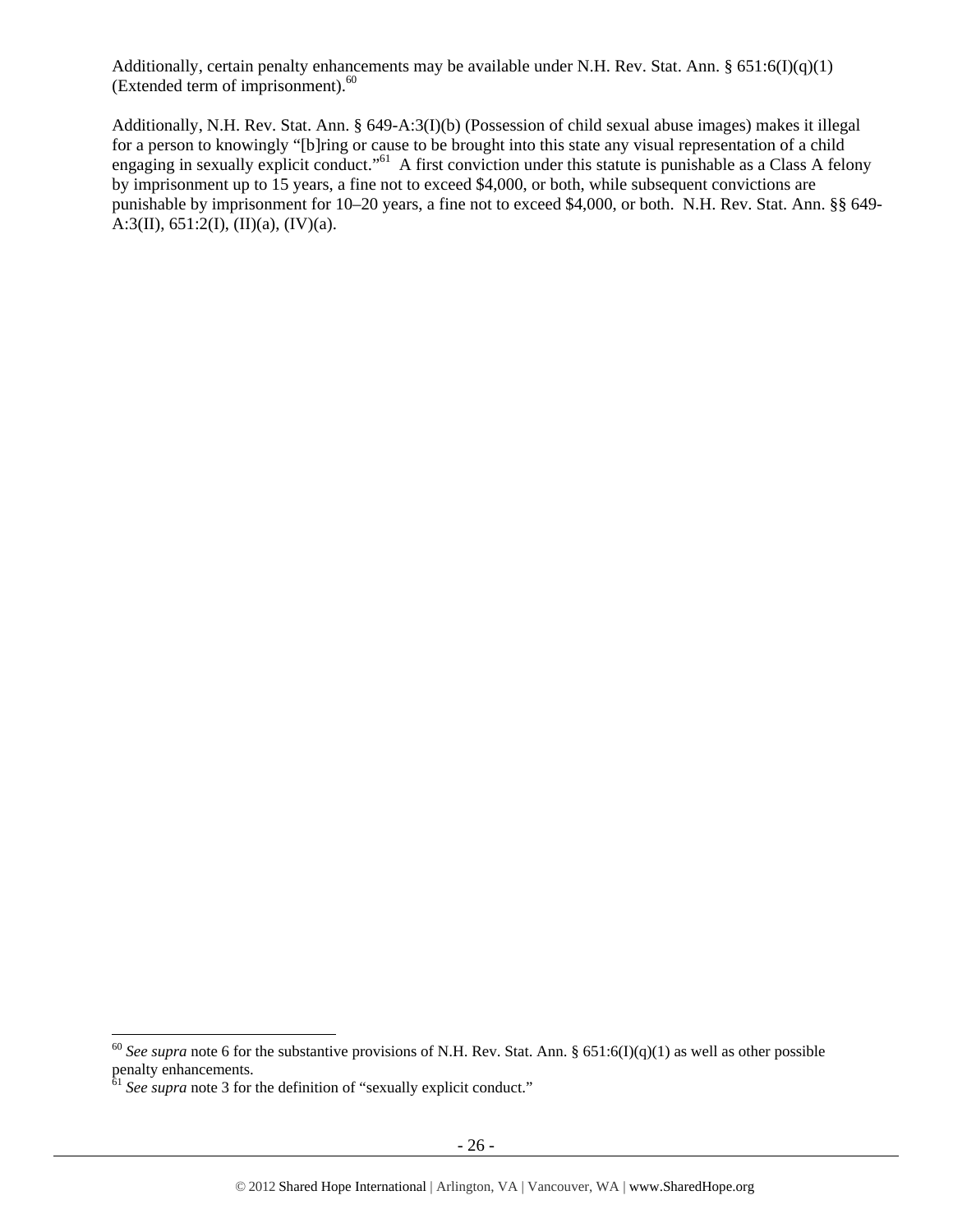#### **FRAMEWORK ISSUE 5: PROTECTIVE PROVISIONS FOR THE CHILD VICTIMS**

#### *Legal Components:*

- *5.1 Statutorily-mandated victim services define "victim" to specifically include victims of domestic minor sex trafficking or commercial sexual exploitation of children (CSEC) to ensure prompt identification and access to victims' rights and services.*
- *5.2 The state sex trafficking statute expressly prohibits a defendant from raising consent of the minor to the commercial sex acts as a defense.*
- *5.3 Prostitution laws apply only to adults, making minors under 18 specifically immune from this offense.*
- *5.4 Child victims of sex trafficking or commercial sexual exploitation are provided with a child protection response, including specialized shelter and services, and are not detained in juvenile detention facilities.*
- *5.5 Commercial sexual exploitation is identified as a type of abuse and neglect within child protection statutes.*
- *5.6 The definition of "caregiver" (or similar term) in the child welfare statutes is broad enough to include a trafficker who has custody or control of a child in order to bring a trafficked child into protection of child protective services.*
- *5.7 Crime victims' compensation is specifically available to a child victim of sex trafficking or commercial sexual exploitation of children (CSEC) without regard to ineligibility factors.*
- *5.8 Victim-friendly procedures and protections are provided in the trial process for minors under 18.*
- *5.9 Expungement or sealing of juvenile delinquency records resulting from arrests or adjudications for prostitution-related offenses committed as a result of, or in the course of, the commercial sexual exploitation of a minor is available within a reasonable time after turning 18.*
- *5.10 Victim restitution and civil remedies for victims of domestic minor sex trafficking or commercial sexual exploitation of children (CSEC) are authorized by law.*
- *5.11 Statutes of limitations for civil and criminal actions for child sex trafficking or commercial sexual exploitation of children (CSEC) offenses are eliminated or lengthened sufficiently to allow prosecutors and victims a realistic opportunity to pursue criminal action and legal remedies.*

*\_\_\_\_\_\_\_\_\_\_\_\_\_\_\_\_\_\_\_\_\_\_\_\_\_\_\_\_\_\_\_\_\_\_\_\_\_\_\_\_\_\_\_\_\_\_\_\_\_\_\_\_\_\_\_\_\_\_\_\_\_\_\_\_\_\_\_\_\_\_\_\_\_\_\_\_\_\_\_\_\_\_\_\_\_\_\_\_\_\_\_\_\_* 

## *Legal Analysis:*

*5.1 Statutorily-mandated victim services define "victim" to specifically include victims of domestic minor sex trafficking or commercial sexual exploitation of children (CSEC) to ensure prompt identification and access to victims' rights and services.* 

A commercially sexually exploited child is not specifically defined as a victim. For purposes of receiving restitution, N.H. Rev. Stat. Ann. § 651:62(VI) (Definitions) defines "victim" as a "person or claimant who suffers economic  $\cos^{62}$  as a result of an offender's criminal conduct or the good faith effort of any person attempting to prevent or preventing the criminal conduct." As used in New Hampshire's laws relating to victims' assistance, N.H. Rev. Stat. Ann. § 21-M:8-b(I)(a) (Office of victim/witness assistance) defines a "victim" as

a person who suffers direct or threatened physical, emotional or psychological harm as the result of the commission or the attempted commission of a crime. "Victim" also includes the immediate family of any victim who is a minor or who is incompetent, or the immediate family of a homicide victim, or the surviving partner in a civil union.

N.H. Rev. Stat. Ann. § 21-M:8-k (I)(a) (Rights of crime victims) defines a "victim" as

l

<sup>62</sup> *See supra* note 51.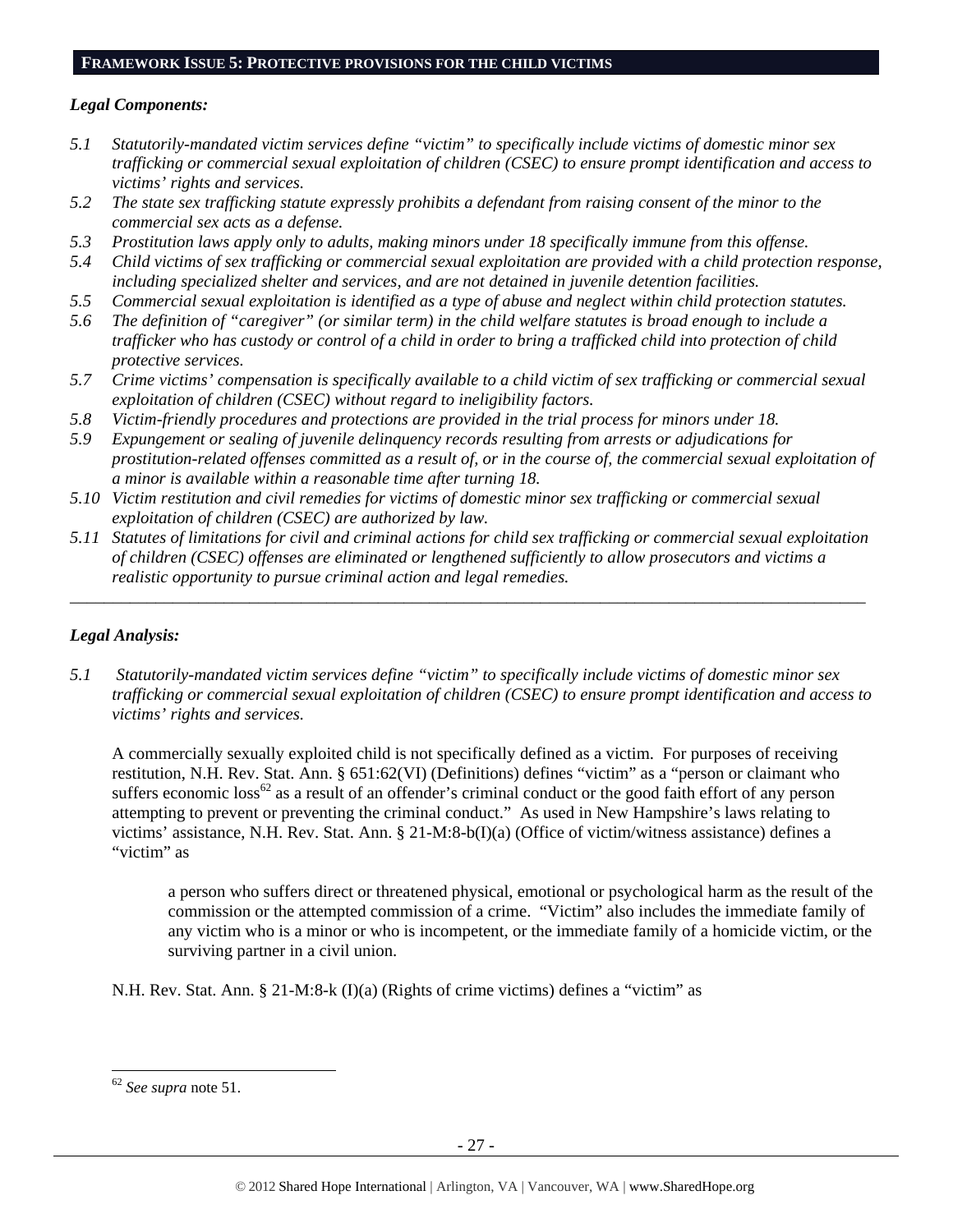a person who suffers direct or threatened physical, emotional, psychological or financial harm as a result of the commission or the attempted commission of a crime.<sup>63</sup> "Victim" also includes the immediate family of any victim who is a minor or who is incompetent, or the immediate family of a homicide victim, or the surviving partner in a civil union.

- 5.1.1 Recommendation: Amend the definition of "victim" in N.H. Rev. Stat. Ann. §§ 651:62(VI), 21-M:8-b(I)(a), and 21-M:8-k (I)(a) to expressly include trafficking and CSEC offenses including N.H. Rev. Stat. Ann. § 633:7 (Trafficking in persons); N.H. Rev. Stat. Ann. § 645:2(I) (Prostitution and related offenses) when the person engaged in prostitution is a minor under 18; N.H. Rev. Stat. Ann. § 649-B:3(I) (Computer pornography prohibited).
- *5.2 The state sex trafficking statute expressly prohibits a defendant from raising consent of the minor to the commercial sex acts as a defense.*

N.H. Rev. Stat. Ann. § 633:7 (Trafficking in persons) and New Hampshire's CSEC laws do not expressly prohibit the use of a defense based on the consent of a minor to a commercial sex act.

- 5.2.1 Recommendation: Amend N.H. Rev. Stat. Ann. § 633:7 (Trafficking in persons) and New Hampshire's CSEC laws to expressly prohibit the use of a defense based on a minor's consent to a commercial sex act.
- *5.3 Prostitution laws apply only to adults, making minors under 18 specifically immune from this offense.*

N.H. Rev. Stat. Ann. § 645:2(I)(a) (Prostitution and related offenses) is age-neutral and makes it a crime if any person "[s]olicits, agrees to perform, or engages in sexual contact . . . or sexual penetration . . . in return for consideration." Pursuant to N.H. Rev. Stat. Ann. § 645:2(IV), however, "[i]t shall be an affirmative defense to a charge under subparagraph I(a) that the defendant engaged in the conduct because he or she was the victim of trafficking in persons, as defined in RSA 633:7." However, because a conviction under N.H. Rev. Stat. Ann. § 633:7 requires compulsion, some commercially sexually exploited children may not qualify as "a victim of trafficking in persons," and, therefore, will not be able to assert this affirmative defense.<sup>64</sup>

- 5.3.1 Recommendation: Amend N.H. Rev. Stat. Ann. § 645:2 (Prostitution and related offenses) to make the law inapplicable to minors under the age of 18.
- *5.4 Child victims of sex trafficking or commercial sexual exploitation are provided with a child protection response, including specialized shelter and services, and are not detained in juvenile detention facilities.*

N.H. Rev. Stat. Ann. § 169-C:29 (Persons required to report) directs certain medical professionals, school personnel, law enforcement, members of the clergy, or "any other person having reason to suspect that a child<sup>65</sup> has been abused<sup>66</sup> or neglected" to report their suspicions to the Department of Health and Human Services ("Department") in accordance with N.H. Rev. Stat. Ann. § 169-C:30 (Nature and content of report), which states,

l

 $63$  N.H. Rev. Stat. Ann. § 21-M:8-k(I)(b) defines "crime" as "a violation of a penal law of this state for which the offender, upon conviction, may be punished by imprisonment for more than one year or an offense expressly designated by law to be a felony."<br>
<sup>64</sup> See supra Section 1.1 for discussion of N.H. Rev. Stat. Ann. § 633:7 (Trafficking in persons).

<sup>&</sup>lt;sup>65</sup> Pursuant to N.H. Rev. Stat. Ann. § 169-C:3(V), "'Child' means any person who has not reached his eighteenth birthday."

<sup>&</sup>lt;sup>66</sup> Pursuant to N.H. Rev. Stat. Ann. § 169-C:3(II)(a)–(c), "abused child" is defined as including any child who has been "[s]exually abused," "[i]ntentionally physically injured," or "[p]sychologically injured so that said child exhibits symptoms of emotional problems generally recognized to result from consistent mistreatment or neglect."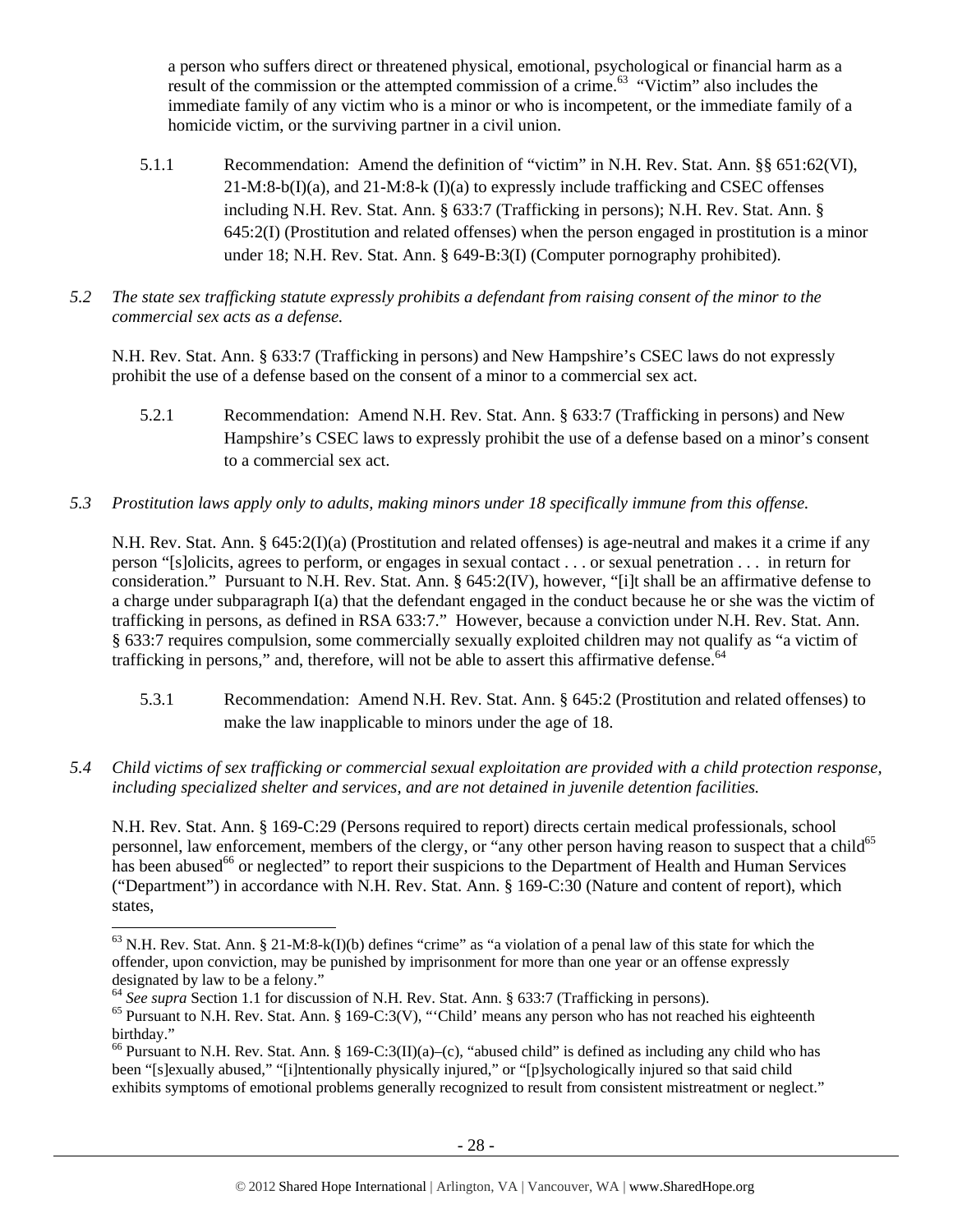An oral report shall be made immediately by telephone or otherwise, and followed within 48 hours by a report in writing, if so requested, to the department. Such report shall, if known, contain the name and address of the child suspected of being neglected or abused and the person responsible for the child's welfare, the specific information indicating neglect or the nature and extent of the child's injuries (including any evidence of previous injuries), the identity of the person or persons suspected of being responsible for such neglect or abuse, and any other information that might be helpful in establishing neglect or abuse or that may be required by the department.

N.H. Rev. Stat. Ann. § 169-C:38 (Report to law enforcement authority) further states,

I. The department shall immediately by telephone or in person refer all cases in which there is reason to believe that any person under the age of 18 years has been: (a) sexually molested; (b) sexually exploited;<sup>67</sup> (c) intentionally physically injured so as to cause serious bodily injury; ... or (e) a victim of a crime, to the local law enforcement agency in the community in which the acts of abuse are believed to have occurred. . . .

. . . .

IV. Law enforcement personnel or department employees who are trained caseworkers shall have the right to enter any public place, including but not limited to schools and child care agencies, for the purpose of conducting an interview with a child, with or without the consent or notification of the parent or parents of such child, if there is reason to believe that the child has been:

- (a) Sexually molested.
- (b) Sexually exploited.
- (c) Intentionally physically injured so as to cause serious bodily injury.
- (d) Physically injured by other than accidental means so as to cause serious bodily injury.
- (e) A victim of a crime.
- (f) Abandoned.
- (g) Neglected.

. . . .

1

Pursuant to N.H. Rev. Stat. Ann. § 169-C:6(I) (Protective custody), law enforcement may assume "protective custody [of a child] without the consent of the parents or other person legally responsible for the child's care if the child is in such circumstances or surroundings as would present an imminent danger to the child's health or life unless immediate action is taken and there is not enough time to petition for a court order."

Additionally, N.H. Rev. Stat. Ann. § 169-C:6(II), (IV) states,

II. If a police or juvenile probation and parole officer removes a child under paragraph I above, the officer:

(a) Shall inform the court forthwith whereupon continued protective custody pending a hearing may be ordered by the court;

(b) May take the child to a child protection services worker of the department; or

 $67$  "Sexually exploited" is not defined under N.H. Rev. Stat. Ann. § 169-C:3 (Definitions), however pursuant to § 169-C:3(XXVII-a), "sexual abuse" is defined to include commercial sexual exploitation,

<sup>&</sup>quot;Sexual abuse" means the following activities under circumstances which indicate that the child's health or welfare is harmed or threatened with harm: the employment, use, persuasion, inducement, enticement, or coercion of any child to engage in, or having a child assist any other person to engage in, any sexually explicit conduct or any simulation of such conduct for the purpose of producing any visual depiction of such conduct; or the rape, molestation, prostitution, or other form of sexual exploitation of children, or incest with children. With respect to the definition of sexual abuse, the term "child" or "children" means any individual who is under the age of 18 years.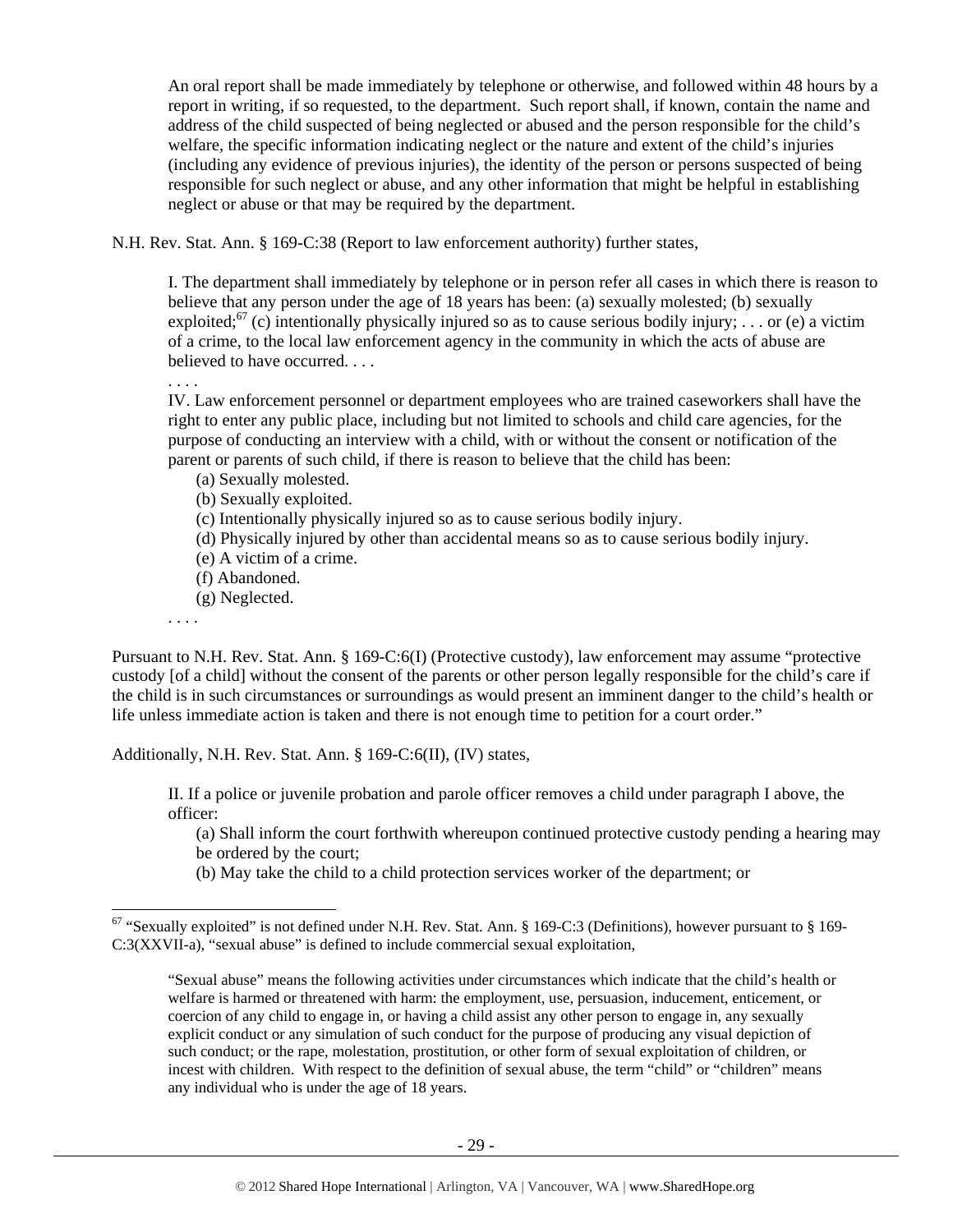(c) May place the child in a foster home; if a child is placed directly in a foster home, the department shall be notified of the incident and where the child is placed within 24 hours, unless there is a physician involved and treating the child and the child is or will be taken to and admitted to a hospital; and

(d) Shall, when the child is removed from an individual other than a parent or a person legally responsible for the child, make every reasonable effort to inform both parents or other persons legally responsible for the child's care where the child has been taken.

. . . . IV. The court shall hold a hearing on the matter within 24 hours of taking the child into protective custody, Sundays and holidays excluded. Notice shall be given to both parents and all parties designated by the petitioner or the court.

V. If a child is found by a child protection services worker of the department to be in imminent danger in such circumstances or surroundings and where immediate removal appears necessary to protect the child from such imminent danger, the department's child protection services worker shall contact a judge or clerk immediately for an order to remove the child. . . .

VI. The court having jurisdiction over a child who appears to be abused or neglected, and in imminent danger may issue ex parte orders pursuant to RSA 169-C:6-a, permitting the child or the alleged perpetrator to be removed from the home at the request of the department or a law enforcement officer.

Additionally, N.H. Rev. Stat. Ann. § 169-C:6(VII) prohibits a child taken into custody under N.H. Rev. Stat. Ann. § 169-C:6 from being securely detained.

After a petition has been filed pursuant to N.H. Rev. Stat. Ann. § 169-C:7 (Petition), alleging a child to be abused or neglected, the court will hold a preliminary hearing to determine "if reasonable cause exists to believe that the child is abused or neglected." N.H. Rev. Stat. Ann. § 169-C:15(I). If the court finds reasonable cause for abuse or neglect at the preliminary hearing, it may, among other things, allow the child to remain with the child's parents, transfer legal or protective supervision to a child placing agency, or impose a number of protective orders. N.H. Rev. Stat. Ann. §§ 169-C:15(III)(c), 169-C:16(I). N.H. Rev. Stat. Ann. § 169-C:16(II) (Preliminary disposition) prohibits a neglected or abused child from being "placed in an institution established for the care and rehabilitation of delinquent children, the youth development center or any institution where an adult is confined."

If the court adjudicates the child to be an abused or neglect child, pursuant to N.H. Rev. Stat. Ann. § 169-C:19 (Dispositional hearing), the court may, among other things, order the child to remain with a parent or guardian subject to a list of conditions, issue an order of protection that sets out conditions of behavior for a parent or guardian, or transfer legal custody to a relative or child placing agency.

Despite these provisions, it is possible that commercially sexually exploited children may not be routed through child protective services. N.H. Rev. Stat. Ann. § 169-D:8(II) (Temporary custody) authorizes law enforcement to take a child into temporary custody if "there are reasonable grounds to believe that a child has run away from his parents, guardian, or other custodian; or the circumstances are such as to endanger the child's health or welfare unless immediate action is taken." Pursuant to N.H. Rev. Stat. Ann. § 169-D:9 (Diversion), diversion programs are available to children taken into custody under N.H. Rev. Stat. Ann. § 169-D:8. N.H. Rev. Stat. Ann. § 169-D:9(I) states,

At any time before or during a proceeding brought pursuant to this chapter, a child and the child's family may be referred to a court approved diversion program, as defined in RSA 169-B:2, IV-b,  $^{68}$  or

 $\overline{\phantom{a}}$ 

 $^{68}$  Pursuant to N.H. Rev. Stat. Ann. § 169-D:2(VI),

<sup>&</sup>quot;Diversion" means a decision made by a person with authority which results in providing an individually designed program for delivery of services for the child by a specific provider, or a plan to assist the child in finding a remedy for his or her inappropriate behavior. The goal of diversion is to prevent further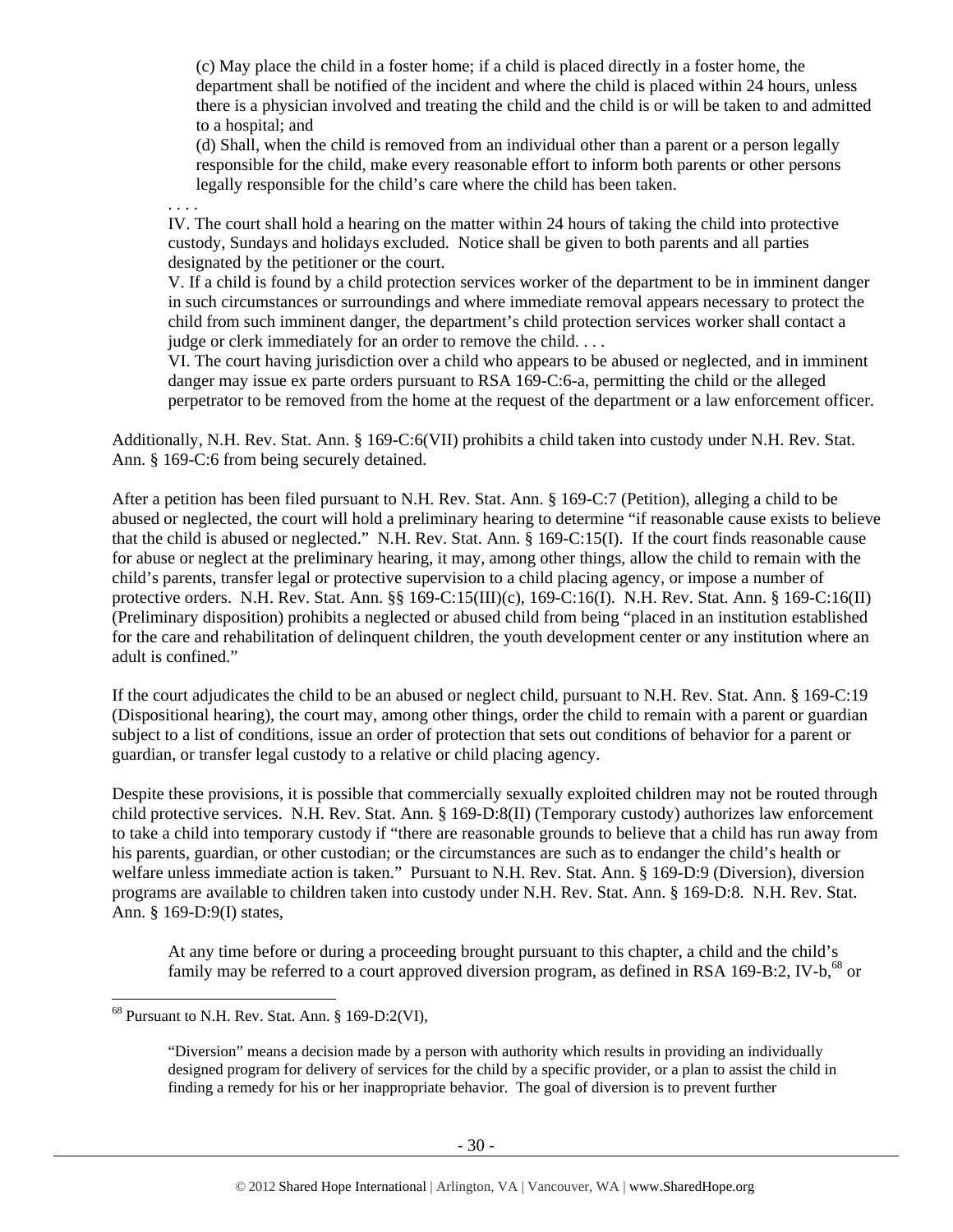other intervention program or community resource. Referral may be made by a law enforcement agency or juvenile probation and parole officer prior to or after filing a petition with the court, upon the court's own motion, or at the request of any party with the approval of the court. . . . The administrative judge of the judicial branch family division shall have authority to approve diversion procedures for use by the courts in all juvenile matters throughout the state.

Additionally, pursuant to N.H. Rev. Stat. Ann. § 169-D:9-a (Use of alternative to secure detention), rather than being placed in secure detention, a child may be released to an alternative program for children taken into custody pending the arrival of their parent or guardian. N.H. Rev. Stat. Ann. §169-B:2(II) (Definitions) defines "alternative to secure detention" as

any local program, approved by the court, police, probation, or the department of health and human services, which offers a less restrictive alternative to secure detention for minors. Such programs include, but are not limited to, youth attender, crisis home placement, group homes which have entered into agreements with the department of health and human services to provide such care, truant and runaway programs, and alcohol and drug detoxification programs.

Pursuant to N.H. Rev. Stat. Ann. § 169-D:9-b (Prohibited manner of detention), "Notwithstanding any other provisions of law, no child detained under this chapter shall be held for any period of time in a public or private facility, which includes construction fixtures designed to physically restrict the movements and activities of persons in custody, including but not limited to locked rooms and buildings, fences, or other physical structures." Additionally, N.H. Rev. Stat. Ann. § 169-D:9-c (Detention in certain facilities; CHINS and juvenile delinquents) states,

I. Facilities which are not physically restricted may receive for placement minors who have been adjudicated as children in need of services<sup> $69$ </sup> or minors who have been adjudicated as juvenile delinquents.

II. Physically restricted facilities shall receive for commitment and detention only those minors who have been adjudicated juvenile delinquents pursuant to RSA 169-B [Delinquent children]<sup>70</sup> or who are awaiting the court's disposition regarding allegations of juvenile delinquency. Physically restricted facilities which are primarily used for psychiatric treatment or evaluation shall not be limited only to such minors.

For a child adjudicated a child in need of services, N.H. Rev. Stat. Ann. § 169-D:17(I) (Dispositional hearing) states that the court "shall order the least restrictive and most appropriate disposition considering the facts in the case, the investigation report, and the dispositional recommendations of the parties and counsel." Included among the dispositions authorized under N.H. Rev. Stat. Ann. § 169-D:17(I) are the following:

(a) Permitting the child to remain with a parent, guardian, relative or custodian, subject to such limitations and conditions as the court may prescribe . . .

. . . .

1

involvement of the child in the formal legal system. Diversion of a child may take place either at pre-filing as an alternative to the filing of a petition or at any time after the filing of the petition. 69 N.H. Rev. Stat. Ann. § 169-D:2(II) defines a "child in need of services" as

a child under the age of 18 with a diagnosis of severe emotional, cognitive, or other mental health issues who engages in aggressive, fire setting, or sexualized behaviors that pose a danger to the child or others and

who is otherwise unable or ineligible to receive services under RSA 169-B or RSA 169-C.<br><sup>70</sup> N.H. Rev. Stat. Ann. § 169-B:2(IV) defines a "delinquent" as

a person who has committed an offense before reaching the age of 17 years which would be a felony or misdemeanor under the criminal code of this state if committed by an adult, and is expressly found to be in need of counselling, supervision, treatment, or rehabilitation as a consequence thereof.

- 31 -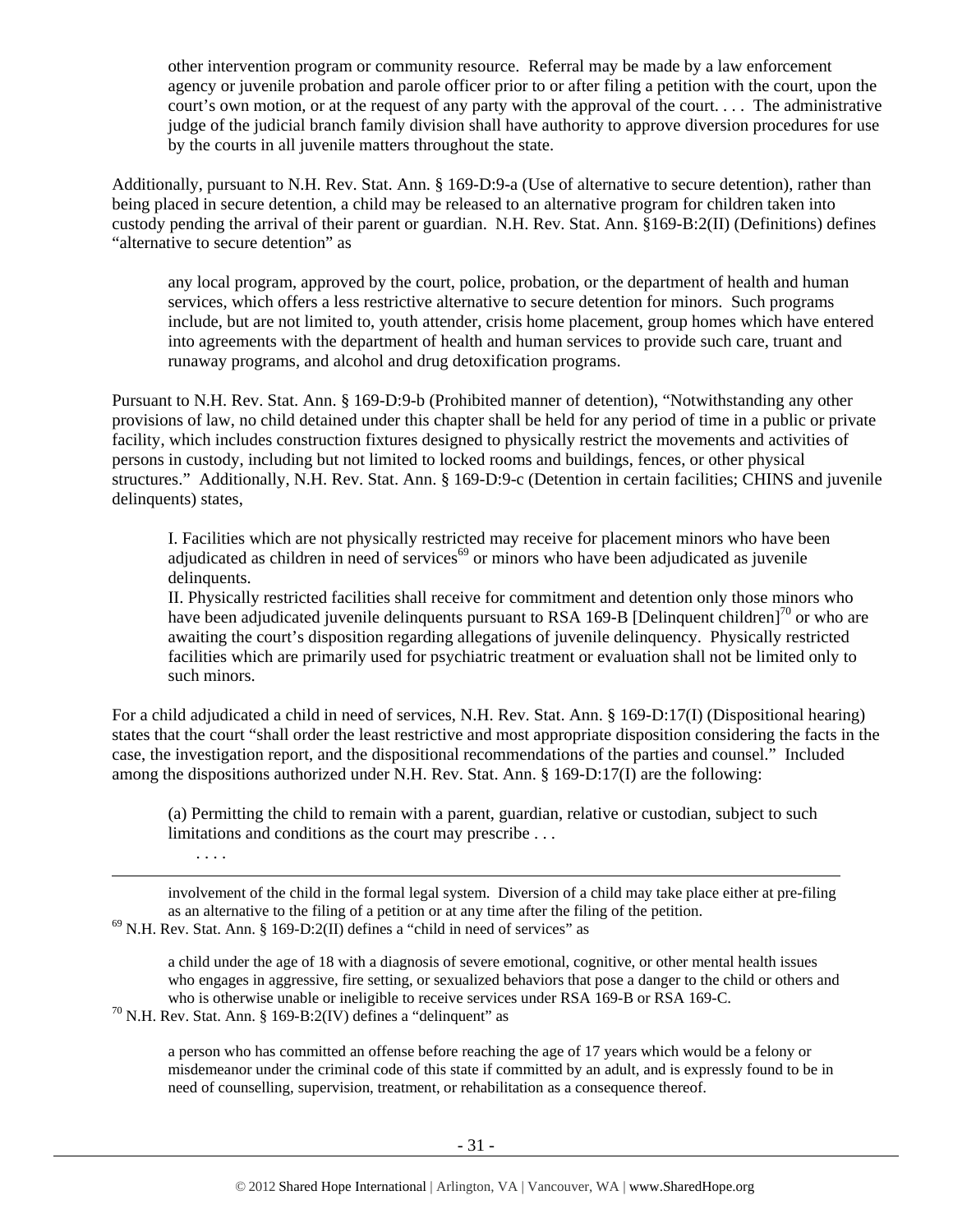(b) (1) Releasing the child in the supervision and care of a relative or suitable adult; or (2) Releasing the child to the custody of the department of health and human services for placement in a foster home, . . . a group home, a crisis home, or a shelter care facility . . . .

. . . .

(d) Ordering the minor to perform up to 50 hours of uncompensated public service subject to the approval of the elected or appointed official authorized to give approval of the city or town in which the offense occurred. . . .

(e) Requiring any child to attend structured after-school or evening programs which address some of the child's compliance issues, as well as supervise the child during the time of the day in which the child most values his or her freedom and the time which is most often used to perform unruly acts. . . .

Commercially sexually exploited children may also be treated as delinquent children. Pursuant to N.H. Rev. Stat. Ann. § 169-B:9(I) (Arrest or taking minor into custody), a juvenile probation and parole officer may immediately arrest or take into custody "any minor who is found violating any law, . . . or whose circumstances are such as to endanger such minor's person or welfare, unless immediate action is taken." After a child is taken into custody under N.H. Rev. Stat. Ann. § 169-B:9(I), N.H. Rev. Stat. Ann. § 169-B:9-a (Use of alternatives to secure detention) and N.H. Rev. Stat. Ann. § 169-B:10 (Juvenile diversion) state that the child may be released to an alternative secure detention program<sup>71</sup> pending the arrival of a parent or custodian, released to the custody of his or her parent, guardian, or custodian, and, in some cases, may receive diversion.<sup>72</sup>

Pursuant to N.H. Rev. Stat. Ann. § 169-B:14(I) (Release or detention pending adjudicatory hearing), if the child does not receive diversion, the child may be placed in any of the following while awaiting an adjudicatory hearing:

(a) Retained in the custody of a parent, guardian, or custodian; or

(b) Released in the supervision and care of a relative or friend; or

(c) Released to the custody of the department of health and human services for placement in a foster home, ... a group home, a crisis home, or a shelter care facility ... ...

(e) Detained at a facility certified by the commissioner of the department of health and human services for detention of minors pursuant to the following:

(1) No minor charged with delinquency shall be securely detained following arraignment unless the prosecution establishes probable cause to believe that the minor committed the alleged delinquent acts and unless the prosecution demonstrates by clear and convincing evidence the need for secure detention, based upon the criteria for secure detention specified in subparagraph  $(e)(2)$ ; (2) A minor shall not be securely detained unless secure detention is necessary:

(A) To insure the presence of the juvenile at a subsequent hearing; or

(B) To provide care and supervision for a minor who is in danger of self-inflicted harm when no parent, guardian, custodian, or other suitable person or program is available to supervise and provide such care; or

(C) To protect the personal safety or property of others from the probability of serious bodily harm or other harm.

N.H. Rev. Stat. Ann. § 169-B:15 (No detention at jail) also provides, "Following arraignment no minor shall be detained in any facility where adults charged, convicted or committed for criminal offenses are simultaneously detained."

A delinquent minor may receive several dispositions including being returned to the parent, custodian, or guardian, released to a relative or friend, conditionally released for no more than five years, placed in the custody of the department of health and human services, or probation. N.H. Rev. Stat. Ann. § 169-B:19(I). If

 $\overline{\phantom{a}}$ 

<sup>&</sup>lt;sup>71</sup> *See supra* Section 5.4 for the definition of "alternative to secure detention."  $^{72}$  *See supra* note 68.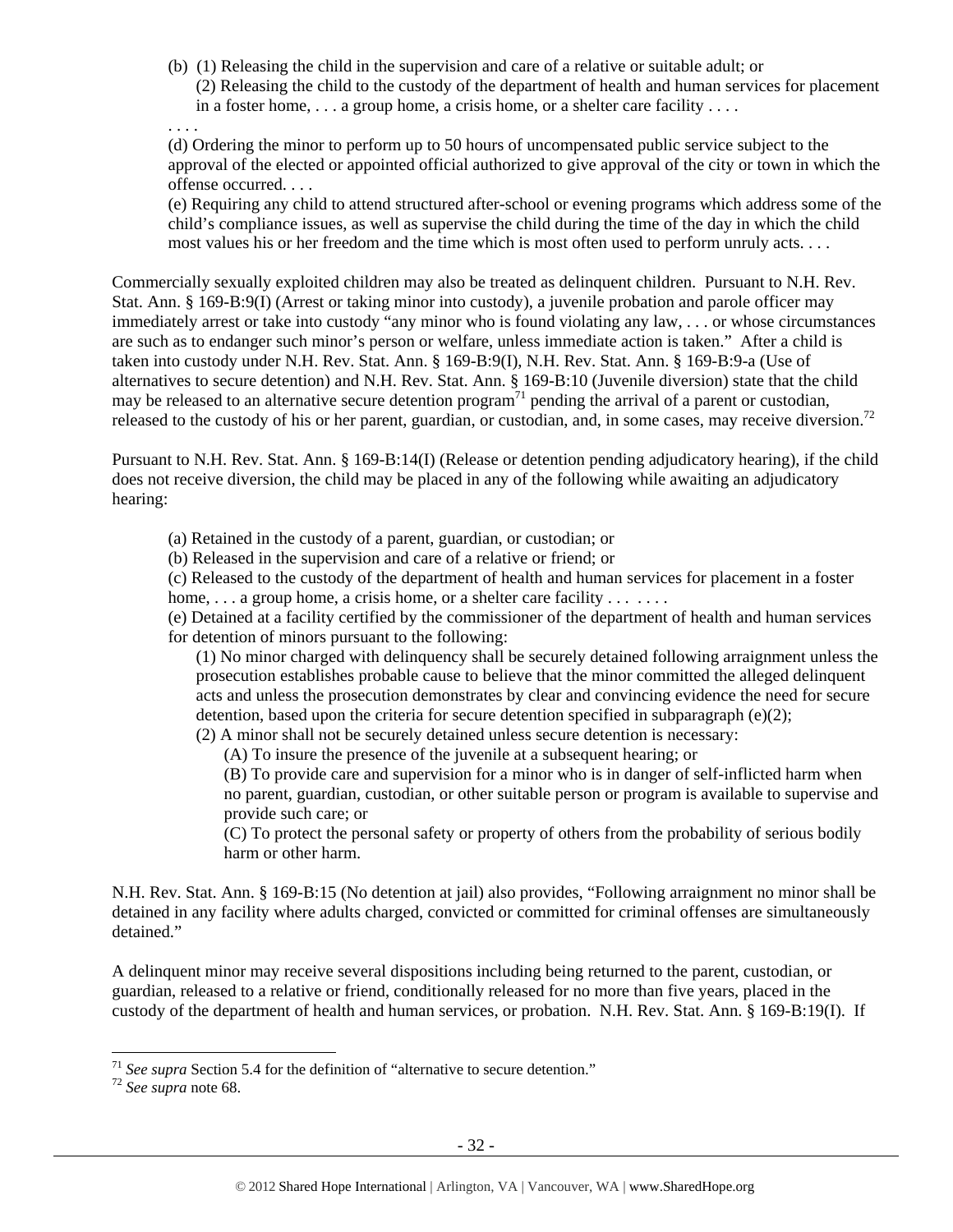the minor is at least 16, the minor may also be placed in a "county correctional facility." N.H. Rev. Stat. Ann. § 169-B:19(III).

5.4.1 Recommendation: Enact a comprehensive protection system for domestic minor sex trafficking victims ensuring that such victims receive a protective response rather than a criminal justice response.

## *5.5 Commercial sexual exploitation is identified as a type of abuse and neglect within child protection statutes.*

Commercial sexual exploitation is identified as a type of abuse and neglect within New Hampshire's Child Protection Act.<sup>73</sup> Specifically, N.H. Rev. Stat. Ann. § 169-C:3(II)(a) defines "abused child" in part as, "any child who has been . . . [s]exually abused." Pursuant to N.H. Rev. Stat. Ann. § 169-C:3(XXVII-a),

"Sexual abuse" means the following activities under circumstances which indicate that the child's health or welfare is harmed or threatened with harm: the employment, use, persuasion, inducement, enticement, or coercion of any child to engage in, or having a child assist any other person to engage in, any sexually explicit conduct or any simulation of such conduct for the purpose of producing any visual depiction of such conduct; or the rape, molestation, prostitution, or other form of sexual exploitation of children, or incest with children. With respect to the definition of sexual abuse, the term "child" or "children" means any individual who is under the age of 18 years.

- 5.5.1 Recommendation: Amend the definition of "abused child" in N.H. Rev. Stat. Ann. § 169- C:3(XXVII-a) (Definitions) to include minor victims of sex trafficking.
- *5.6 The definition of "caregiver" (or similar term) in the child welfare statutes is broad enough to include a trafficker who has custody or control of a child in order to bring a trafficked child into protection of child protective services.*

New Hampshire does not specifically use the term "caregiver" in its child welfare statutes and the definitions for the relevant terms used in N.H. Rev. Stat. Ann. § 169-C:6 (Protective custody), regarding when a child may be taken into protective custody, are likely not broad enough to include a trafficker in custody or control of a child. N.H. Rev. Stat. Ann. § 169-C:6(I) authorizes law enforcement to take a child into custody, in specified circumstances, without the consent of the child's "parents or other person legally responsible for the child's care."

The Child Protection Act's<sup>74</sup> definition for the term "person responsible for the welfare of a child," also is not likely to be broad enough to include non-family traffickers. N.H. Rev. Stat. Ann. § 169-C:3(XXII) defines "a person responsible for a child's welfare" as including the following:

[T]he child's parent, guardian or custodian, as well as the person providing out-of-home care of the child, if that person is not the parent, guardian or custodian. For purposes of this definition, "out-ofhome care" includes child day care, and any other settings in which children are given care outside of their homes.

5.6.1 Recommendation: Amend the definition of "person responsible for the welfare of a child" in N.H. Rev. Stat. Ann. § 169-C:3(XXII) (Definitions) to include any person having custody or control over a child.

 $\overline{\phantom{a}}$ 

<sup>73</sup> N.H. Rev. Stat. Ann. §§ 169-C:1 to C:28.

<sup>74</sup> N.H. Rev. Stat. Ann. §§ 169-C:1 to C:28.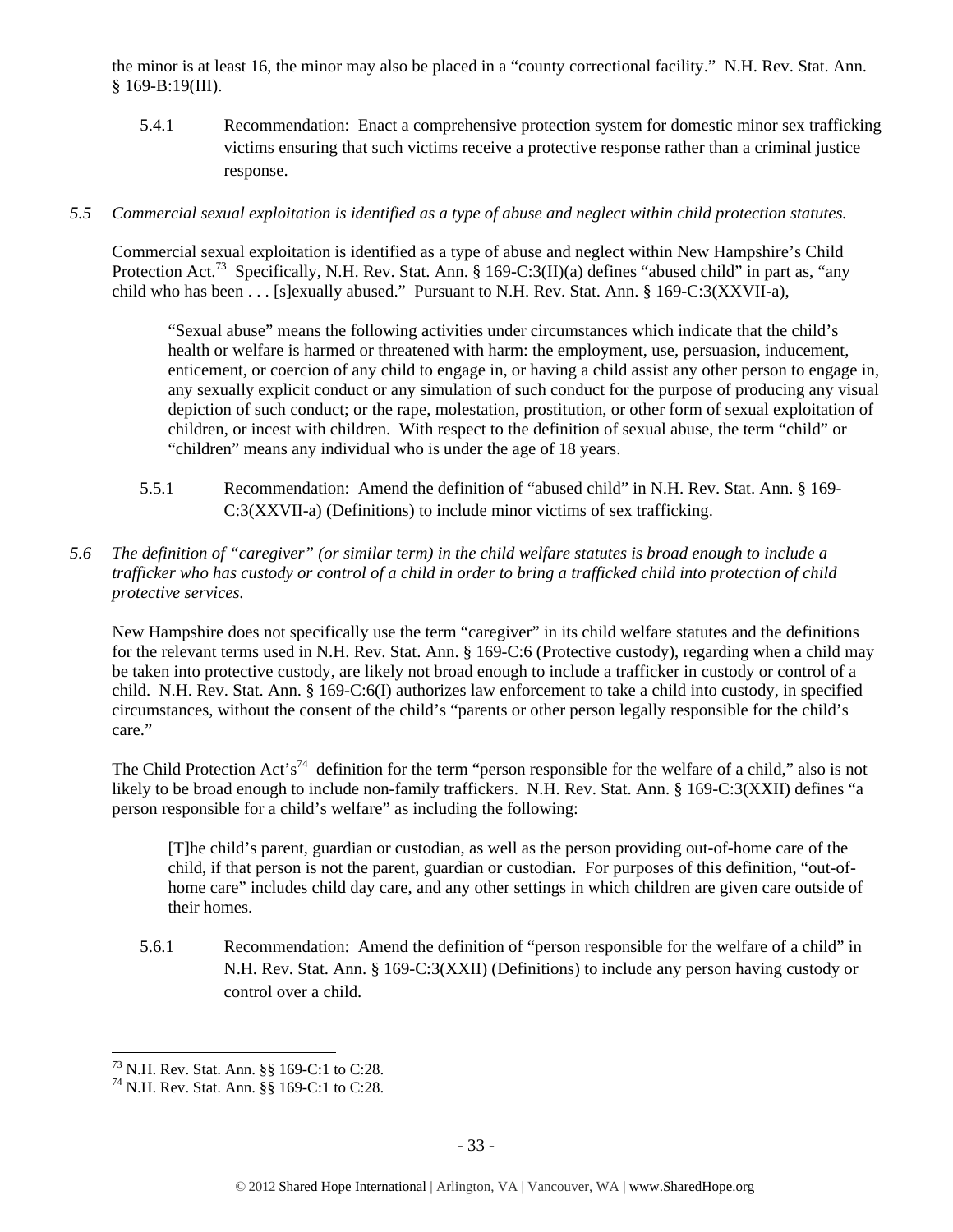*5.7 Crime victims' compensation is specifically available to a child victim of sex trafficking or commercial sexual exploitation of children (CSEC) without regard to ineligibility factors.* 

Commercially sexually exploited children may be eligible to receive crime victim compensation. N.H. Rev. Stat. Ann. § 21-M:8-h(I)(a) (Claimant eligibility; compensation) states,

I. (a) Victims eligible for compensation are:

. . .

(1) Any person who sustains personal injury as a result of a felony or misdemeanor;

(3) Any person who is a victim of sexual abuse and is under the age of 18 at the time the claim is filed.

Although victims of N.H. Rev. Stat. Ann. § 633:7 (Trafficking in persons) and New Hampshire's CSEC laws may qualify as eligible victims, certain other requirements for receiving compensation could present difficulties. N.H. Rev. Stat. Ann. § 21-M:8-h(II) requires a claim for compensation to be filed "within 2 years of the crime, unless good cause is shown," but does not explain what constitutes good cause. Additionally, under N.H. Rev. Stat. Ann. § 21-M:8-h(IV), if the Victims' Assistance Commission determines that a victim was contributorily at fault, the commission may deny or reduce a victim's award. N.H. Rev. Stat. Ann. § 21-M:8-h(V) also imposes a "\$25,000 maximum recovery per claimant per incident."

5.7.1 Recommendation: Amend N.H. Rev. Stat. Ann. § 21-M:8-h (Claimant eligibility; compensation) to create exceptions to the listed criteria for commercially sexually exploited children.

#### *5.8 Victim-friendly procedures and protections are provided in the trial process for minors under 18.*

Limited victim-friendly criminal justice procedures are afforded specifically to victims of N.H. Rev. Stat. Ann. § 633:7 (Trafficking in persons). N.H. Rev. Stat. Ann. § 633:7(III) provides a "rape shield" protection specifically for victims of N.H. Rev. Stat. Ann. § 633:7, stating that "[e]vidence of a trafficking victim's personal sexual history or history of commercial sexual activity shall not be admissible at trial."

Other protections afforded to victims of sexual assault may be provided to victims of N.H. Rev. Stat. Ann. § 633:7 and New Hampshire's CSEC laws. For example, N.H. Rev. Stat. Ann. § 632-A:8 (In camera testimony) states in part, "In [sexual assault and other related] cases where the victim is under 16 years of age, the victim's testimony shall be heard in camera unless good cause is shown by the defendant."

N.H. Rev. Stat. Ann. § 517:13-a(I) (Videotape trial testimony authorized) allows a victim of any crime, who is under 16 years of age at the time of the crime, to give videotaped testimony, provided the court finds by a preponderance of the evidence that "[t]he child will suffer emotional or mental strain if required to testify in open court," or "[f]urther delay will impair the child's ability to recall and relate the facts of the alleged offense." The videotaped testimony "shall be conducted before the judge at such a place as ordered by the court in the presence of the prosecutors, the defendant and his attorneys, and such other persons as the court allows." N.H. Rev. Stat. Ann. § 517:13-a(II). N.H. Rev. Stat. Ann. § 517:13-a(IV) allows any witness 16 years of age or younger to have his or her parent or other appropriate adult present during the taping of the testimony, and N.H. Rev. Stat. Ann. § 517:13-a(III) provides that a witness whose testimony is videotaped under this section "shall [not] be required to appear or testify at trial" unless the court orders it for good cause.

Lastly, N.H. Rev. Stat. Ann. § 21-M:8-k(II) (Rights of crime victims) affords crime victims the following rights:

(a) The right to be treated with fairness and respect for their dignity and privacy throughout the criminal justice process.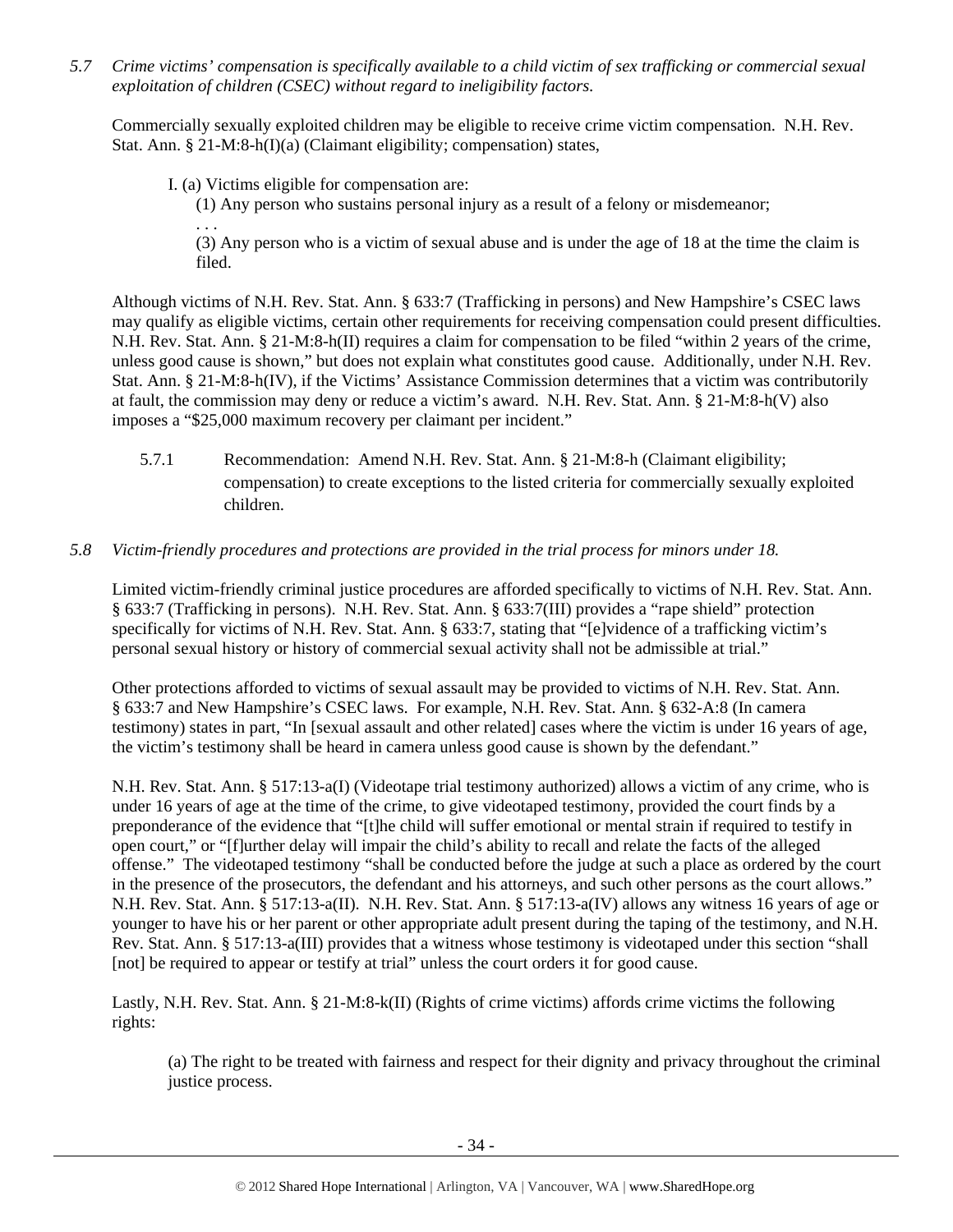(b) The right to be informed about the criminal justice process and how it progresses.

(c) The right to be free from intimidation and to be reasonably protected from the accused throughout the criminal justice process.

. . . .

(g) The right to have inconveniences associated with participation in the criminal justice process minimized.

. . . .

(i) The right to be informed about available resources, financial assistance, and social services. (i) The right to restitution  $\dots$ .

(k) The right to be provided a secure, but not necessarily separate, waiting area during court proceedings.

. . . .

(m) The right of confidentiality of the victim's address, place of employment, and other personal information.

. . . .

*5.9 Expungement or sealing of juvenile delinquency records resulting from arrests or adjudications for prostitution-related offenses committed as a result of, or in the course of, the commercial sexual exploitation of a minor is available within a reasonable time after turning 18.* 

N.H. Rev. Stat. Ann. § 169-B:35(I), (II) (Juvenile case and court records) states that "[a]ll case records, as defined in RSA 170-G:8-a [Record content; confidentiality; rulemaking], relative to delinquency, shall be confidential and access shall be provided pursuant to RSA 170-G:8-a." The case records must be kept separate from other court records, and must "be withheld from public inspection but shall be open to inspection by officers of the institution where the minor is committed, juvenile probation and parole officers, a parent, a guardian, a custodian, the minor's attorney, the relevant county, and others entrusted with the corrective treatment of the minor." N.H. Rev. Stat. Ann. § 169-B:35(II) further provides that once the person turns 21, "all court records and individual institutional records, including police records, shall be closed and placed in an inactive file."

- 5.9.1 Recommendation: Enact a provision requiring the automatic expungement of criminal records of minor victims of commercial sexual exploitation and domestic minor sex trafficking who are under the age of 18.
- *5.10 Victim restitution and civil remedies for victims of domestic minor sex trafficking or commercial sexual exploitation of children (CSEC) are authorized by law.*

Victims of N.H. Rev. Stat. Ann. § 633:7 (Trafficking in persons) are entitled to receive restitution from their offenders. N.H. Rev. Stat. Ann. § 633:10(I), (II) (Restitution and compensation) states,

I. A person convicted under this section shall be ordered by the court to pay restitution to the victim. Such restitution may include but not be limited to:

(a) Any economic loss<sup>75</sup> compensable under RSA  $651:62$  [Definitions], in accordance with the provisions of RSA 651:61-a through RSA 651:67; and

(b) The value of the victim's labor as guaranteed under the minimum wage law and overtime provisions of the Fair Labor Standards Act or the state minimum wage law, whichever is greater. II. To the extent not included in economic loss that is compensable under paragraph I, the court may

also order a person convicted under this section to pay compensation as follows:

<sup>-</sup><sup>75</sup> See supra note 51 for the definition of "economic loss."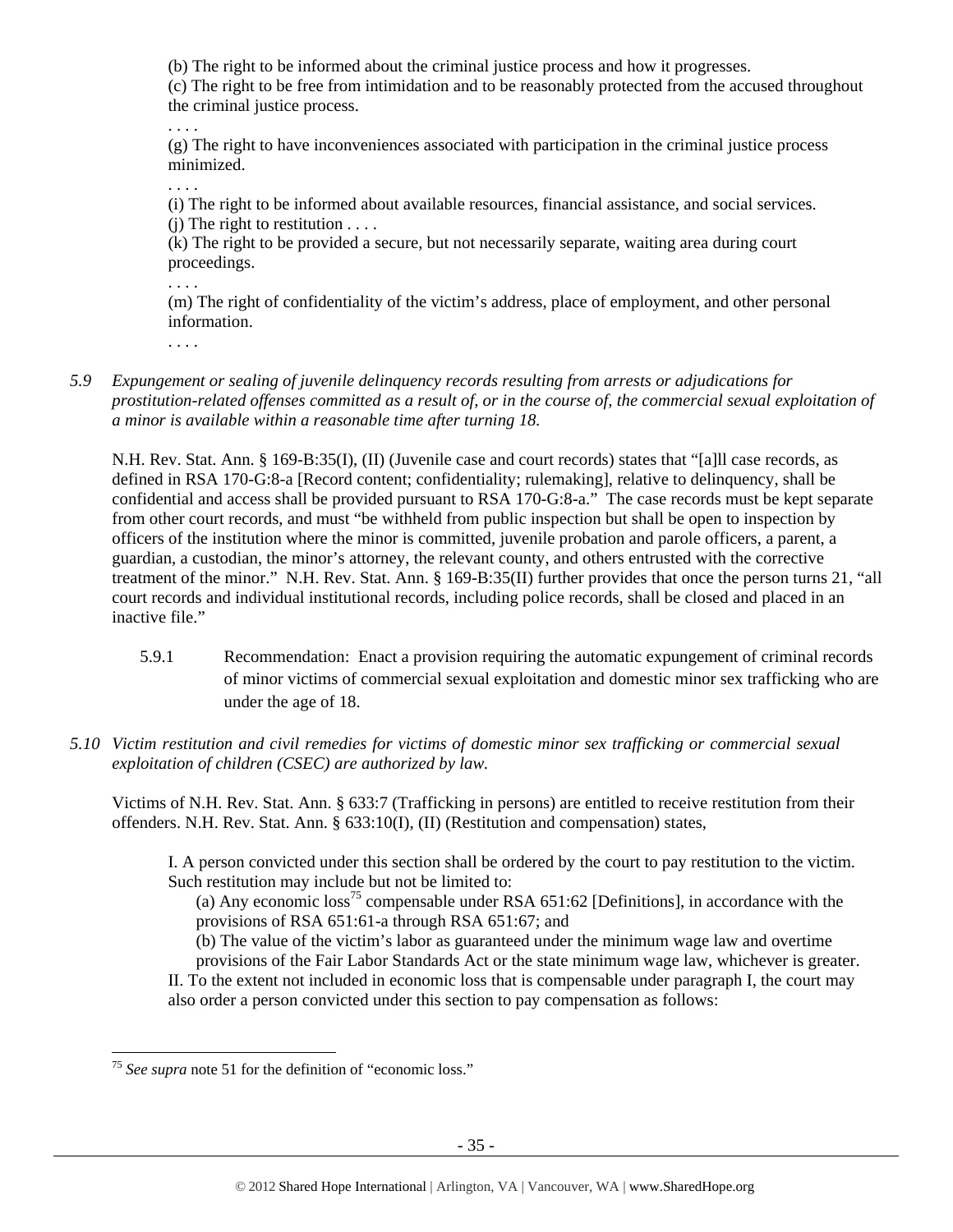(a) Costs of medical and psychological treatment, including physical and occupational therapy and rehabilitation, at the court's discretion;

(b) Costs of necessary transportation, temporary housing, and child care, at the court's discretion; (c) Return of property, cost of damage to property, or full value of property if destroyed or damaged beyond repair;

(d) Expenses incurred by a victim and any household members or other family members in relocating away from the defendant or his or her associates, including, but not limited to, deposits for utilities and telephone service, deposits for rental housing, temporary lodging and food expenses, clothing, and personal items; and

(e) Any and all other losses suffered by the victim as a result of an offense under this section.

Victims of other offenses may also be able to receive restitution under New Hampshire's general restitution statute, N.H. Rev. Stat. Ann. § 651:63(I) (Restitution authorized), which allows the court to sentence any offender, regardless of his ability to pay, "to make restitution in an amount determined by the court." Although restitution is not mandatory, "[i] n any case in which restitution is not ordered, the court shall state its reasons therefor on the record or in its sentencing order." N.H. Rev. Stat. Ann. § 651:63(I).

No civil remedies are specifically provided to victims of N.H. Rev. Stat. Ann. § 633:7 or New Hampshire's CSEC offenses.

- 5.10.1 Recommendation: Enact a law specifically providing civil causes of action for victims of commercial sexual exploitation and domestic minor sex trafficking against their traffickers.
- *5.11 Statutes of limitations for civil and criminal actions for child sex trafficking or commercial sexual exploitation of children (CSEC) offenses are eliminated or lengthened sufficiently to allow prosecutors and victims a realistic opportunity to pursue criminal action and legal remedies.*

Pursuant to N.H. Rev. Stat. Ann. § 625:8(I)(a), (b) (Limitations), prosecutions for felonies, including N.H. Rev. Stat. Ann. § 633:7 (Trafficking in persons) and New Hampshire's felony CSEC offenses, must commence within 6 years of the crime. Prosecutions for N.H. Rev. Stat. Ann. § 645:2(I)(f) (Prostitution and related offenses), a Class B misdemeanor, must be brought within 1 year of the crime. N.H. Rev. Stat. Ann. § 625:8(I)(c). Although these statutes of limitations toll "[d]uring any time when the accused is continuously absent from the state or has no reasonably ascertained place of abode or work within this state . . . [or] when a prosecution is pending against the accused in this state based on the same conduct," no tolling is provided if the victim of the offense is a minor under the age of 18. N.H. Rev. Stat. Ann. § 625:8(VI)(a), (b).

Generally, under N.H. Rev. Stat. Ann. § 508:4 (Personal actions), actions for personal injuries must be commenced within 3 years. N.H. Rev. Stat. Ann. § 508:4(I) states, in part,

Except as otherwise provided by law, all personal actions . . . may be brought only within 3 years of the act or omission complained of, except that when the injury and its causal relationship to the act or omission were not discovered and could not reasonably have been discovered at the time of the act or omission, the action shall be commenced within 3 years of the time the plaintiff discovers, or in the exercise of reasonable diligence should have discovered, the injury and its causal relationship to the act or omission complained of.

Pursuant to N.H. Rev. Stat. Ann. § 508:8 (Disabilities), "An infant or mentally incompetent person may bring a personal action within 2 years after such disability is removed." Additionally, pursuant to N.H. Rev. Stat. Ann. § 508:4-g (Actions based on sexual assault and related offenses),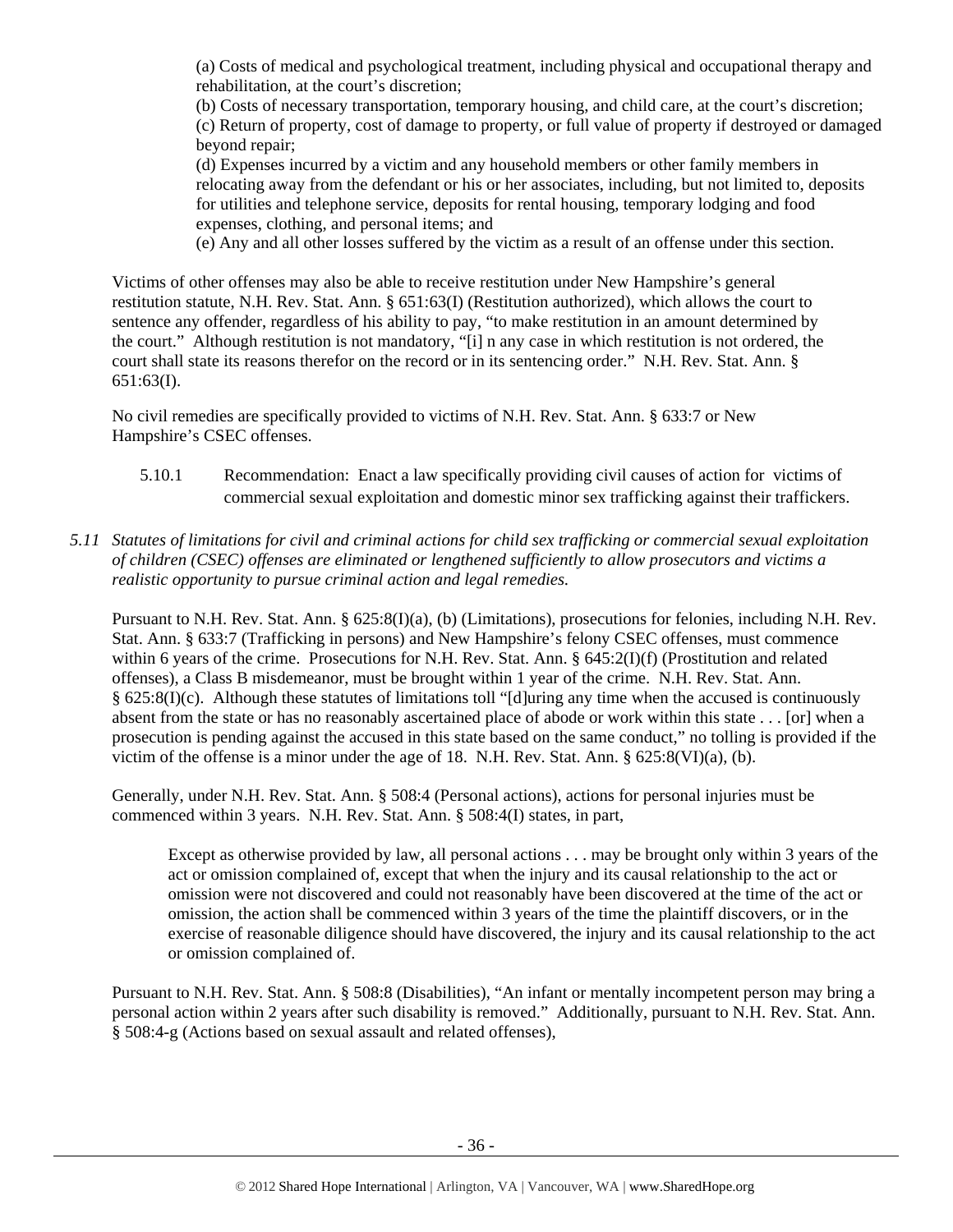A person, alleging to have been subjected to any offense under RSA 632-A or an offense under RSA 639:2, who was under 18 years of age when the alleged offense occurred, may commence a personal action based on the incident within the later of:

I. Twelve years of the person's eighteenth birthday; or

II. Three years of the time the plaintiff discovers, or in the exercise of reasonable diligence should have discovered, the injury and its causal relationship to the act or omission complained of.

5.11.1 Recommendation: Eliminate the statute of limitations for prosecutions of N.H. Rev. Stat. Ann. § 633:7 (Trafficking in persons) and New Hampshire's CSEC offenses.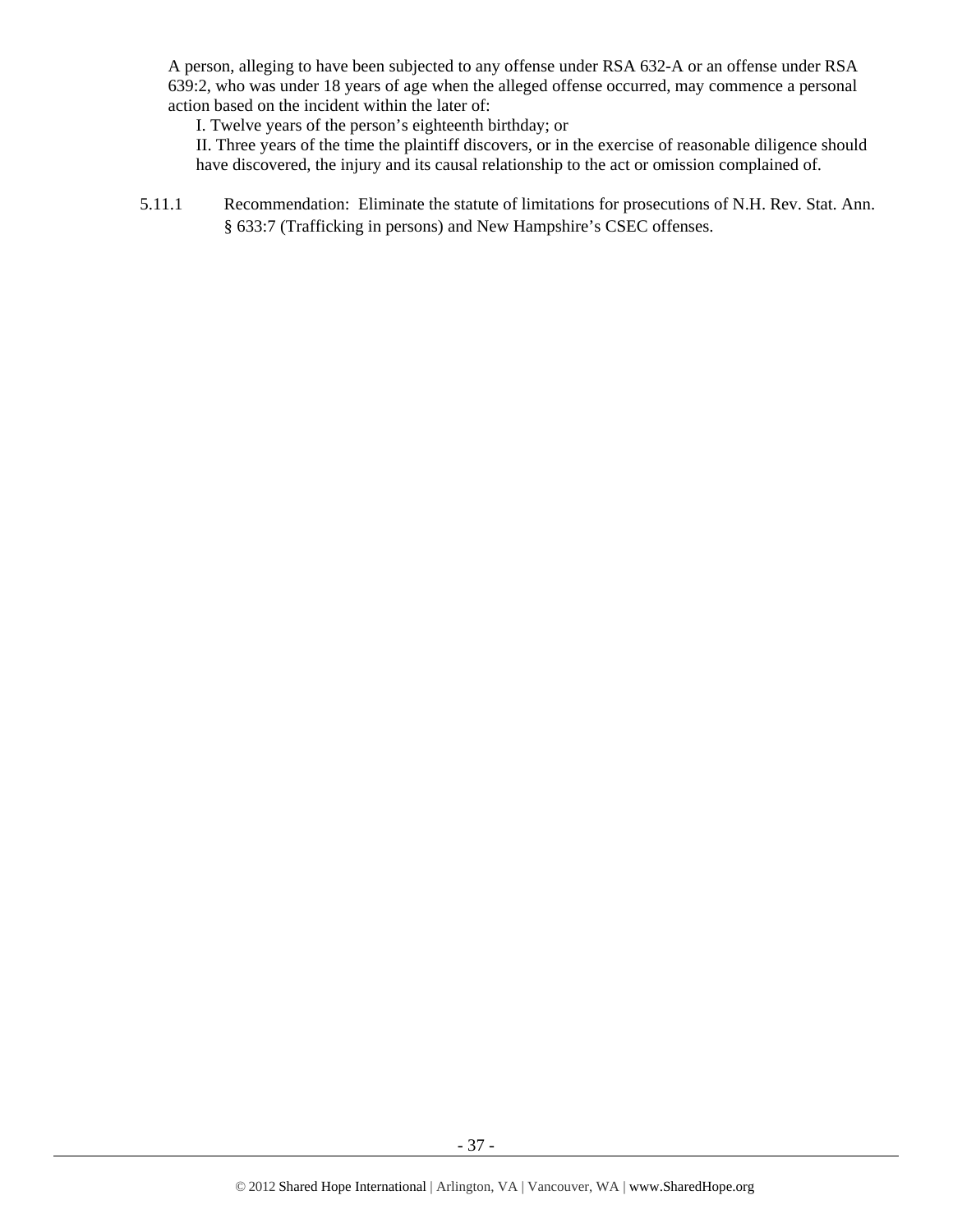#### **FRAMEWORK ISSUE 6: CRIMINAL JUSTICE TOOLS FOR INVESTIGATION AND PROSECUTIONS**

#### *Legal Components:*

- *6.1 Training on human trafficking and domestic minor sex trafficking for law enforcement is statutorily mandated.*
- *6.2 Single party consent to audio-taping is permitted in law enforcement investigations.*
- *6.3 Wiretapping is an available tool to investigate domestic minor sex trafficking.*
- *6.4 Using a law enforcement posing as a minor to investigate buying or selling of commercial sex acts is not a defense to soliciting, purchasing, or selling sex with a minor.*
- *6.5 Using the Internet to investigate buyers and traffickers is a permissible investigative technique.*
- *6.6 Law enforcement and child welfare agencies are mandated to promptly report missing and recovered children. \_\_\_\_\_\_\_\_\_\_\_\_\_\_\_\_\_\_\_\_\_\_\_\_\_\_\_\_\_\_\_\_\_\_\_\_\_\_\_\_\_\_\_\_\_\_\_\_\_\_\_\_\_\_\_\_\_\_\_\_\_\_\_\_\_\_\_\_\_\_\_\_\_\_\_\_\_\_\_\_\_\_\_\_\_\_\_\_\_\_\_\_\_\_*

## *Legal Analysis:*

1

*6.1 Training on human trafficking and domestic minor sex trafficking for law enforcement is statutorily mandated.* 

New Hampshire does not require law enforcement to receive training on human trafficking or domestic minor sex trafficking. N.H. Rev. Stat. Ann. § 188-F:24(I) (Police standards and training council) creates the Police Standards and Training Council which, according to N.H. Rev. Stat. Ann. § 188-F:26(III) (Powers), is responsible for establishing "minimum educational and training standards for employment as a police officer, state corrections officer, or state probation-parole officer either in permanent positions or in temporary or probationary status." Additionally, N.H. Rev. Stat. Ann. § 188-F:27 (Education and training required) mandates that law enforcement complete a training program at a school approved by the Police Standards and Training Council, but does not specify the types of training that must be provided.

- 6.1.1 Recommendation: Amend New Hampshire law to specifically require training and education for law enforcement in the area of domestic minor sex trafficking and the commercial sexual exploitation of children to ensure law enforcement can adequately identify the crime.
- *6.2 Single party consent to audio-taping is permitted in law enforcement investigations.*

Single party consent to audio-taping generally is not permitted in New Hampshire. N.H. Rev. Stat. Ann. § 570- A:2 (Interception and disclosure of telecommunication or oral communications prohibited) requires the consent of all parties to the communication. N.H. Rev. Stat. Ann. § 570-A:2(I-a) states,

A person is guilty of a misdemeanor if, except as otherwise specifically provided in this chapter or without consent of all parties to the communication, the person knowingly intercepts a telecommunication or oral communication when the person is a party to the communication or with the prior consent of one of the parties to the communication, but without the approval required by RSA 570-A:2, II(d).

Pursuant to N.H. Rev. Stat. Ann.  $\S 570-A:2(I-a)(II)(d)$ ,

An investigative or law enforcement officer in the ordinary course of the officer's duties pertaining to the conducting of investigations of organized crime,<sup>76</sup> offenses enumerated in this chapter, solid waste violations under RSA 149-M:9, I and II, or harassing or obscene telephone calls to intercept a telecommunication or oral communication, when such person is a party to the communication or one of

<sup>&</sup>lt;sup>76</sup> N.H. Rev. Stat. Ann. § 570-A:1(XI) defines "organized crime" as "the unlawful activities of the members of a highly organized, disciplined association engaged in supplying illegal goods and services, including but not limited to . . . prostitution . . . and other unlawful activities of members of such organizations."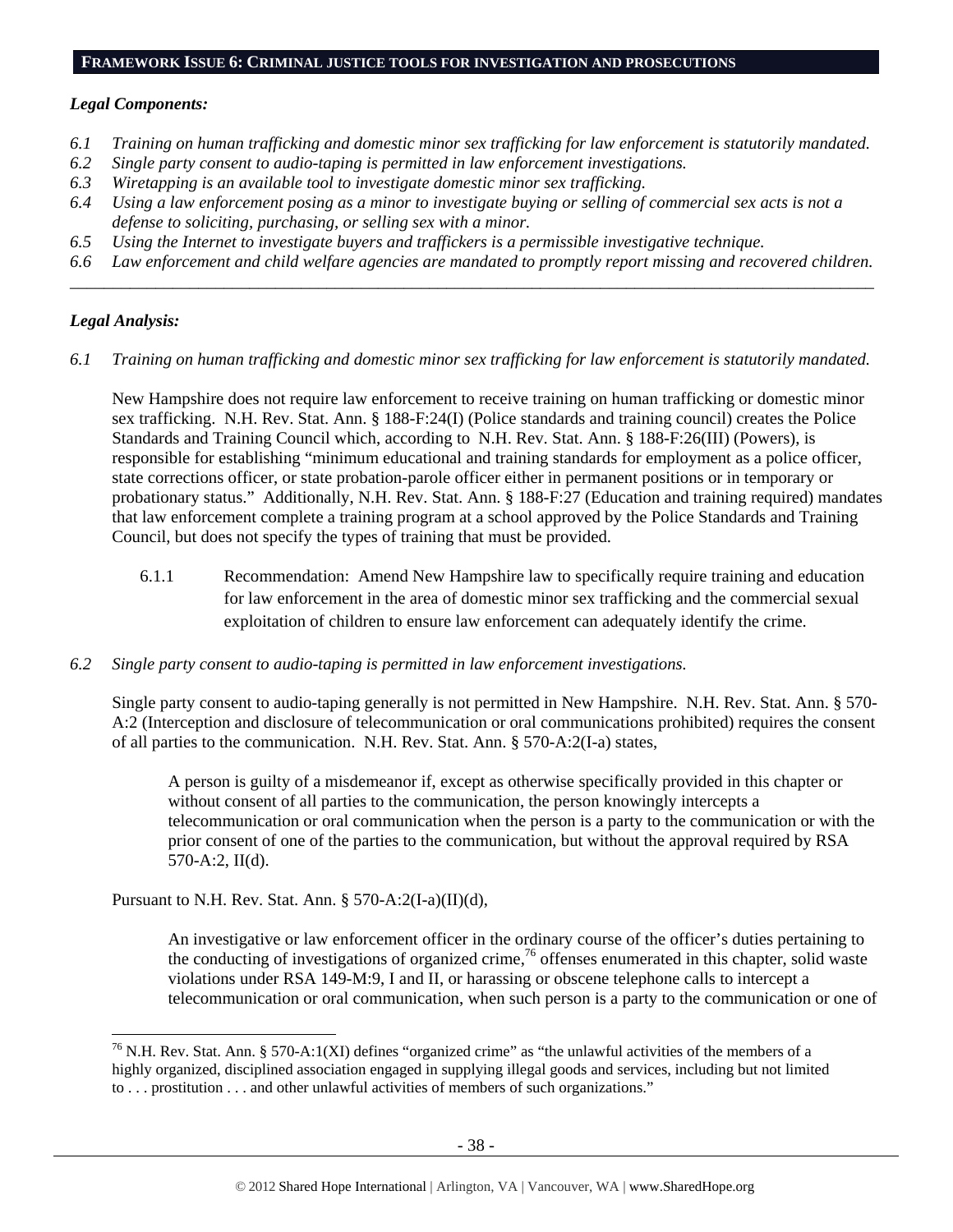the parties to the communication has given prior consent to such interception; provided, however, that no such interception shall be made unless the attorney general, the deputy attorney general, or an assistant attorney general designated by the attorney general determines that there exists a reasonable suspicion that evidence of criminal conduct will be derived from such interception. Oral authorization for the interception may be given and a written memorandum of said determination and its basis shall be made within 72 hours thereafter. The memorandum shall be kept on file in the office of the attorney general.

- 6.2.1 Recommendation: Amend New Hampshire law to allow for single-party consent to audio taping in the investigation of N.H. Rev. Stat. Ann. § 633:7 (Trafficking in persons) and New Hampshire's CSEC laws without receiving authorization from the attorney general.
- *6.3 Wiretapping is an available tool to investigate domestic minor sex trafficking.*

N.H. Rev. Stat. Ann. § 570-A:7 (Authorization for interception of telecommunications or oral communications) states,

The attorney general, deputy attorney general, or a county attorney, upon the written approval of the attorney general or deputy attorney general, may apply to a judge of competent jurisdiction for an order authorizing or approving the interception of telecommunications or oral communications, and such judge may grant in conformity with RSA 570-A:9 [Procedure for interception of telecommunication or oral communications], an order authorizing or approving the interception of telecommunications or oral communications by investigative or law enforcement officers having responsibility for the investigation of the offenses as to which the application is made, when such interception may provide, or has provided, evidence of the commission of organized crime<sup>77</sup>... or evidence of the commission of the offenses of . . . kidnapping, . . . child pornography under RSA 649- A, computer pornography and child exploitation under RSA 649-B, . . . aggravated felonious sexual assault as defined in RSA 632-A:2, felonious sexual assault as defined in RSA 632-A:3, . . . or any conspiracy to commit any of the foregoing offenses.

Pursuant to N.H. Rev. Stat. Ann. § 570-A:9(III) (Procedure for interception of telecommunication or oral communications) a judge may enter an order approving an application

if the judge determines on the basis of the facts submitted by the applicant that:

(a) There is probable cause for belief that an individual is committing, has committed, or is about to commit a particular offense enumerated in RSA 570-A:7;

(b) There is probable cause for belief that particular communications concerning that offense will be obtained through such interception;

(c) Normal investigative procedures have been tried and have failed or reasonably appear to be unlikely to succeed if tried or to be too dangerous;

(d) There is probable cause for belief that the facilities from which, or the place where, the telecommunications or oral communications are to be intercepted are being used, or are about to be used, in connection with the commission of such offense, or are leased to, listed in the name of, or commonly used by such person.

6.3.1 Recommendation: Amend N.H. Rev. Stat. Ann. § 570-A:7 (Authorization for interception of telecommunications or oral communications) to allow wiretapping in investigations of offenses under N.H. Rev. Stat. Ann. § 633:7 (Trafficking in persons).

1

<sup>77</sup> *See supra* note 76.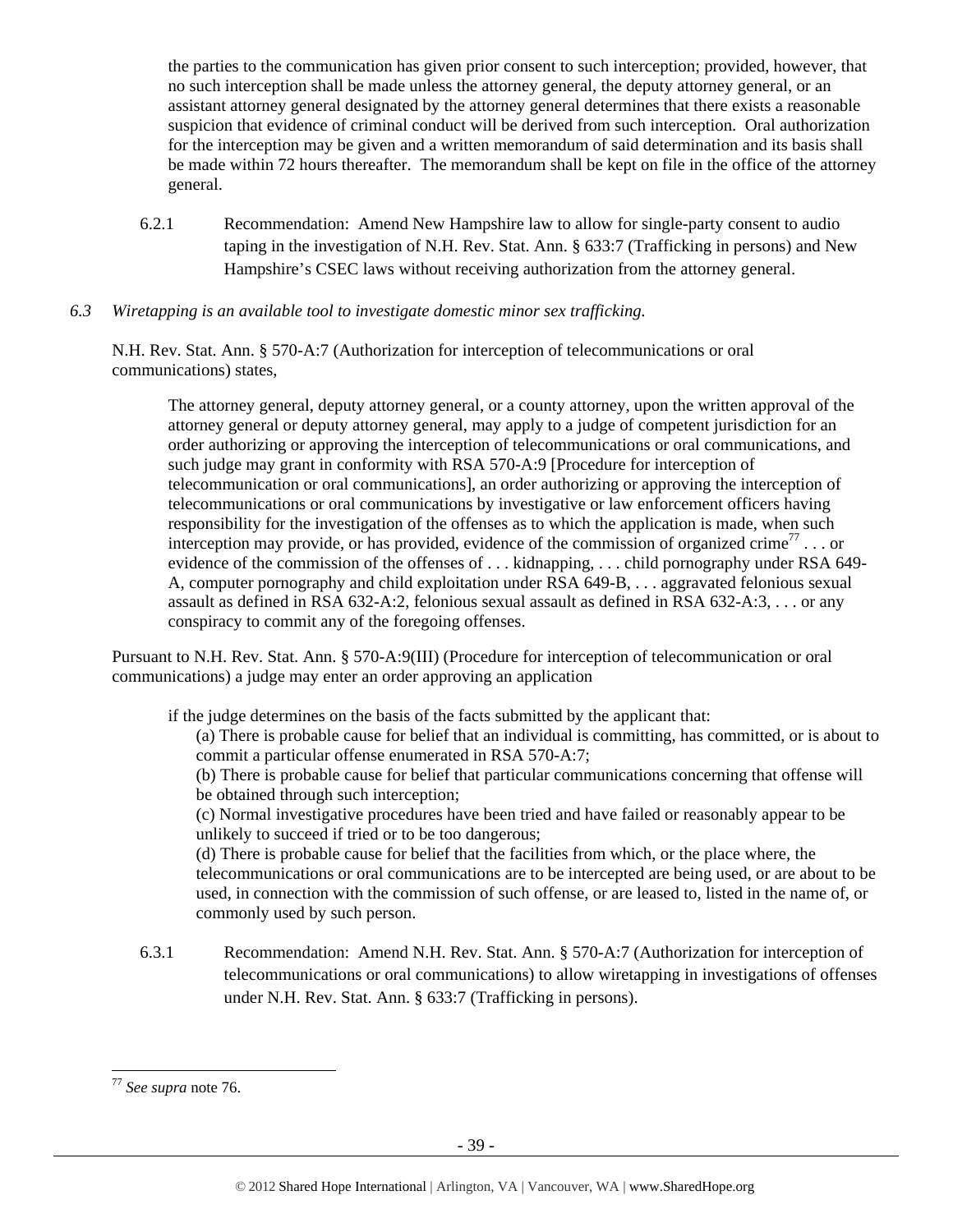*6.4 Using a law enforcement posing as a minor to investigate buying or selling of commercial sex acts is not a defense to soliciting, purchasing, or selling sex with a minor.* 

New Hampshire's human trafficking statute does not authorize the use of a decoy by law enforcement in the investigation of N.H. Rev. Stat. Ann. § 633:7 (Trafficking in persons). Yet, N.H. Rev. Stat. Ann. § 649-B:4 (Certain uses of computer services prohibited) implies that law enforcement may be able to use a decoy to detect sex crimes with a minor facilitated through the Internet because it only requires that the offender believed the person was a child.<sup>78</sup> Additionally, N.H. Rev. Stat. Ann. § 649-B:4(III) states, "It shall not be a defense to a prosecution under this section that the victim was not actually a child so long as the person reasonably believed that the victim was a child."

New Hampshire does, however, recognize an entrapment defense pursuant to N.H. Rev. Stat. Ann. § 626:5 (Entrapment), which states,

It is an affirmative defense that the actor committed the offense because he was induced or encouraged to do so by a law enforcement official or by a person acting in cooperation with a law enforcement official, for the purpose of obtaining evidence against him and when the methods used to obtain such evidence were such as to create a substantial risk that the offense would be committed by a person not otherwise disposed to commit it. However, conduct merely affording a person an opportunity to commit an offense does not constitute entrapment.

6.4.1 Recommendation: Enact a law authorizing law enforcement to use a decoy in the investigation of N.H. Rev. Stat. Ann. § 633:7 (Trafficking in persons) and New Hampshire's CSEC laws.

## *6.5 Using the Internet to investigate buyers and traffickers is a permissible investigative technique.*

New Hampshire does not have a specific law that allows law enforcement to use the Internet to investigate buyers and traffickers. N.H. Rev. Stat. Ann. § 649-B:4 (Certain uses of computer services prohibited), may, however, provide law enforcement the ability to use the Internet to investigate buyers and traffickers. N.H. Rev. Stat. Ann. § 649-B:4(I) states that "[n]o person shall knowingly utilize a computer on-line service, internet service, or local bulletin board service to seduce, solicit, lure, or entice a child or another person believed by the person to be a child, to commit" sexual assault or other specified non-commercial sexual offenses. The use of the language "another person believed by the person to be a child," suggests that it may be permissible for law enforcement to be involved in the investigation of this offense. Additionally, N.H. Rev. Stat. Ann. § 649- B:4(III) states, "It shall not be a defense to a prosecution under this section that the victim was not actually a child so long as the person reasonably believed that the victim was a child."

6.5.1 Recommendation: Enact a law authorizing the use of the Internet by law enforcement in investigating N.H. Rev. Stat. Ann. § 633:7 (Trafficking in persons) and New Hampshire's CSEC laws.

## *6.6 Law enforcement and child welfare agencies are mandated to promptly report missing and recovered children.*

The reporting of missing children and rescued child victims of N.H. Rev. Stat. Ann. § 633:7 (Trafficking in persons) is required under New Hampshire law. N.H. Rev. Stat. Ann. § 169-E:2 (Report) directs law enforcement to accept a missing child report from the child's parents, guardian, legal custodian, or another person responsible for the child and to "take reasonable and appropriate action to locate the missing child." Additionally, N.H. Rev. Stat. Ann. § 169-E:2-a (Hotline for missing children; rulemaking) establishes a "tollfree statewide hotline for the purpose of reporting information on missing children." N.H. Rev. Stat. Ann. § 169-E:1 (Definition) defines a "missing child" as "any person under the age of 16 years missing from his

1

<sup>78</sup> *See supra* section 2.5 for the text of N.H. Rev. Stat. Ann. § 649-B:4.